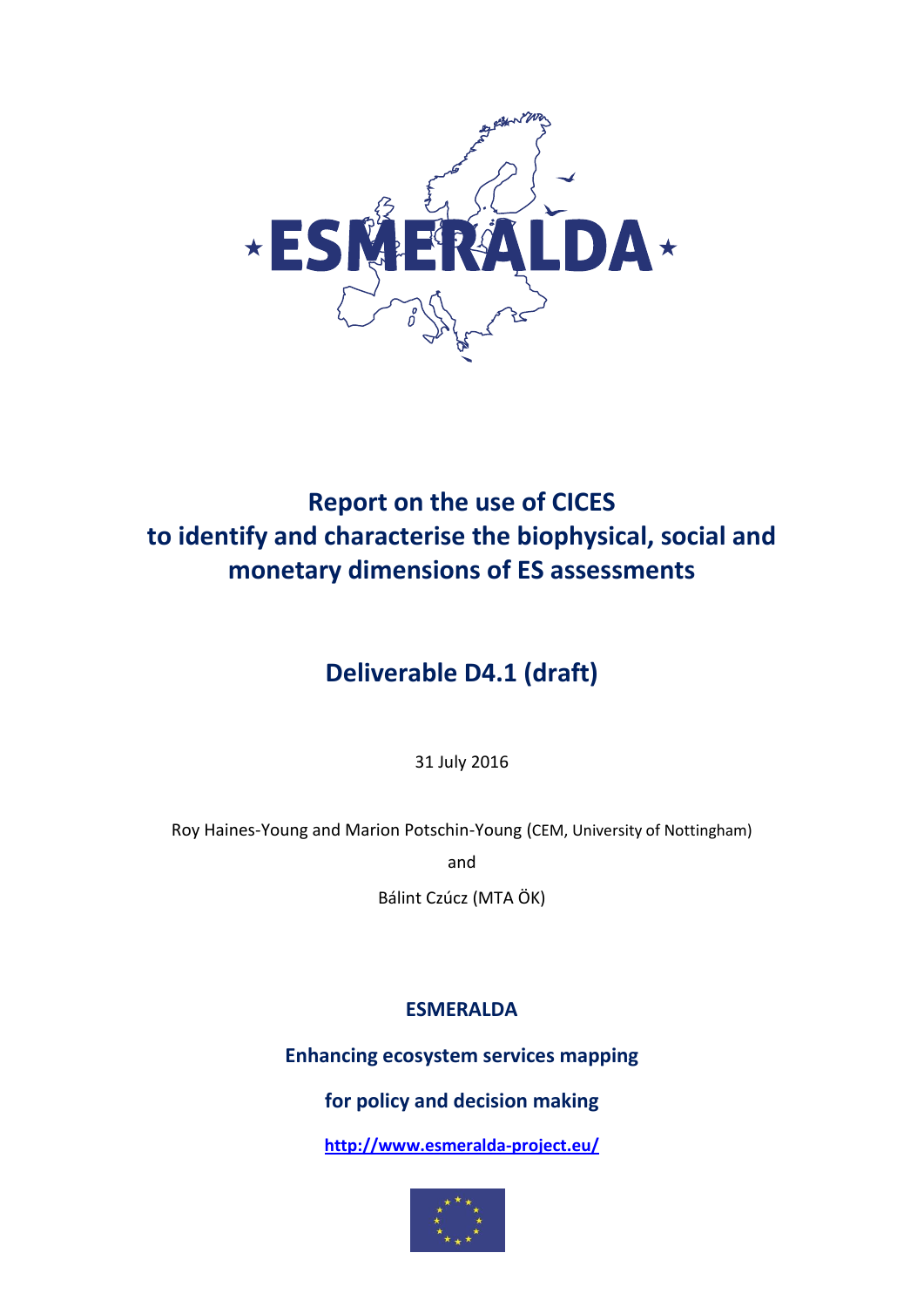## **Prepared under contract from the European Commission**

Grant agreement No. 642007 EU Horizon 2020 Coordination and support action

| Project acronym:<br>Project full title:<br>Start of the project: |                            | <b>ESMERALDA</b><br>Enhancing ecosystem services mapping for policy and decision<br>making<br>February 2015                                                                                                                                                                             |                                                                                        |  |  |  |  |
|------------------------------------------------------------------|----------------------------|-----------------------------------------------------------------------------------------------------------------------------------------------------------------------------------------------------------------------------------------------------------------------------------------|----------------------------------------------------------------------------------------|--|--|--|--|
| Duration:                                                        |                            | 42 months                                                                                                                                                                                                                                                                               |                                                                                        |  |  |  |  |
| Project coordinator:<br>Project website                          |                            |                                                                                                                                                                                                                                                                                         | Dr. Benjamin Burkhard, Christian Albrechts University Kiel<br>www.esmeralda-project.eu |  |  |  |  |
| Deliverable title:<br>Deliverable n°:                            |                            | Report on the use of CICES to identify and characterise the<br>biophysical, social and monetary dimensions of ES assessments<br>D4.1 (draft)                                                                                                                                            |                                                                                        |  |  |  |  |
|                                                                  | Nature of the deliverable: | Report                                                                                                                                                                                                                                                                                  |                                                                                        |  |  |  |  |
| Dissemination level:                                             |                            | Public                                                                                                                                                                                                                                                                                  |                                                                                        |  |  |  |  |
| WP responsible:                                                  |                            | WP4                                                                                                                                                                                                                                                                                     |                                                                                        |  |  |  |  |
| Lead beneficiary:                                                |                            | <b>UNOTT</b>                                                                                                                                                                                                                                                                            |                                                                                        |  |  |  |  |
| Citation:                                                        |                            | Haines-Young, R., Potschin-Young, M. & Czúcz, B. (2016). Report<br>on the use of CICES to identify and characterise the biophysical,<br>social and monetary dimensions of ES assessments. Deliverable<br>D4.1 (draft) EU Horizon 2020 ESMERALDA Project, Grant<br>agreement No. 642007. |                                                                                        |  |  |  |  |
|                                                                  | Due date of deliverable:   | Month n°18                                                                                                                                                                                                                                                                              |                                                                                        |  |  |  |  |
|                                                                  | Actual submission date:    | Month n° 18                                                                                                                                                                                                                                                                             |                                                                                        |  |  |  |  |
| Deliverable status:                                              |                            | Public                                                                                                                                                                                                                                                                                  |                                                                                        |  |  |  |  |
| Version                                                          | <b>Status</b>              | Date                                                                                                                                                                                                                                                                                    | Author(s)                                                                              |  |  |  |  |
| 1.0                                                              | Draft                      | 26 <sup>th</sup> July 2016                                                                                                                                                                                                                                                              | Haines-Young, R., Potschin, M. & Czúcz,                                                |  |  |  |  |
|                                                                  | <b>Draft</b>               | 28 <sup>th</sup> July 2016                                                                                                                                                                                                                                                              | B. submitted to EB for approval<br>B. Burkhard (CAU) reviewed                          |  |  |  |  |
|                                                                  | Draft                      | 29 <sup>th</sup> July 2016                                                                                                                                                                                                                                                              | J. Maes (JRC) reviewed                                                                 |  |  |  |  |

The content of this deliverable do not necessarily reflect the official opinions of the European Commission or other institutions of the European Union.

2.0 Final draft 29<sup>th</sup> July 2016 Submitted to coordinator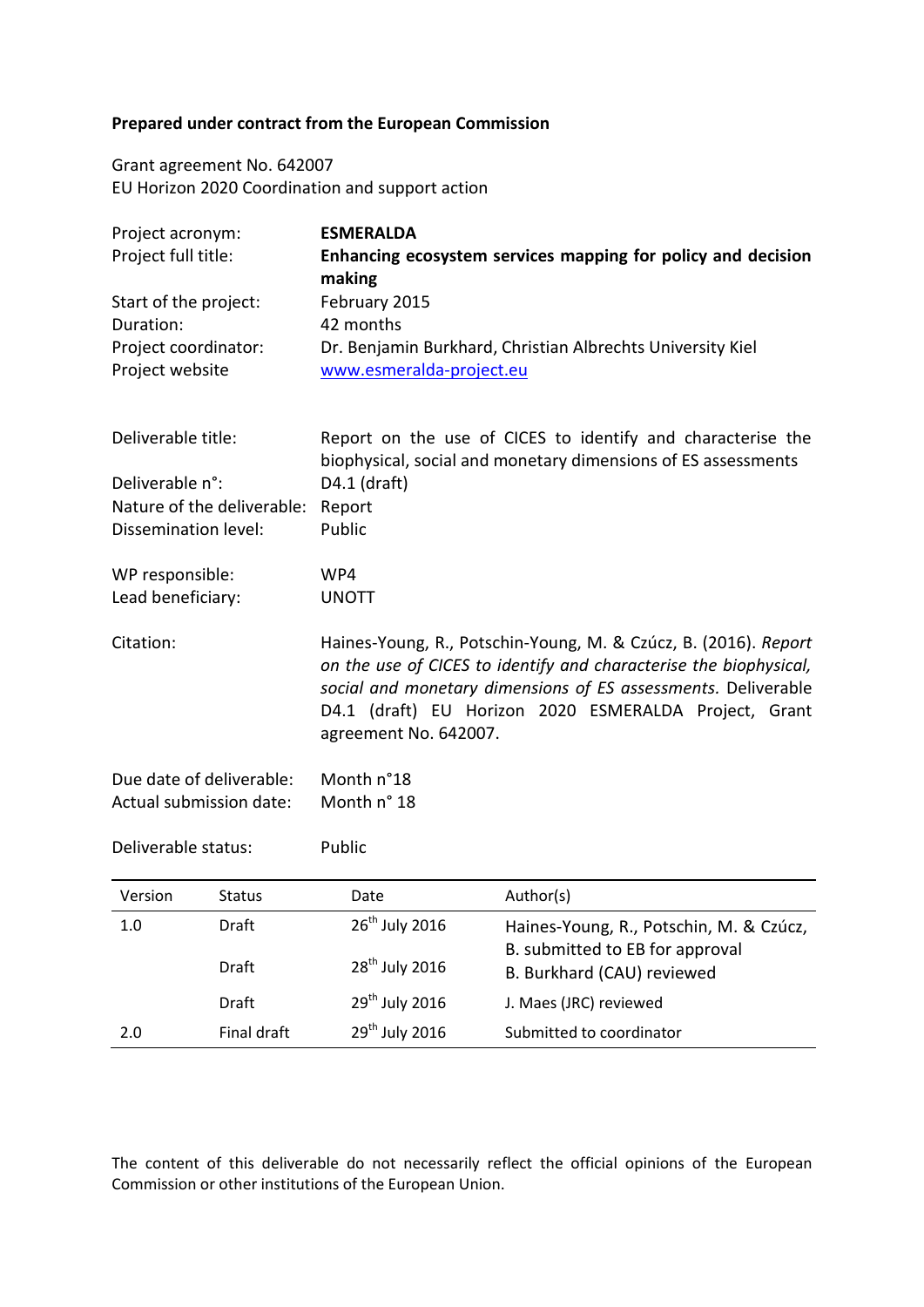## **Table of contents**

| 1. |        |  |                                                                                      |  |  |  |  |
|----|--------|--|--------------------------------------------------------------------------------------|--|--|--|--|
|    | 1.1.   |  |                                                                                      |  |  |  |  |
|    | 1.2.   |  |                                                                                      |  |  |  |  |
|    | 1.3.   |  |                                                                                      |  |  |  |  |
| 2. |        |  |                                                                                      |  |  |  |  |
|    | 2.1.   |  |                                                                                      |  |  |  |  |
|    | 2.2.   |  |                                                                                      |  |  |  |  |
|    | 2.3.   |  | Conceptual framing and its implications for integrated ecosystem assessments5        |  |  |  |  |
|    | 2.4.   |  |                                                                                      |  |  |  |  |
|    | 2.5.   |  |                                                                                      |  |  |  |  |
| 3. |        |  | Characterising the biophysical, social and economic dimensions of ES assessments  16 |  |  |  |  |
|    | 3.1.   |  |                                                                                      |  |  |  |  |
|    | 3.2.   |  |                                                                                      |  |  |  |  |
|    | 3.2.1. |  |                                                                                      |  |  |  |  |
|    | 3.2.2. |  |                                                                                      |  |  |  |  |
|    | 3.2.3. |  |                                                                                      |  |  |  |  |
|    | 3.3.   |  |                                                                                      |  |  |  |  |
|    | 3.4.   |  |                                                                                      |  |  |  |  |
|    | 3.4.1. |  |                                                                                      |  |  |  |  |
|    | 3.4.2. |  |                                                                                      |  |  |  |  |
| 4. |        |  |                                                                                      |  |  |  |  |
|    | 4.1.   |  |                                                                                      |  |  |  |  |
|    | 4.2.   |  |                                                                                      |  |  |  |  |
|    | 4.2.1. |  |                                                                                      |  |  |  |  |
|    | 4.2.2. |  |                                                                                      |  |  |  |  |
|    | 4.2.3. |  |                                                                                      |  |  |  |  |
| 5. |        |  |                                                                                      |  |  |  |  |
| 6. |        |  |                                                                                      |  |  |  |  |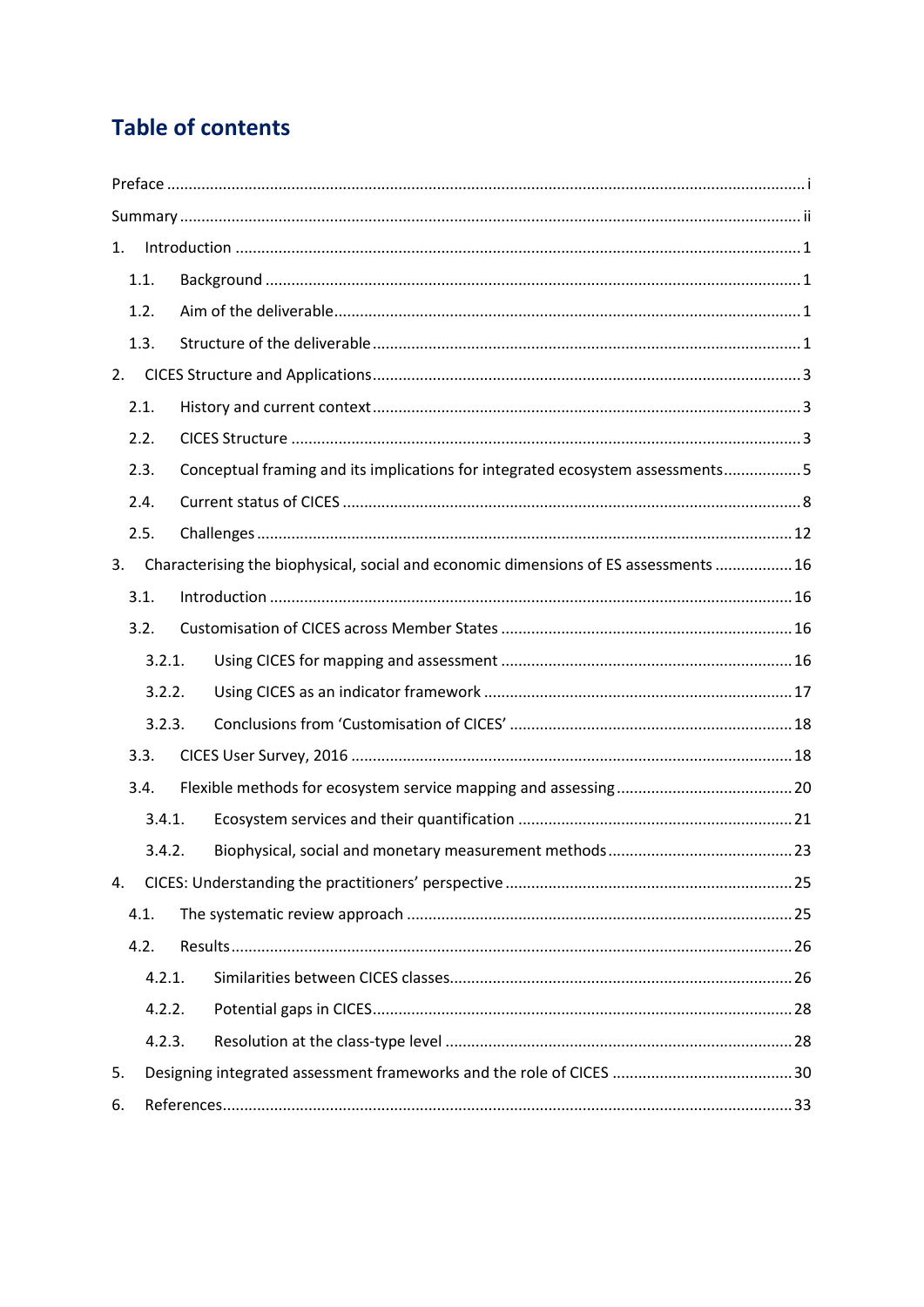## <span id="page-3-0"></span>**Preface**

ESMERALDA is a Supporting and Coordination Action aiming at helping EU member states to fulfil their obligations under the EU Biodiversity Strategy Target 2, Action 5. In order to fulfil these tasks, the project is organised in four key activity phases of which the first two "Networking and stakeholder involvement" as well as "Developing flexible tools for mapping and assessment" have successfully been started and carried out during the first 18 months of the project. This report provides an insight into the work directed towards developing an integrated assessment framework in ESMERALDA WP4, and especially the role that CICES can play in this process.

In preparing this document we acknowledge the valuable input from participants at two workshops held in 2016, in Copenhagen and in Nottingham (see MS19 and MS21 reports respectively). We also acknowledge the European Environment Agency who co-sponsored the workshop in Copenhagen and their permission to use the results of the 2016 Survey of CICES users.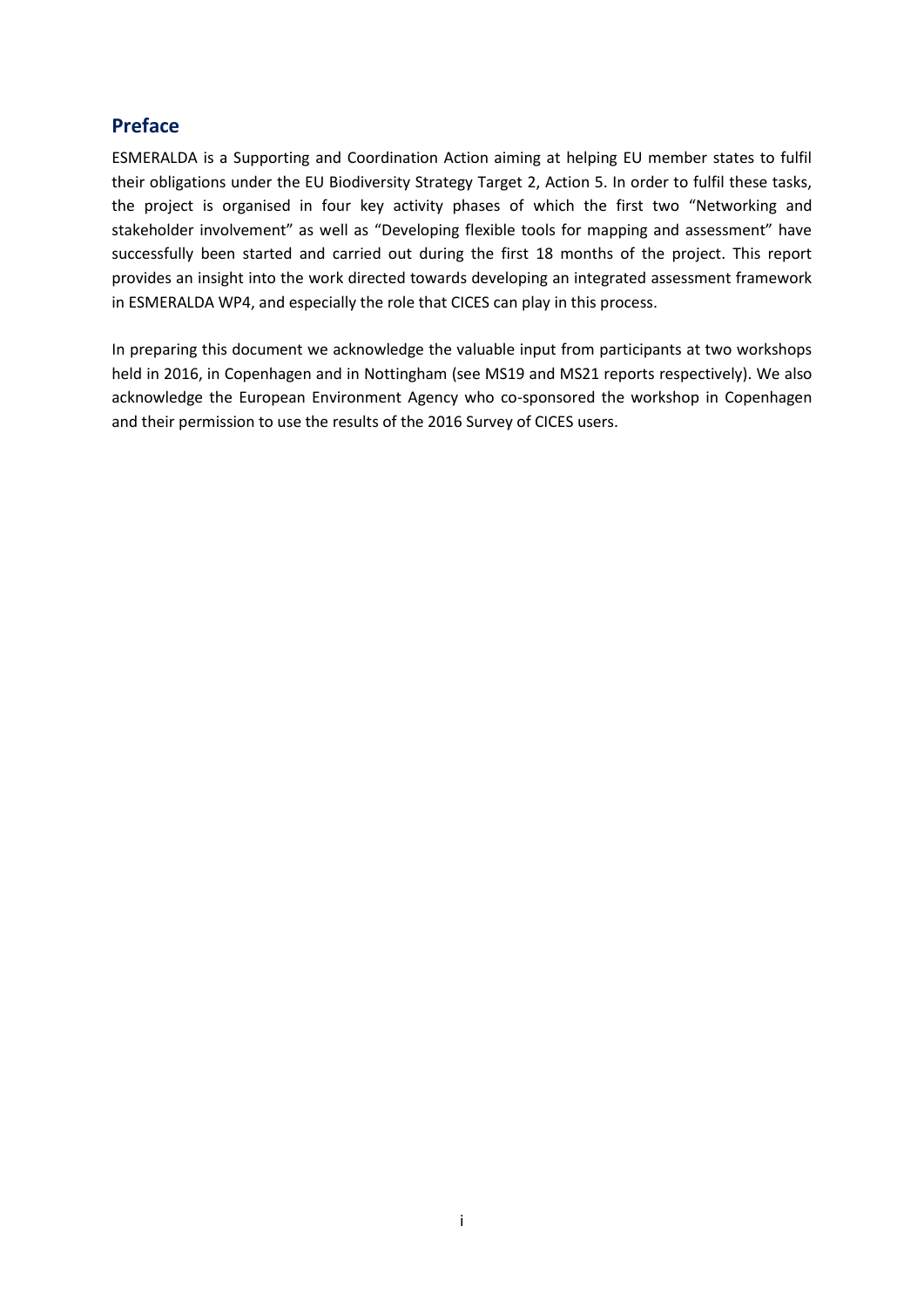### <span id="page-4-0"></span>**Summary**

The aim of this Deliverable is to report on the use of the Common International Classification of Ecosystem Services (CICES) to characterise the biophysical, social and monetary dimensions of ecosystem assessments, and to identify how it can be further developed to support the needs of the user community.

CICES was developed in the context of work on the revision of the System of Environmental and Economic Accounting (SEEA) that is being led by the United Nations Statistical Division (UNSD). However, it has also been used widely in ecosystem services research for designing indicators, mapping and for valuation. In the EU, it is being used as the basis of the mapping work that is being done in support of Action 5 of the EU Biodiversity Strategy to 2020, under the MAES Programme.

This report describes the structure and conceptual underpinning of CICES, and reviews the challenges that arise in designing a classification system of this kind. These challenges include the problem of scope, the extent to which 'final ecosystem services' can be defined operationally, and how benefits and uses of services can be distinguished from services so that assessments can be based on sound quantitative data. The review of CICES draws on a review of the published literature and a survey of users. The conclusions drawn from this review were both extended and tested through two workshops with the user community in 2016.

The results of our work show that there is an extensive and established user base for the current version of CICES, and that it has a number of advantages for users in terms of its hierarchical structure, logic and coverage, as well as the potential it offers as a standard. The review has identified some shortcomings, however, many of which can be overcome by the development of guidelines and the provision of examples of different applications. These shortcomings, nevertheless, also point to the need to revise the present structure of the Classification, especially in the area of cultural ecosystem services.

A systematic review of the wider ecosystem service literature has provided further insights into the ways in which CICES might be improved. This work has looked at whether the CICES classes are to narrow or too broad, and whether there is a need to provide better guidance at sub-class (Class-type level). Taken in conjunction with the other work discussed here, the review demonstrates that CICES can serve as an effective indicator framework.

Our review concludes with a discussion how within ESMERALDA an integrated assessment framework can be built, and what role CICES might play. In the light of the needs identified it is recommended that:

- While CICES is already successful in fulfilling this role as a common framework for discussion and analysis, there is scope for improving the guidance associated with so that it can be applied more easily and effectively.
- CICES has already been used as the framework for translating between different classification systems and the development of this kind of approach as part of the extended guidance is an essential next step for the ESMERALDA/MAES community. Targets for integration include classifications of ecosystems, functions, benefits and beneficiaries.
- In order to assist with the development and comparison of methods to quantify the biophysical, social and monetary dimensions of ecosystem assessments, the creation of a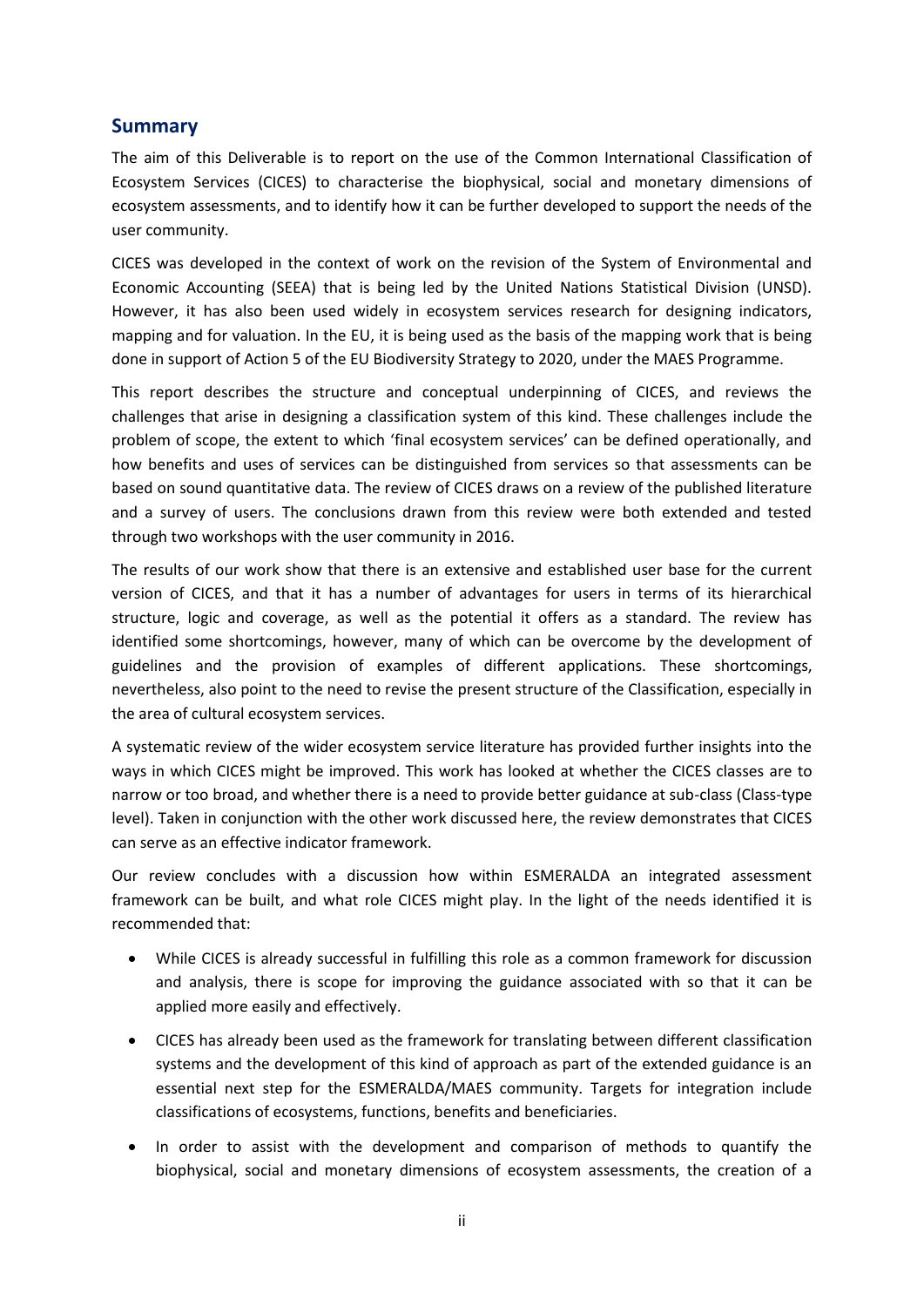library of 'CICES-consistent indicators' is confirmed as an essential part of future work in ESMERALDA. Such a library would provide a useful entry point for those undertaking an integrated assessment of some kind.

The findings of this Deliverable will be used to shape on-going discussions in ESMERALDA that will be taking place in the context of the next series of ESMERALDA project workshops being organised by WP5 during 2016-17. The objective of these meetings will be to test a first version of the methodology for mapping and assessment of ecosystem services. Close engagement with this work will ensure that specific guidelines required for CICES are fully integrated into the wider outcomes of ESMERALDA. The outcomes will be reported in the final DDeliverable4.1 due in month 42, July 2018.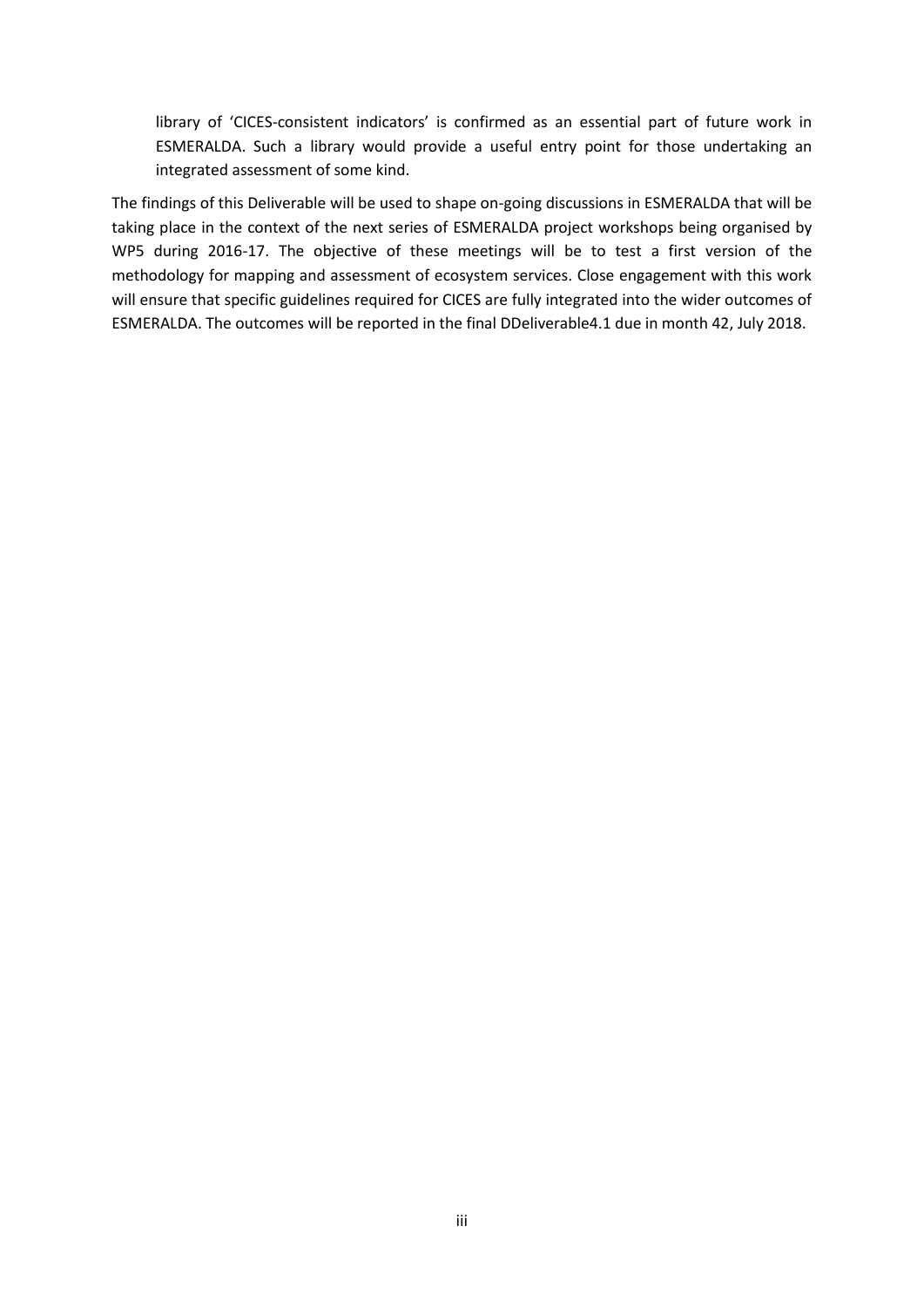## <span id="page-6-0"></span>**1. Introduction**

#### <span id="page-6-1"></span>**1.1. Background**

Categorising and describing ecosystem services (ES) is the basis of any attempt to measure, map or value them; in other words to undertake an ecosystem assessment of some kind. It is the basis of being transparent in what we do, so that we can communicate our findings to others, or test what they conclude. In this Deliverable we examine the role of the *Common International Classification of Ecosystem Services* (CICES) to support this categorisation and communication process. In particular we examine how it can contribute to the development of *integrated assessment frameworks*, which is one of the key outcomes planned for WP4 of the ESMERALDA Project.

A critical review of CICES is especially important within ESMERALDA because the classification has been adopted as part of the framework for the overall MAES Initiative. The experience gained through the work of ESMERALDA will help develop guidelines so that CICES might be used more effectively in the future. The research will also feed into the current initiative to consider whether on the basis of current experience any revision of the classification is necessary.

#### <span id="page-6-2"></span>**1.2. Aim of the Deliverable**

The aim of this Deliverable is to report on the use of CICES and to characterise the biophysical, social and monetary dimensions of ecosystem assessments.

To do so, the Deliverable draws on the experience gained in developing CICES and uses it to reflect on the difficulty of designing a classification system that is simple and transparent to use, but which also fulfils the crucial needs of integrated assessment by addressing cross-scale issues and linking up analyses across the biophysical, social and monetary domains. A particular question that will be explored is whether CICES in its present or modified form is able to provide a multi-purpose classification, able to support ecosystem service mapping, valuation and accounting needs, as well as deliberative and participatory work with stakeholders.

#### <span id="page-6-3"></span>**1.3. Structure of the Deliverable report**

The structure and present status of CICES is described in Part 2 of this Deliverable report, which also sets out the conceptual basis of the classification. In Part 3, we describe the work that has been undertaken in the internal consultation process of ESMERALDA on the biophysical, social and monetary dimensions of mapping and assessment, and the lessons for the use of CICES that can be drawn from it. This work draws on material from two workshops held as part of the ESMERALDA Project during 2016.

One of the key contributions made by CICES that is identified in Parts 2 & 3 is that CICESCICES can serve as a framework for the development of indicators. However, it is recognised that it cannot encompass all relevant knowledge of the broad field of ES assessment. Thus the lessons from the internal consultation process are complemented by a systematic review exercise in Part 4. This work allows a more detailed exploration of issues and the identification of a range of metrics that might be used by the MAES community in their future work; the outcomes will provide an input into the development of a 'CICES-consistent indicator library' that could be used in mapping and assessment work.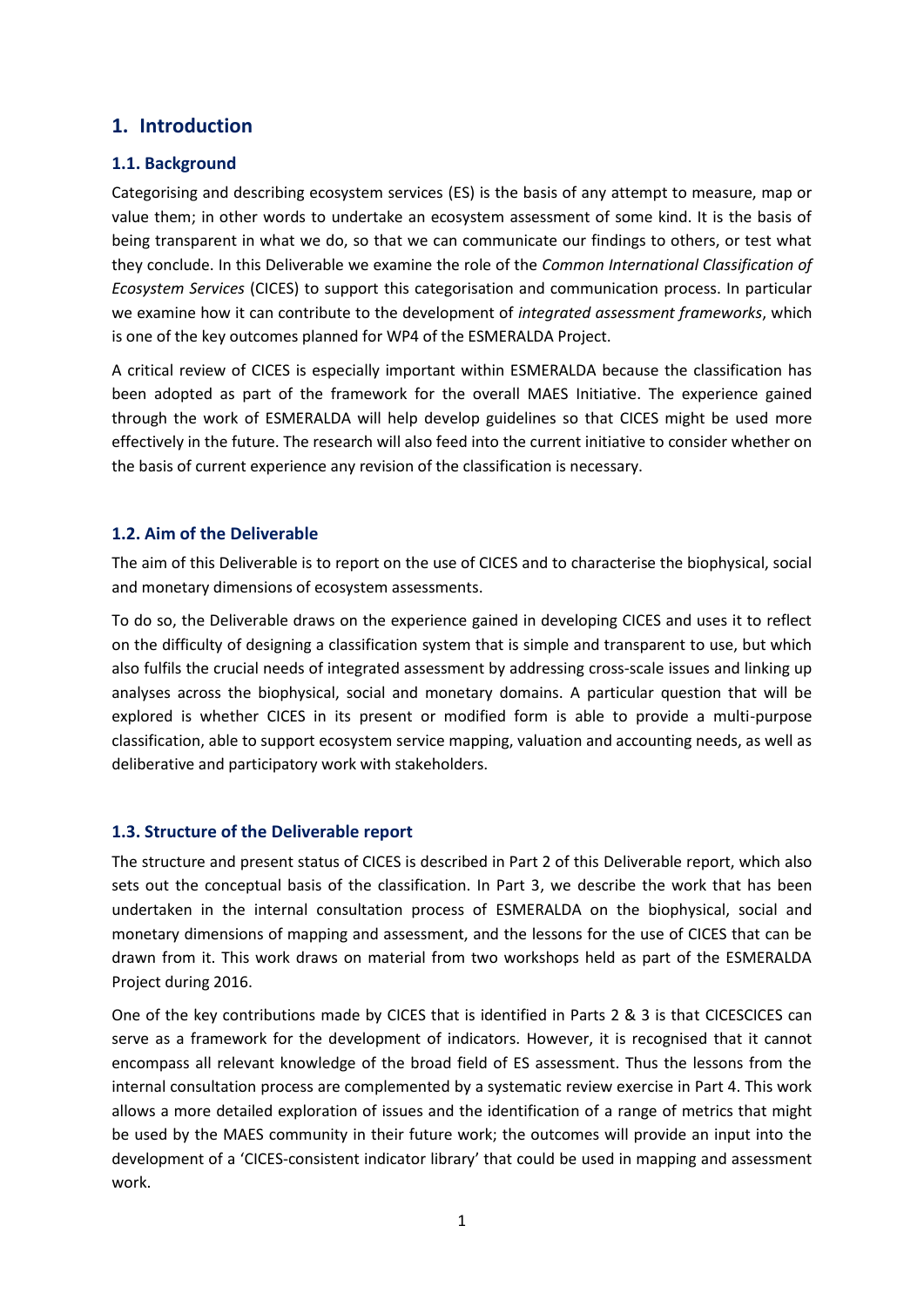The work reported here was undertaken during the first phase of the ESMERALDA Project, and so it is still at a preliminary stage. This document is therefore an 'interim' Deliverable. Final conclusions and recommendations will require further effort and will be provided at the end of the project in month 42 (respectively July 2018). Part 5 nevertheless draws together the interim findings and identifies the next steps for work within ESMERALDA.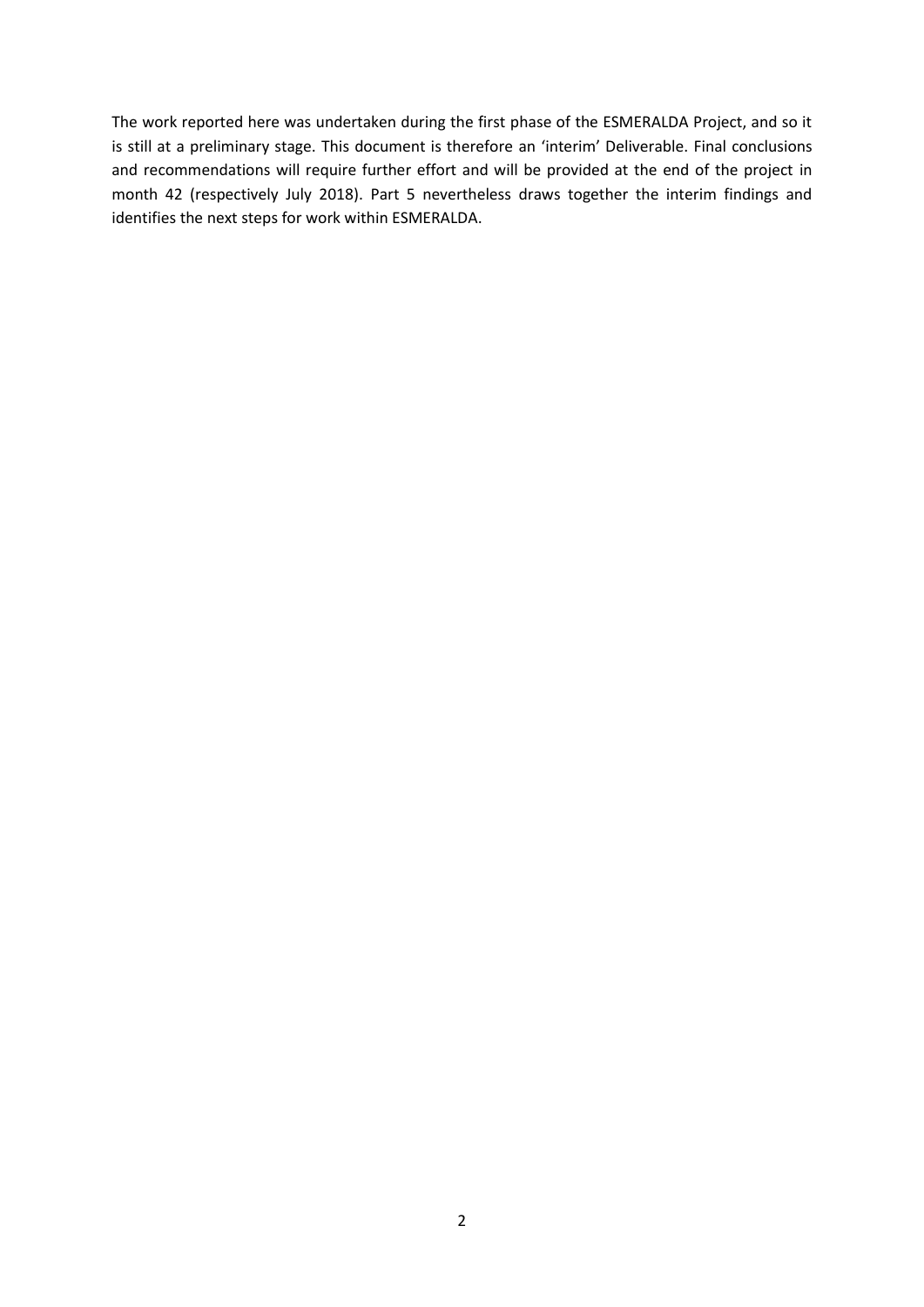## <span id="page-8-0"></span>**2. CICES Structure and Applications**

#### <span id="page-8-1"></span>**2.1. History and current context**

A number of different typologies or ways of classifying ecosystem services are available, including those used in the Millennium Ecosystem Assessment (MA) and The Economics of Ecosystems and Biodiversity (TEEB), and a number of national assessments, such as those in the UK and Spain. The problem with them is that they all approach the classification problem in different ways, and so they are not always easy to compare.

In order to try to partly overcome this 'translation problem', the *Common International Classification of Ecosystem Services* (CICES) was proposed in 2009 and revised in 2013 (Haines-Young and Potschin 2013; Potschin and Haines-Young, 2016). It was designed to help people measure and assess ecosystem services. Although it was developed in the context of work on the revision of the System of Environmental and Economic Accounting (SEEA) that is being led by the United Nations Statistical Division (UNSD), it has also been used widely in ecosystem services research for designing ES indicators, ES mapping and for ES valuation. In the EU it is being used as the basis of the mapping work that is being done support of Action 5 of the EU Biodiversity Strategy to 2020, under the MAES Programme (see: [http://biodiversity.europa.eu/maes\)](http://biodiversity.europa.eu/maes). It will also be the basis for INCA, a project of the European Commission to develop natural capital accounts.

The current version of CICES (V4.3) was published at the beginning of 2013. It is therefore now timely to gather information on how it has been used and the issues associated with its application. This will partly be done through the ESMERALDA Project, but also through the independent work being led by the European Environment Agency as part of its input to the MAES process itself and the development of ecosystem accounting methods with partners such as the UNSD. Recent efforts to gain an insight into this collective experience have been two workshops organised through the auspices of ESMERALDA, and the survey of CICES users undertaken for the EEA. The workshops and the questionnaire were deigned to identify the kinds of guidance that people might need in using CICES, and to look at whether any changes in the CICES structure might be required to make it more useful. A further issue was to understand better any requirements for CICES to be linked to other classification systems for habitats or ecosystems on the one hand, and benefits and beneficiaries on the other. The results of these wider consultations will be summarised in this Report and used to inform the recommendations made on next steps.

#### <span id="page-8-2"></span>**2.2. CICES Structure**

The current version of CICES was published at the beginning of 2013. The classification is provided in full in Appendix 1, and summarised at the class level in Table 1. The structure of CICES is illustrated in Figure 1.

In CICES, provisioning services are the material and energetic outputs from ecosystems from which goods and products are derived. The regulating services category includes all the ways in which ecosystems can mediate the environment in which people live or depend on in some way, and benefit from them in terms of their health or security, for example. Finally, the cultural services category identified all the non-material characteristics of ecosystems that contribute to, or are important for people's mental or intellectual well-being. As Figure 1 shows, CICES is hierarchical in structure, splitting these major 'sections' successively into 'divisions', 'groups' and 'classes' .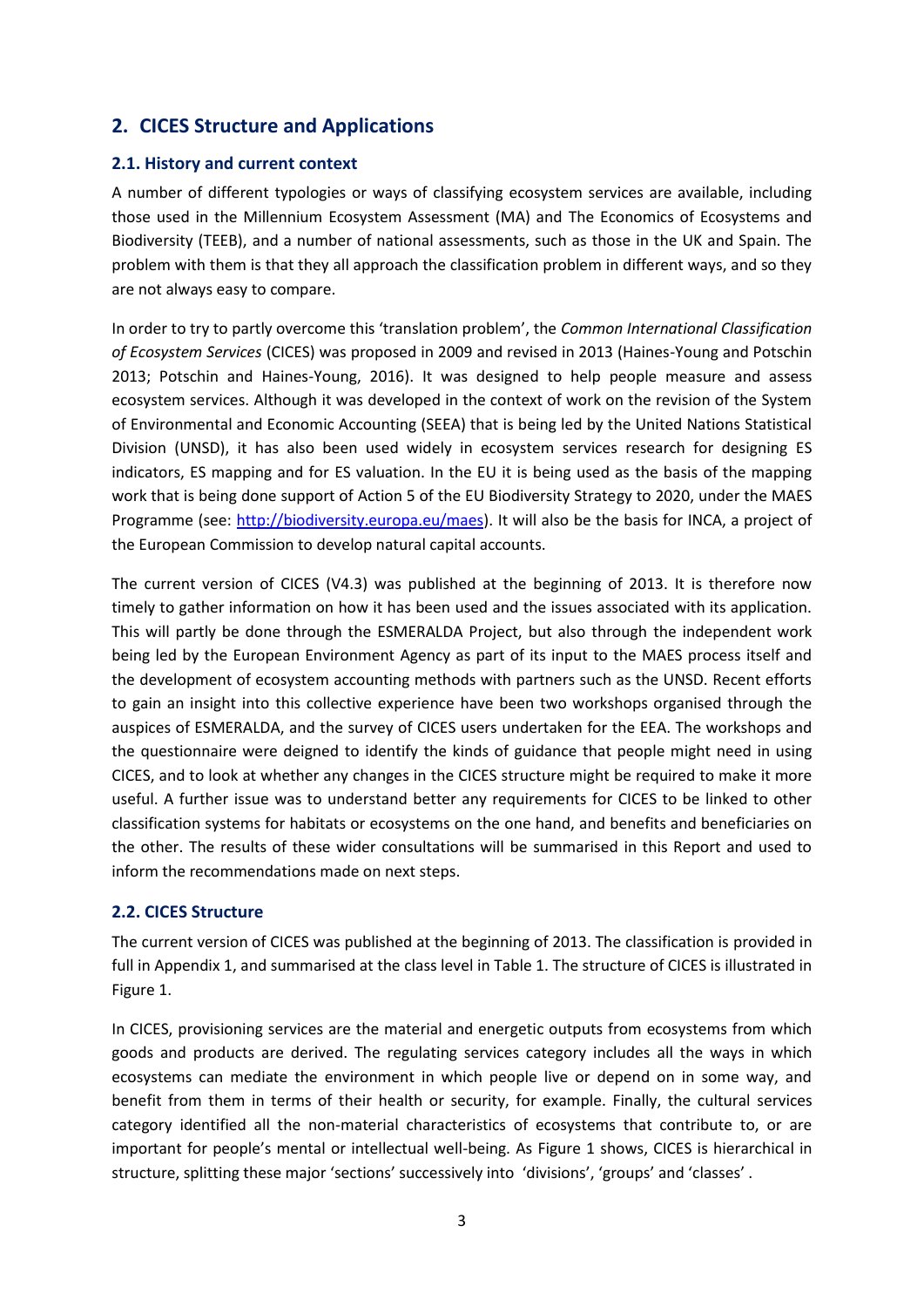| CICES v4.3 Class |                                                                                           | <b>MA</b>                            | <b>TEEB</b>                              |
|------------------|-------------------------------------------------------------------------------------------|--------------------------------------|------------------------------------------|
| 1.1.1.1          | Cultivated crops                                                                          | Food                                 | Food                                     |
| 1.1.1.2          | Reared animals and their outputs                                                          |                                      |                                          |
| 1.1.1.3          | Wild plants, algae and their outputs                                                      |                                      |                                          |
| 1.1.1.4          | Wild animals and their outputs                                                            |                                      |                                          |
| 1.1.1.5          | Plants and algae from in-situ aquaculture                                                 |                                      |                                          |
| 1.1.1.6          | Animals from in-situ aquaculture                                                          |                                      |                                          |
| 1.1.2.1          | Surface water for drinking                                                                | Water                                | Water                                    |
| 1.1.2.2          | Ground water for drinking                                                                 |                                      |                                          |
| 1.2.1.1          | Fibres and other materials from plants, algae and animals for direct<br>use or processing | Fibre, Timber,<br>Ornamental,        | Raw materials,<br>medicinal resources    |
| 1.2.1.2          | Materials from plants, algae and animals for agricultural use                             | Biochemical                          |                                          |
| 1.2.1.3          | Genetic materials from all biota                                                          | Genetic materials                    | Genetic materials                        |
| 1.2.2.1          | Surface water for non-drinking purposes                                                   | Water                                | Water                                    |
| 1.2.2.2          | Ground water for non-drinking purposes                                                    |                                      |                                          |
| 1.3.1.1          | Plant-based resources                                                                     | Fibre                                | Fuels and fibres                         |
| 1.3.1.2          | Animal-based resources                                                                    |                                      |                                          |
| 1.3.2.1          | Animal-based energy                                                                       |                                      |                                          |
| 2.1.1.1          | Bio-remediation by micro-organisms, algae, plants, and animals                            | Water purification                   | Waste treatment                          |
| 2.1.1.2          | Filtration/sequestration/storage/accumulation by micro-                                   | and water                            | (water purification), air                |
|                  | organisms, algae, plants, and animals                                                     | treatment, air<br>quality regulation | quality regulation                       |
| 2.1.2.1          | Filtration/sequestration/storage/accumulation by ecosystems                               |                                      |                                          |
| 2.1.2.2          | Dilution by atmosphere, freshwater and marine ecosystems                                  |                                      |                                          |
| 2.1.2.3          | Mediation of smell/noise/visual impacts                                                   |                                      |                                          |
| 2.2.1.1          | Mass stabilisation and control of erosion rates                                           | Erosion regulation                   | Erosion prevention                       |
| 2.2.1.2          | Buffering and attenuation of mass flows                                                   |                                      |                                          |
| 2.2.2.1          | Hydrological cycle and water flow maintenance                                             | Water regulation                     | Regulation of water                      |
| 2.2.2.2          | Flood protection                                                                          | Natural hazard                       | flows, regulation of                     |
|                  |                                                                                           | regulation                           | extreme events                           |
| 2.2.3.1          | Storm protection                                                                          |                                      |                                          |
| 2.2.3.2          | Ventilation and transpiration                                                             | Air quality                          | Air quality regulation                   |
|                  |                                                                                           | regulation                           |                                          |
| 2.3.1.1          | Pollination and seed dispersal                                                            | Pollination                          | Pollination                              |
| 2.3.1.2          | Maintaining nursery populations and habitats                                              |                                      |                                          |
| 2.3.2.1          | Pest control                                                                              | Pest regulation                      | <b>Biological control</b>                |
| 2.3.2.2          | Disease control                                                                           | Disease regulation                   |                                          |
| 2.3.3.1          | Weathering processes                                                                      | Soil formation                       | Maintenance of soil                      |
| 2.3.3.2          | Decomposition and fixing processes                                                        | (supporting ES)                      | fertility                                |
| 2.3.4.1          | Chemical condition of freshwaters                                                         | Water regulation                     | Water                                    |
| 2.3.4.2          | Chemical condition of salt waters                                                         |                                      |                                          |
| 2.3.5.1          | Global climate regulation by reduction of greenhouse gas                                  | Atmospheric                          | Climate regulation                       |
|                  | concentrations                                                                            | regulation                           |                                          |
| 2.3.5.2          | Micro and regional climate regulation                                                     | Air quality<br>regulation            | Air quality regulation                   |
| 3.1.1.1          | Experiential use of plants, animals and land-/seascapes in different                      | Recreation and                       | Recreation and tourism                   |
|                  | environmental settings                                                                    | ecotourism                           |                                          |
| 3.1.1.2          | Physical use of land-/seascapes in different environmental settings                       |                                      |                                          |
| 3.1.2.1          | Scientific                                                                                | Knowledge systems                    | Inspiration for culture,                 |
| 3.1.2.2          | Educational                                                                               | and educational<br>values, cultural  | art and design,<br>aesthetic information |
| 3.1.2.3          | Heritage, cultural                                                                        | diversity, aesthetic                 |                                          |
| 3.1.2.4          | Entertainment                                                                             | values                               |                                          |
| 3.1.2.5          | Aesthetic                                                                                 |                                      |                                          |
| 3.2.1.1          | Symbolic                                                                                  | Spiritual and                        | Information and                          |
| 3.2.1.2          | Sacred and/or religious                                                                   | religious values                     | cognitive development                    |
| 3.2.2.1          | Existence                                                                                 |                                      |                                          |
| 3.2.2.2          | Bequest                                                                                   |                                      |                                          |

## **Table 1: Correspondences between CICES v4.3 Classes the typologies of the MA and TEEB.**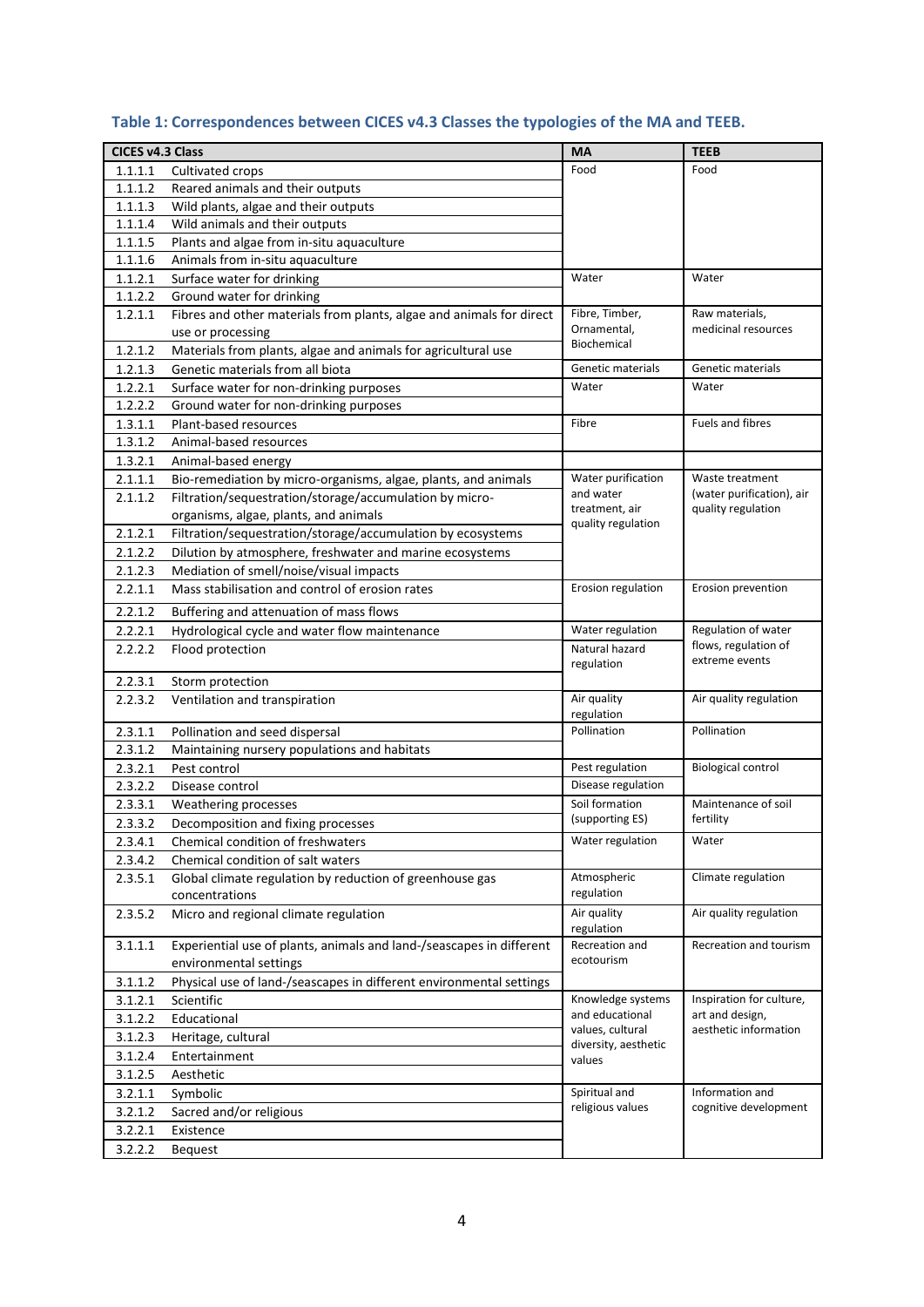

#### **Figure 1: The hierachical structure of CICES (Potschin and Haines-Young, 2016a)**

The hierarchical structure was designed to deal with the fact that in working with ecosystem services different people were working at different thematic and well as spatial scales; with this kind of structure it was intended that users could go down to the most appropriate level of detail that they require, but then group or combine results when making comparisons or more generalised reports. There was also an attempt to make it more comprehensive than the classifications used by the MA or TEEB, and to include categories such as biomass-based energy that were not explicitly included in these typologies. The broader range of categories at the detailed class level was intended to enable translations between different systems to be made; a simple prototype tool for helping people cross reference some of the more widely used classification systems has, for example, now been developed<sup>1</sup>. Table 1 also shows the equivalences between CICES and the MA and TEEB categories.

In order to build a generally applicable classification, the higher categories in CICES were intended to be exhaustive, in the sense that they were sufficiently general to cover all the things that people recognise as ecosystem services in the broadest sense. We recognised from the outset, however, that the system also ought to be open-ended to allow users to nest what was particularly relevant to them into the system at some level. Thus the class types were not specified; instead the assumption was that, given the general structure, users could place the specific things that they were measuring or interested into one of the existing classes.

#### <span id="page-10-0"></span>**2.3. Conceptual framing and its implications for integrated ecosystem assessments**

CICES is not an arbitrary classification – but is underpinned by a conceptual framework known as the 'ES cascade model' (Potschin and Haines-Young, 2016). A review of the cascade is necessary to understand the context in which CICES is set, in relating to the needs of integrated assessment, and the other tools that need to be developed and used alongside CICES to make a full assessment.

Many people work with the definition of ecosystem services used in the MA, which describes them simply as 'the benefits that ecosystems provide to people' (MA, 2005). Others, however, follow the definition of TEEB, which views them as 'the direct and indirect contributions of ecosystems to

1

<sup>1</sup> See: http://openness.hugin.com/example/cices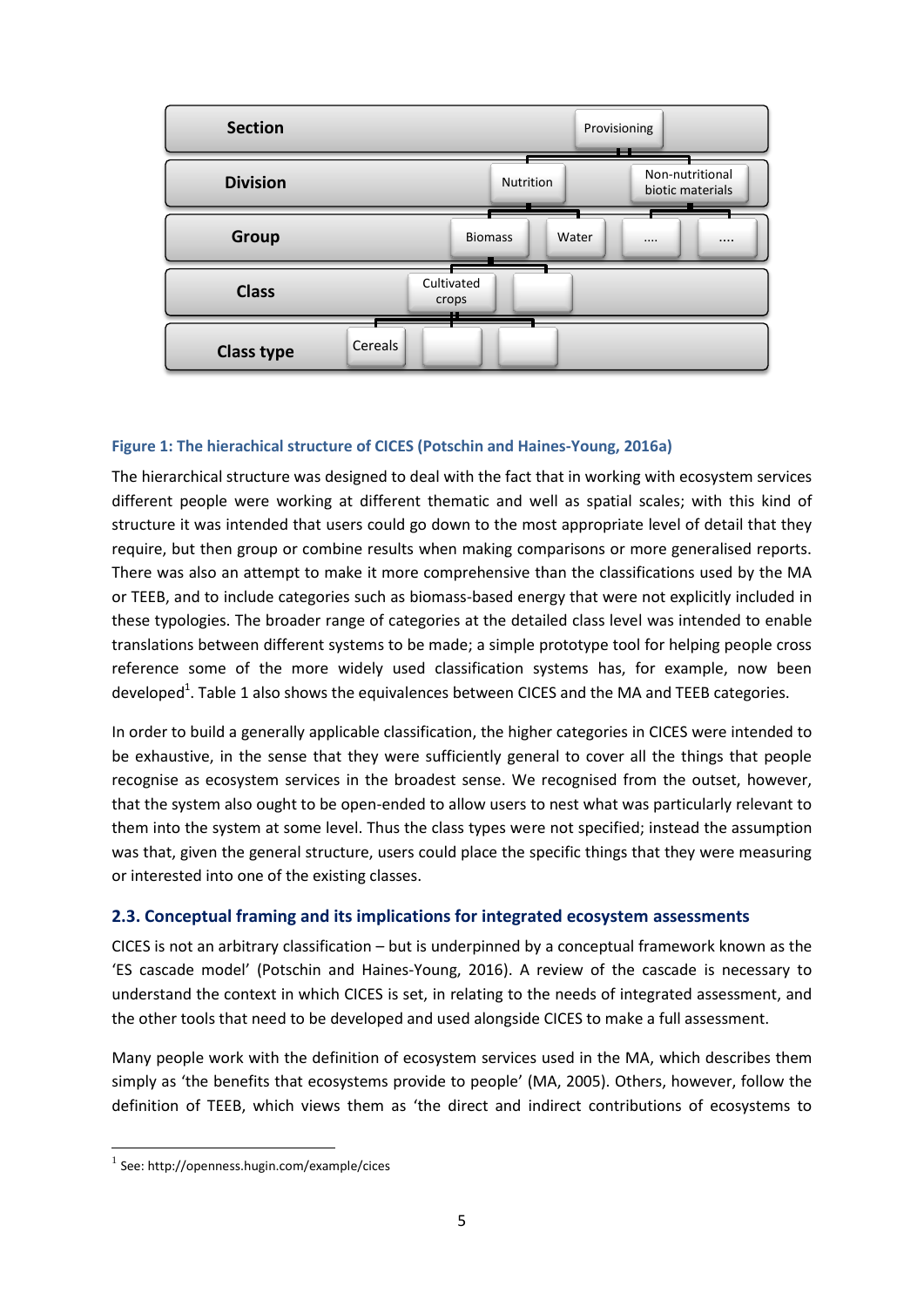human well-being' (De Groot et al., 2010). If we read these definitions carefully then it is clear that they are quite different in terms of what they take services to be: according to TEEB, services give rise to benefits, whereas in the MA they are the same thing. To add to this confusion we might note that both categorisations take the ideas of 'services' and 'goods' to be synonymous. Unfortunately, not everyone looks at things in this way. For example, in the UK National Ecosystem Assessment (UK NEA) (Mace et al., 2011), 'goods' and 'benefits' are taken to be identical, representing categories of things that people assign value to; they are taken to be quite distinct from services, which are seen as the ecosystem outputs from which goods and benefits are derived (Mace et al., 2012).

Do these differences in the way we categorise ecosystem services, goods and benefits really matter? Well, it depends on one's perspective. Some have argued that one of the important characteristics of the field of ecosystem services is that many different disciplines have come together to explore the insights that the concept offers for understanding the relationships between nature and society. It is this diversity that explains the different approaches that people have taken to categorising ecosystem services. They have also argued that the multiple interpretations that people bring to the concept are especially important, because it is a 'boundary object', that is an idea that can be adapted to represent different perspectives while retaining some sense of continuity across these different viewpoints (Abson et al., 2014).

Boundary objects are especially important in multi- or trans-disciplinary situations, because they create the space in which novel discussions and research interactions can occur. The dynamic, multifaceted nature of the ecosystem service community is certainly part of its fascination. However, these 'boundary objects' are not useful when it comes to the problem of naming, describing and measuring things apparently as fundamental as 'ecosystem services'. When we start to think about this issue, then we start to appreciate the alternative perspective on the problem of whether the differences in the way differences in the way we categorise ecosystem services, goods and benefits really matters.



**Figure 2 The cascade model (Potschin and Haines-Young, 2016a)**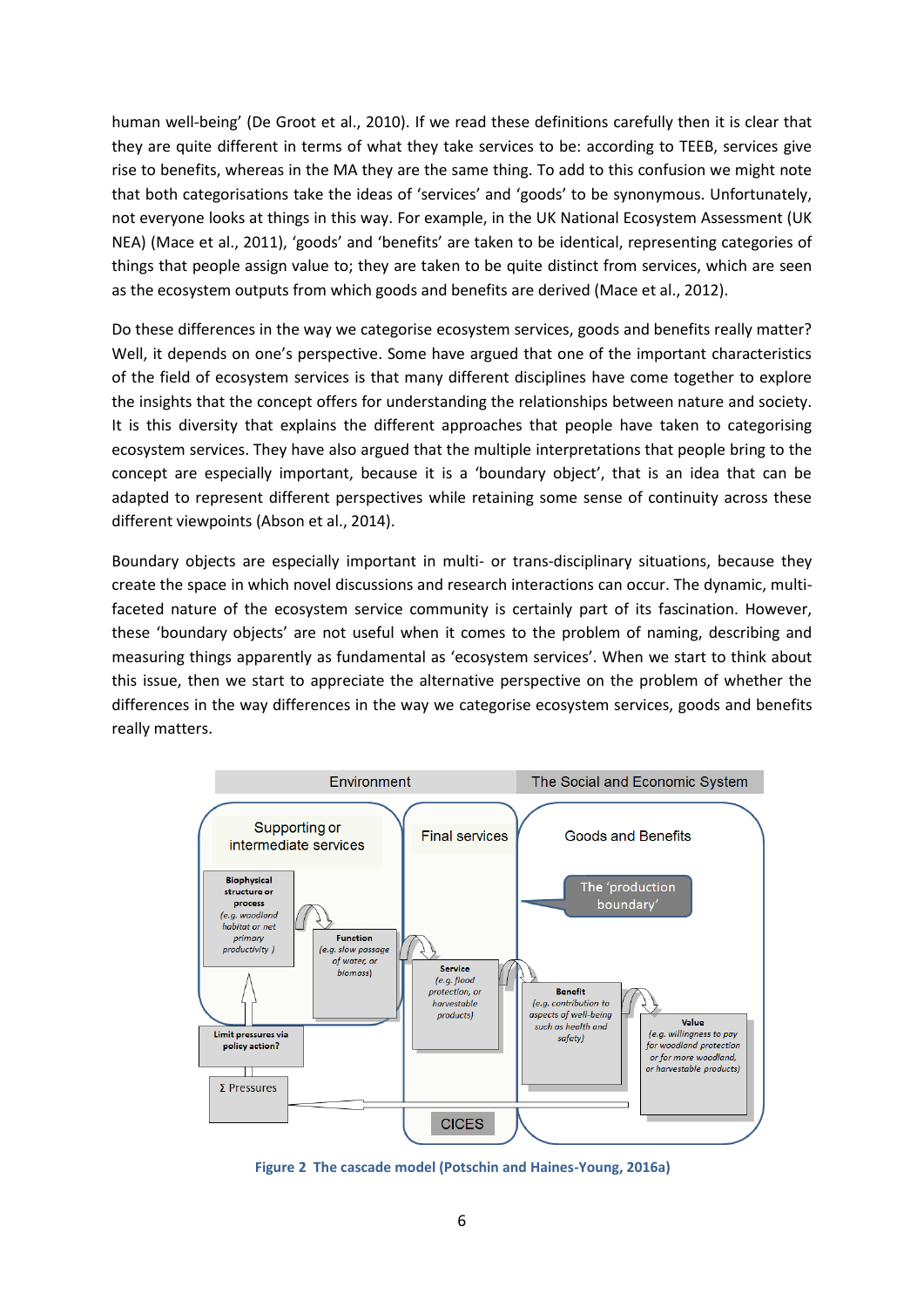The links between people and nature are, however, complex, and so it is hardly surprising that people have defined ecosystem services in different ways. Some think of ES as the benefits that nature provides to people, like security and the basic material we need for a good life. Others view ES as the contributions that ecosystem make to such things. For the moment it is sufficient to note that despite differences in the way ES are defined most commentators agree that there is some kind of 'pathway' that goes from ecological structures and processes at one end through to the wellbeing of people at the other (Figure 2). This idea can be represented in terms of what we call the 'cascade model'. It is a way of expanding thinking about ecosystems to include people, in which it might be described as a 'socio-ecological system'. Finding out how these socio-ecological systems work and how we can act to sustain them are core issues in the field of ecosystem services. The task not only involves the study of ecology, but also such things as the social practices, governance and institutional structures, technology and, most importantly, the things people value.

To see something of the way socio-ecological systems work it is useful to 'unpack' the cascade model to see how the elements are related. Ecosystem services are at the centre of the cascade model, which seeks to show how the biophysical elements of the socio-ecological system are connected to the socio-economic ones; ecosystem services are at the interface between people and nature.

The 'ecosystem' is represented by the ecological structures and processes to the far left of the diagram. Often we simply use some label for a habitat type, such as woodland or grassland, as a catch-all to denote this box, but there is no reason why we cannot also refer to ecological processes, such as 'primary productivity' as something that can also occupy this part of the diagram. In either case, given the complexity of most ecosystems, when we want to start to understand how they benefit people, then it is helpful to start by identifying those properties and characteristics of the system that are potentially useful to people. This is where the idea of a 'function' enters into the discussion. In terms of the cascade model, these are taken to be the 'subset' characteristics or behaviours that an ecosystem has that determines or 'underpins' its capacity to deliver an ecosystem service. Some people call these underpinning elements 'supporting' and 'intermediate' services, depending on how closely connected they are to the final service outputs; we believe, however, this terminology deflects attention away from the important characteristics and behaviours of an ecosystem that generate different services. Thus using our terminology for one of the examples in Figure 2, the primary productivity of a woodland (i.e. an ecological structure) generates a standing crop of biomass (i.e. a functional characteristic of the woodland), parts of which can be harvested (as a 'provisioning' service).

In the cascade it is envisaged that services contribute to human well-being through the benefits that they support; for example by improving the health and safety of people or by securing their livelihoods. Services are therefore the various ecosystem stocks and flows that directly contribute to some kind of benefit through human agency. The difference between a service and a benefit in the cascade model is that benefits are the things that change well-being and which people assign value to; they are therefore synonymous with 'goods' and 'products'. The cascade model suggests that it is on the basis of changes in the values of the benefits that people make judgements about the kinds of intervention they might make to protect or enhance the supply of ecosystem services; this is indicated by the feedback arrow at the base of the diagram. The important thing to note about 'values' is that they can be expressed in many ways; for example, alongside monetary values people can express the importance they attach to the benefits using moral, aesthetic and spiritual criteria.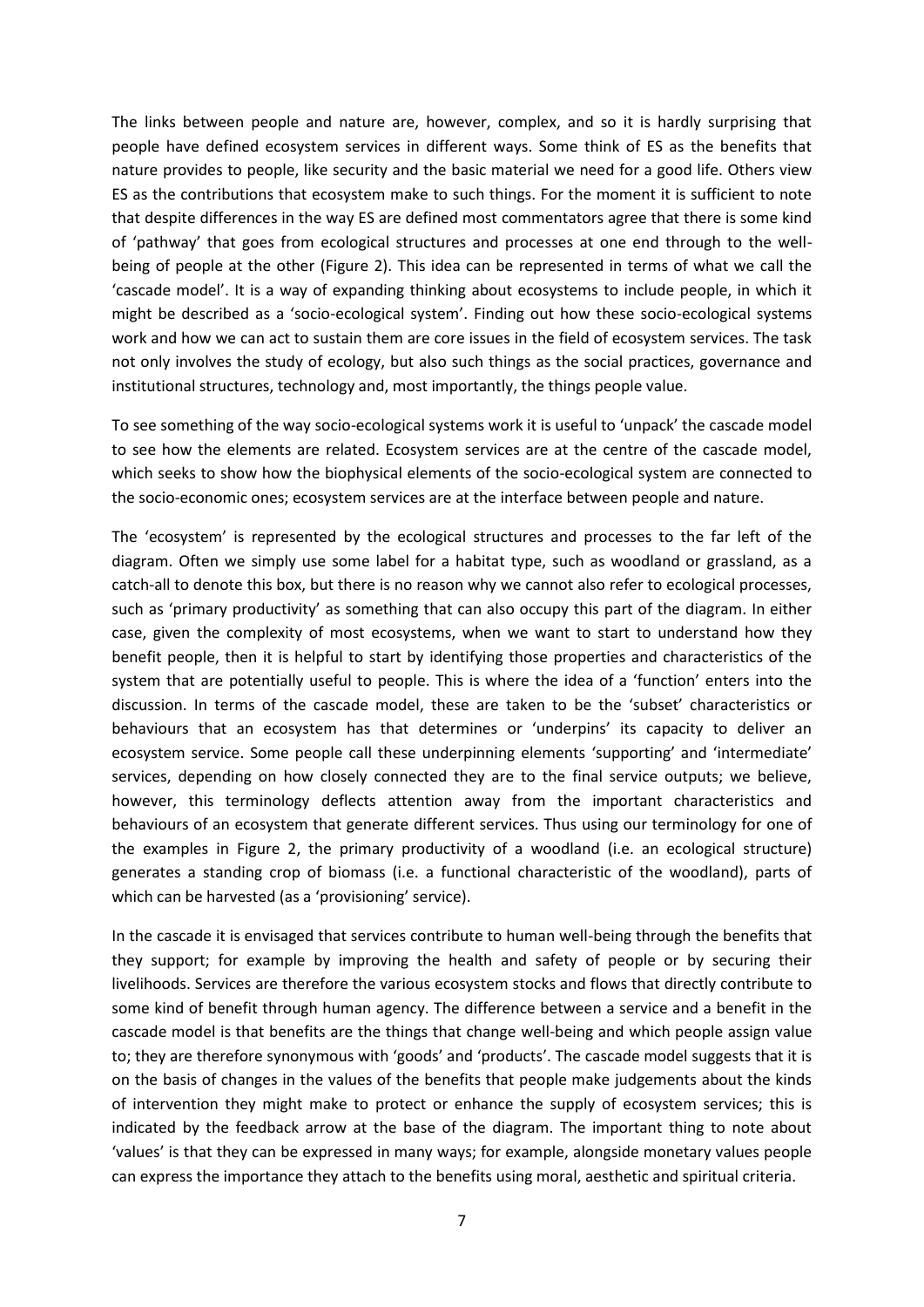Despite the simplicity of the cascade model it is useful in highlighting a defining characteristic of an ecosystem service, namely that they are, in some sense, final outputs from an ecosystem. They are 'final', in that they are still connected to the ecological structures and processes that gave rise to them, and final in the sense that these links are broken or transformed through some human interaction necessary to realise a benefit. Often this intervention can take the form of some physical action such as harvesting the useful parts of a crop. The interaction might also be non-material and more passive involving, for example, by enjoying the reduction or regulation of some kind of risk (flood risk is the example shown in Figure 2), or the intellectual or spiritual significance of nature in a particular cultural context. Thus services are at the point where the 'production boundary' is crossed between the biophysical and the socio-economic parts of the socio-ecological system.

Although Figure 2 places CICES at the interface between the biophysical and socio-economic components of the 'socio-ecological system', it is important to note that measurement and ultimately assessments of the status of those services may not be confined to this central part of the diagram. While a key task is to identify appropriate metrics that can be used to quantify each service, it might well be the case that measures of structure and process, ecological function, benefit and value are also needed, or can be used instead as proxies to find out what is going on. The extent to which CICES therefore provides both a rigorous framework for assessing services and a thematic list of ecosystem outputs that need to be explored in some way through a variety of different types of measures is a question that will be explored in Part 4 of this Deliverable report.

#### <span id="page-13-0"></span>**2.4. Current status of CICES**

**.** 

Given that the current version of CICES was released in 2013, there has been sufficient time for people to apply the framework and to report on their experience. The 2016 Survey of CICES users identified a number of publications and a more extended literature review has identified others; at the time of writing, the body of peer-reviewed literature that underpins CICES V4.3 exceeds forty publications.

In relation to the status of CICES and its role in ESMERALDA, it is important to note that V4.3 forms part of the mapping framework proposed to support the EU's Biodiversity Strategy to 2020 (MAES 2014; see also Maes et al. 2012). The second report of the Mapping and Assessment of Ecosystem Services (MAES) Working Group uses the CICES classes to identify a range of indicators that can be used for mapping and assessment purposes<sup>2</sup>. This approach has been further tested in Maes et al. (2016), who identified several issues in using CICES as a common framework for indicators across different ecosystems. The ways in which CICES classes could be assigned to ecosystem types was also examined and alternative approaches for handling ground water, for example, were discussed.

The use of CICES as a template for indicator development has also been taken up more widely in the literature. It has, for example, been used as the basis for the German TEEB study (Naturkapital Deutschland – TEEB DE, 2014) as well as the German National Ecosystem Assessment screening study, NEA-D (Albert et al., 2014). It has also been refined at the most detailed class level to meet the requirements of the ecosystem assessment in Belgium (Turkelboom et al., 2013). Mononen et al. (2015) used CICES to develop an indicator framework at the national scale in Finland, Kostrzewski et

<sup>&</sup>lt;sup>2</sup> see also[: http://biodiversity.europa.eu/maes/#ESTAB](http://biodiversity.europa.eu/maes/#ESTAB) (accessed 30/01/2016)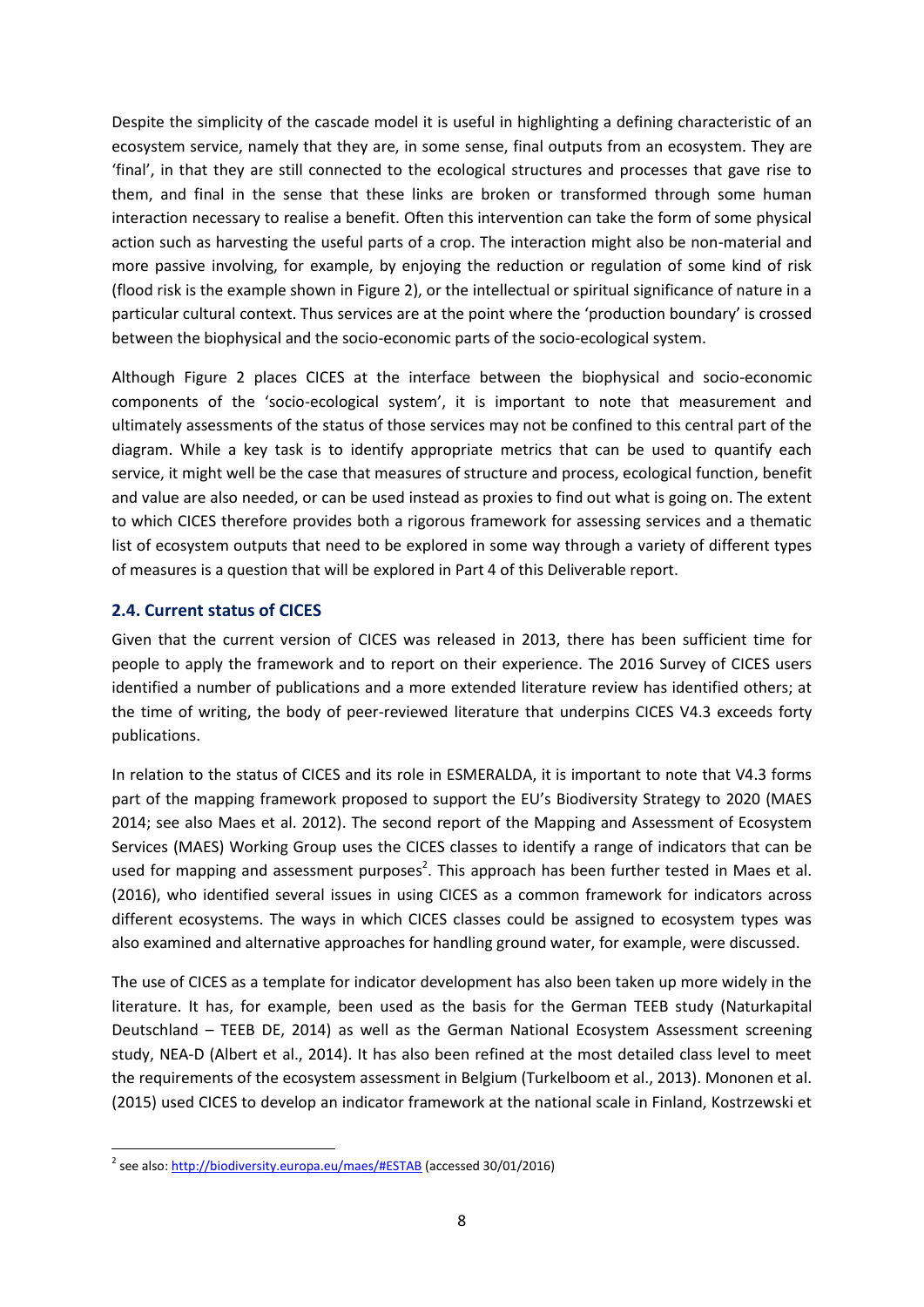al. (2014) describe how it was used to help define metrics that could form part of the Integrated Environmental Monitoring Programme in Poland. Kosenius et al. (2013) describe other work in Finland on forests, peatlands, agricultural lands, and freshwaters, and found that - when defining indicators - the classification developed in CICES was useful because "it divides ecosystem services to concrete and at least to some extent measurable categories" (Kosenius et al., 2013, p.26).

While being useful in their own right, the studies that have used CICES V4.3 as an indicator framework are valuable more generally because they provide evidence on the extent to which the classification captures the full range of services; key design criteria for CICES have been that, for at least in the upper levels of the hierarchy, the categories should be 'comprehensive' and 'complete' (Haines-Young and Potschin, 2013). A key conclusion that one may take from a review of the papers cited above is that no key gaps were identified; the comprehensive nature of CICES is a particular point emphasised by Grizzetti et al. (2015) in their guidelines developed through the MARS (Managing Aquatic ecosystems and water Resources under multiples Stress) Project. Arovuori & Saastamoinen (2014) have also supported the comprehensive nature of the classification. These and other studies (e.g. Stępniewska, 2014; Mizgajski, 2012) also indicate the versatility of the overall structure of the classification. However there has been no systematic analysis on the practical usefulness of CICES as an indicator template so far, and so this gap has been addressed in ESMERALDA (Milestone 20; see also Part 4 of this Deliverable).

In terms of flexibility and being able to construct reporting categories appropriate to different types of application, the value of the hierarchical structure of CICES has been noted in a number of studies. In their work on ecosystem services in tourism and recreation, for example, Kulczyk et al. (2014) showed how the categories at the Division level could be used to report on different dimensions of tourism and recreation, and that "common classifications" such CICES, allow "easy communication and comparisons within different contexts" (Kulczyk et al., 2014. p. 87). By contrast, Helfenstein and Kienast, (2014) used the hierarchical structure in a more flexible way in their analysis of ecosystem service state and trends at regional to national levels in Switzerland. These researchers used CICES to define eight categories of ecosystem services: provisioning services, biodiversity, water regulation, cultural services, climate regulation, soil preservation, mitigation of natural hazards, and air quality regulation. They found it "more practical" to use various levels in the CICES hierarchy than to adhere to one, but noted that "their entirety, our selected ecosystem services cover all CICES classes except disease control and ones pertaining to marine ecosystems" (Helfenstein and Kienast, 2014, p. 12).

Although the upper levels in the CICES hierarchy are designed to be complete and comprehensive, flexibility in dealing with locally or application-specific ecosystem services was built into the system by allowing users to define categories that were relevant to them at the 'class type' level. Categories at the sub-class level would 'inherit' the general properties of the hierarchical levels above, but then have specific names and definitions specific to the place or type of application involved. The work of Saastamoinen (2014) has described how this can be done in relation to the work in Finland on peatlands, agricultural lands, and freshwaters; Alahuhta et al. (2013) considers the specific case of freshwaters in more detail. The creation of policy-relevant sub-classes using CICES, as part of a broader mapping and ecosystem assessment done in the context of MAES, is also illustrated by the work in Ireland, described by Medcalf et al. (2016).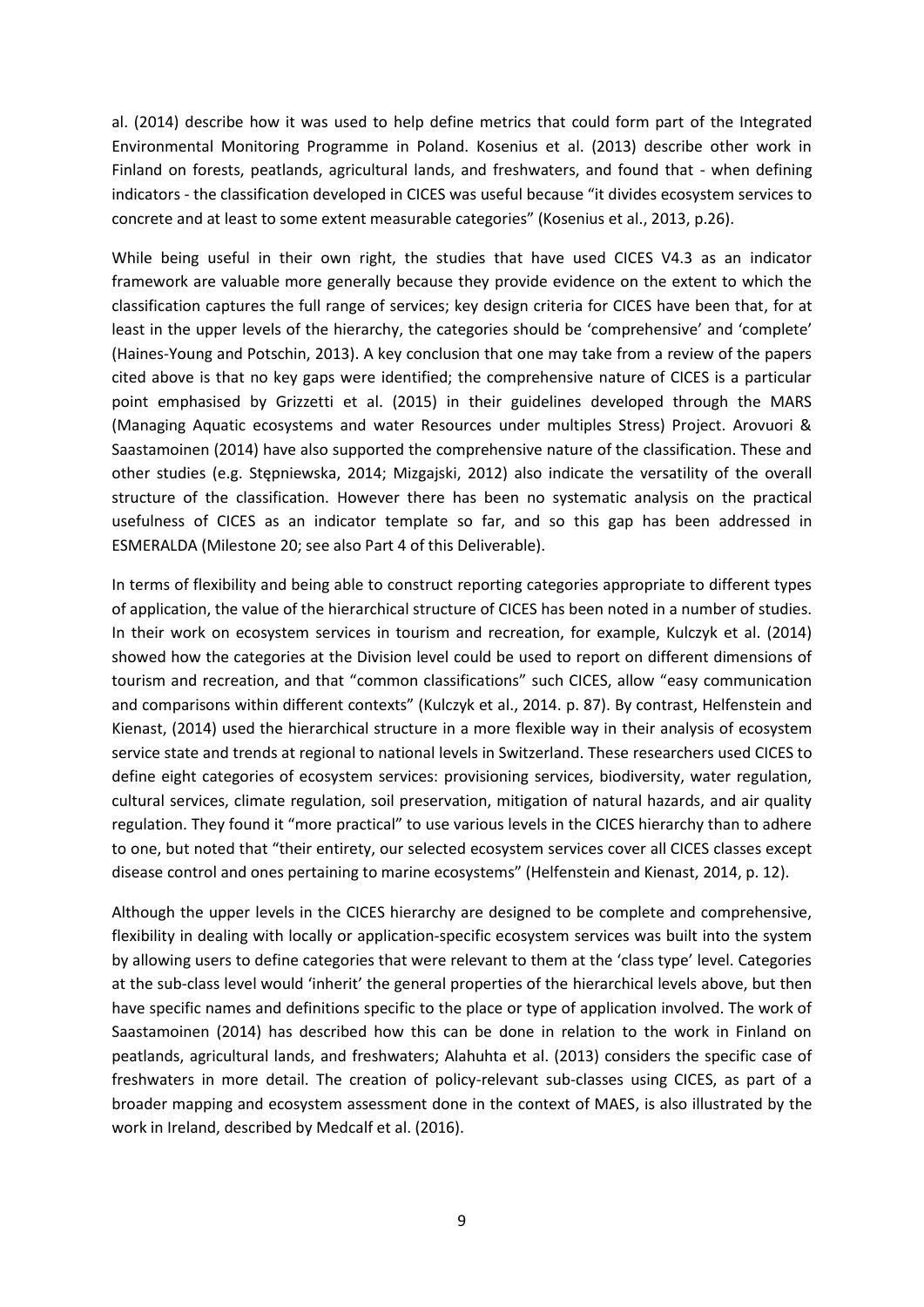While the applications of CICES suggest that the current framework is appropriate for many uses, it is also clear that we need to think carefully about how such systems can be developed. For example, the work of Armstrong et al. (2012) and Liquete et al. (2013) suggest that it may need to be adapted to ensure that it is suitable for the assessment of marine and coastal ecosystems, or integrated more closely with typologies for describing underlying ecosystem functions. It is the case that marine interests were probably under-represented in the consultations that led to the current version, and that in marine situations many of the services that are meaningful in a terrestrial context, do not apply. Winkler and Nicholas (2016) have identified terminological issues relating to the way CICES deals with cultural ecosystem services, based on their study of ecosystem services in vineyard landscapes in England and California.

A particular issue relating to the way categories in CICES are famed relates to the extent to which they unambiguously represent 'final services'. This is an issue that will be explored in section 2.5 of this Report. In the context of this review of what of the published literature, it is interesting to note the work of Liquete et al. (2016). These researchers examined the link between ecosystem services and biodiversity, with a view to understanding whether the "maintenance of nursery populations and habitats" can be regarded as a final service in marine ecosystems, or an intermediate one. Their conclusion is that it can be regarded as a final services when it can be linked to a concrete human benefit, but that it is not when used with indicators of general biodiversity or ecosystem condition. In short, their conclusion suggests that in defining final services, 'context matters'. Other work that also suggests this conclusion includes that of Saarikoski et al. (2015), who looked at a range of definitional issues through the lens of the boreal forests. The implication of such work is that better guidance on how the notion of a 'final ecosystem service' can be applied using CICES is probably required.

A key task in any indicator mapping or account application is the ability to assign services to particular ecosystem types that can be used as some kind of mapping of accounting unit. Our review of the available literature suggests that making such assignments have been relatively unproblematic, in so far as there is little reference to any significant issues. The hierarchical structure of the classification appears to allow some adjustment of the generality of the categories from CICES used to represent services to the geographical scale of the investigation; fundamentally, flexibility is achieved by using different metrics to represent the services, the choice being dependent on such factors as data available, selected methods and analytical context. They key point here is that the definitions of the CICES classes are sufficiently broad to allow 'interpretation', but sufficiently specific to ensure that ultimately people in different studies 'measure the same thing'. At present it is difficult to make a judgement on this issue from the available literature, and so it has been taken forward as one of the issues to explore further in the case study work undertaken in ESMERALDA.

Although CICES was designed with accounting applications in mind, the ability to use the classification structure to build appropriate and meaningful reporting and analytical units for more general kinds of work, is perhaps one of its major contribution to the wider ES community. A particular feature of many of the published studies has also been the extent to which CICES can help make an *integrated* assessment of some kind. Within the ESMERALDA project, we take 'integrated' to mean a number of things. At the most basic level it entails making an assessment of an *individual service* based on the interrelationships between the biophysical, social and monetary dimensions that affect supply and demand, and therefore to bridge the different elements of the cascade and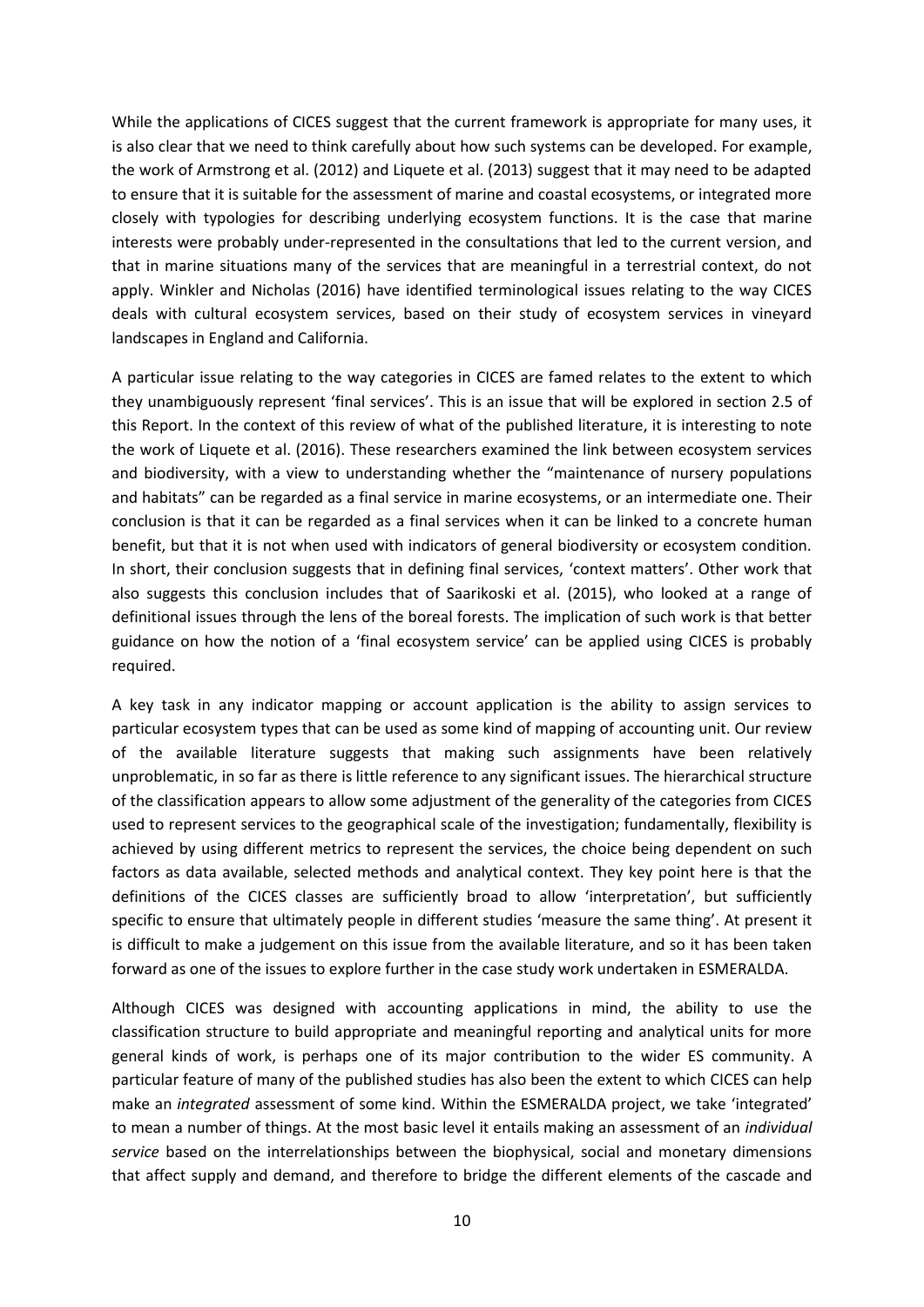communicate the result in a holistic way. In addition it is also fundamentally taken to imply an assessment that is able to look at and communicate the *relationships between services* (or within 'bundles' of services) so that patterns of 'trade-off' and 'synergy' can be identified, as well as the factors that drive ecosystem change. Finally, an integrated assessment is one that can bring together and represent at different spatial and temporal scales.

Examples of published work involving CICES that has facilitated an integrated approach therefore take various forms. Santos-Martín et al. (2013) have used CICES to examine the relationships between ecosystems and human wellbeing in Spain. The Classification has been used as the basis for developing or comparing indicators of ecosystem service supply and demand; this type of work includes that of Castro et al. (2014), Kosenius et al. (2013), von Haaren et al. (2014) and Tenerelli et al. (2016). The latter used CICES as a way of categorising crowd-sourced indicators, derived from 'gosources images', for cultural ecosystem services for mountain ecosystems.

The use of CICES in relation to the analysis of the drivers of ecosystem change, is illustrated by work such as that of Maes et al. (2015) who have examined how current patterns of land use change have impacted upon on the aggregated provision of eight ecosystem services at the regional scale of the European Union, measured by the so-called 'Total Ecosystem Services Index' (TESI8). Vidal-Abarca et al. (2014) have used the Driver-Pressure-State-Impact-Response (DPSIR) framework alongside CICES to examine fluvial ecosystems and social systems in Spain. The assessment of green infrastructure based on the analysis of ecological networks and ecosystem services represented by CICES has been described by Liquete et al. (2015). Elsewhere, Bürgi et al. (2015) have used CICES in a historical context to examine how ecosystem service output had changed for a Swiss landscape since about 1900. The classification framework was used to code the reports from archive sources about whether things that we would now regard as ecosystem services were documented as important in past periods, with a view to understanding what this can tell us about scenarios of future change.

The uses of CICES to undertake ES trade-off and marginal change analyses at European scales is illustrated by the work of Haines-Young et al. (2012), who used scenarios to explore how the functional and geographical linkages between services would play out under a range of future conditions. A more extensive trade-off analysis based on current information was done by Lee and Lautenbach (2016), who have undertaken a quantitative review of relationships between ecosystem services in the context of multi-functional land systems. They used CICES to analyse 67 case studies that studied 476 pairwise combinations of ecosystem services, seeking to find evidence for "tradeoff", "synergy" or "no-effect". They found that there appeared to be synergistic relationships were most frequently observed between different regulating services and between different cultural services, whereas the relationship between regulating and provisioning services tended to be one of trade-off. What is of particular interest in terms of understanding the contribution of CICES, however, is that the hierarchal structure was a valuable characteristic of the system, both in terms of making a comparative study and of analysing cross-scale patterns.

Despite the fact that CICES was initially developed to address accounting needs, there are relatively few published studies that describe these types of application. However, the potential has been discussed. Liquete et al. (2013), for example, undertook a systematic review of literature on marine and coastal ecosystem services, and concluded that by using the general structure of CICES, an integrated MCES classification for marine and coastal ecosystems could be created that could be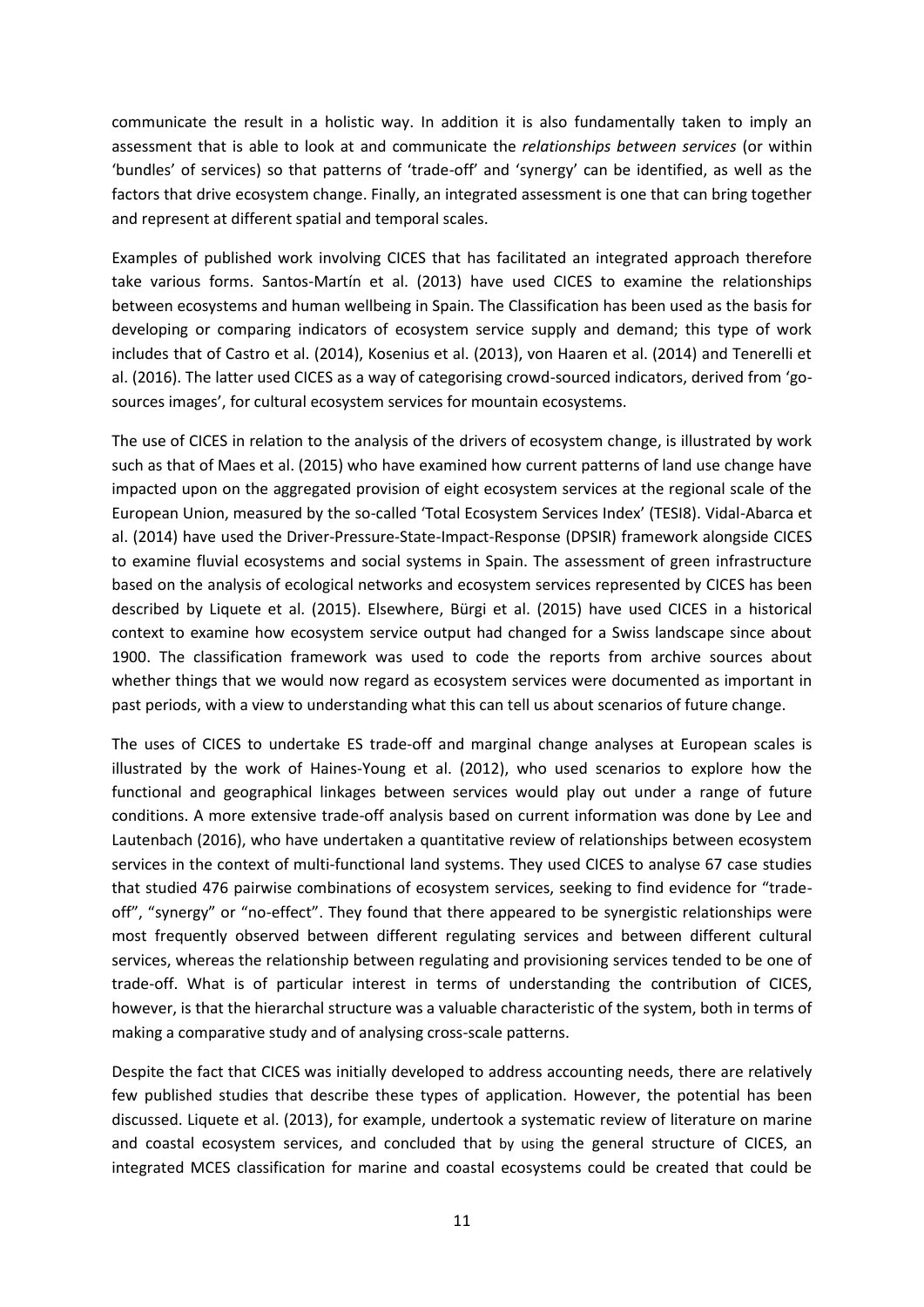linked with the framework of the UN System of Environmental-Economic Accounts (SEEA) and with standard product and activity classifications, such as the International Standard Industrial Classification of All Economic Activities, the Central Products Classification, and the Classification of Individual Consumption by Purpose. This they thought would be valuable for making progress in the context of these ecosystems. Schröter et al. (2014) have also sought to explore the accounting applications through their work in Telemark, Norway. The argued that to take accounting applications forward, there is a requirement for clarity of concepts for monitoring purposes, accuracy and appropriateness of indicators at broad spatial scales, given limitations of data, and the spatial explicitness of ecosystem services. Their work illustrated that using CICES as a framework, a set of spatial modelling methods could be combined that enable the analysis of the capacity and flow of ecosystem services at a broad scales, and that these metrics could be allocated to relevant spatial units to meet the needs of ecosystem accounting.

Our review of recent literature suggests that while the current version of CICES clearly works for many purposes, given the importance of categorising ecosystem services in clear and transparent ways, the development of this and other systems needs to be reviewed constantly as our needs and concepts evolve. They are essential tools for our mapping and assessment work. Crossman et al. (2013) for example, have suggested that a classification, such as CICES, might form as part of a more general systematic approach or 'blueprint' for mapping and modelling ecosystem services. Busch et al. (2012) have also argued that it is important to develop classification systems, such as CICES, that are 'geographically and hierarchically consistent' so that we can make comparisons between regions, and integrate detailed local studies into a broader geographical understandings.

#### <span id="page-17-0"></span>**2.5. Challenges**

Socio-ecological systems are, of course, more complex than Figure 1 suggests, especially when seeking to understand the balance between the capacity of ecosystems to supply a service and the demand for it. However, this simple diagram helps us understand that all the different elements of the cascade need to be considered if we want to appreciate what an ecosystem service really is and how it connects people and nature. We need to map and measure indicators across the entire pathway to build up a complete picture. The left hand side of the cascade captures the important elements that determine the capacity of ecosystem to supply services, while the right hand side aspects of the demand for them. And understanding the balance between them is at the heart of the contemporary sustainability debate, and key to our understanding of the way people and nature are linked. Current experience suggests there are a number of challenges around the problem of classifying ecosystem services; we can reflect upon them by reference to CICES.

Experience in trying to work with CICES across different application areas has demonstrated how difficult it is to categorise 'final ecosystem services' in a uniform and unambiguous way. Final services, according to Boyd and Banzhaf (2007), are the 'end-products of nature'; they argue that it is important to define them clearly to avoid the problem of 'double counting' when we value. More formally, these authors suggest they 'are components of nature, directly enjoyed, consumed, or used to yield human well-being'. The implication is that we should avoid trying to value the processes or ecosystem components that underpin them, not because they are unimportant, but because their value is already embodied in this final output.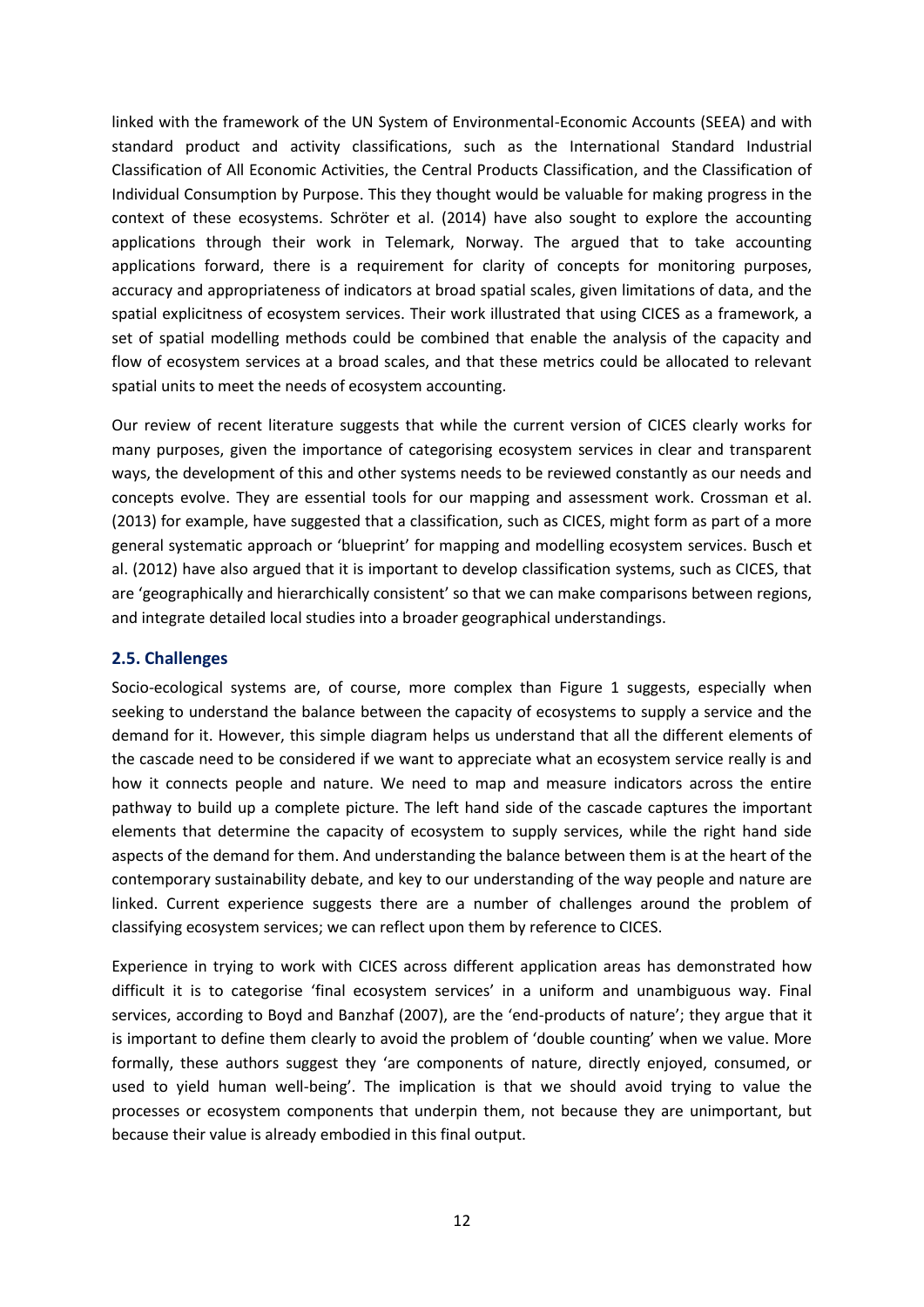The difficulty of this idea of final services posed when working on CICES has been that it is clear that, to some extent, what constitutes a final service is context-dependent. Take the case of the regulating service categorised in CICES as 'pollination'. On the face of it, it looks like a thing that has more of an underpinning or supporting role rather than being a 'final service'. However, on closer scrutiny the answer is 'it depends'; certainly pollination is an important input to a number of provisioning services such as fruit production. However, encouraging pollinator species in our gardens, whether they benefit us by pollinating our fruit or not, can also be regarded as a final service. In this context, pollinators are another iconic group of species that we want to conserve or encourage, like farmland birds, for example. Also in a horticultural situation it might be useful think of pollination as a final service in some analyses, say where the contribution of natural pollinators is supplemented by the artificial introduction of pollinators by farmers, and we seek to understand precisely what the scale of the contribution from the ecosystem is. The point here, in relation to CICES is that the list of services in the classification are more a set of potential final services and whether they are or are not has to be determined by the circumstances in which the classification is being applied. There probably is no definitive list of things that we can unambiguously categorise as 'final services'. Any future version of CICES would have to help people navigate some of these issues when they seek to describe and measure ecosystem services.

As CICES is an overarching classification scheme, trying to encompass all domains of nature and society, creating a universally appropriate and consistent hierarchy structure is a considerable challenge. There are an infinite number of diverse interactions between nature and society, and it is not trivial to find appropriate organizing principles and levels of detail across all major scientific domains affected. Furthermore, in many domains there is no "natural order" among the potential dimensions (e.g. a provisioning service can be used for nutrition, material or energy; can be plantbased, animal-based or abiotic; can be cultivated or come from the wild; etc.). Fortunately, the lack of a predetermined "natural order" also means that any sensible classification system can be sufficient, and be used in various practical assessment contexts.

A second related challenge in designing CICES, concerns the scope of the classification. During the consultation processes that gave rise to CICES there was considerable debate about whether abiotic ecosystem outputs like wind or hydropower, or minerals like salt, should be categorised as 'ecosystem services'. In the end, the augment that the category 'ecosystem services' should be restricted to those ecosystem outputs that were dependent on living processes won the day. The telling point was that a key feature of the concept was that it helps make the case for the importance of biodiversity, and to include other things that are not dependent on living processes would dilute it. The problem is, of course, that these abiotic ecosystem outputs are not unimportant, discussion of them will still involve trade-offs etc., and in any case lay people often do not see the different between these products of nature and those dependent on biodiversity.

The point about scope that can be illustrated from the example of CICES is that to some extent these kinds of decision are arbitrary, and have to be guided by the kinds of purposes that people want to apply the system too. The arbitrary nature of these decisions is illustrated, for example, by the place of water in CICES. Water is indeed an abiotic ecosystem output – but it is included in the classification as a provisioning service. Water quantity and quality of water can be regulated by living processes and these kinds of thing ought to feature somewhere in the classification. However, strictly speaking, living processes do not 'produce' water, and so it should probably be excluded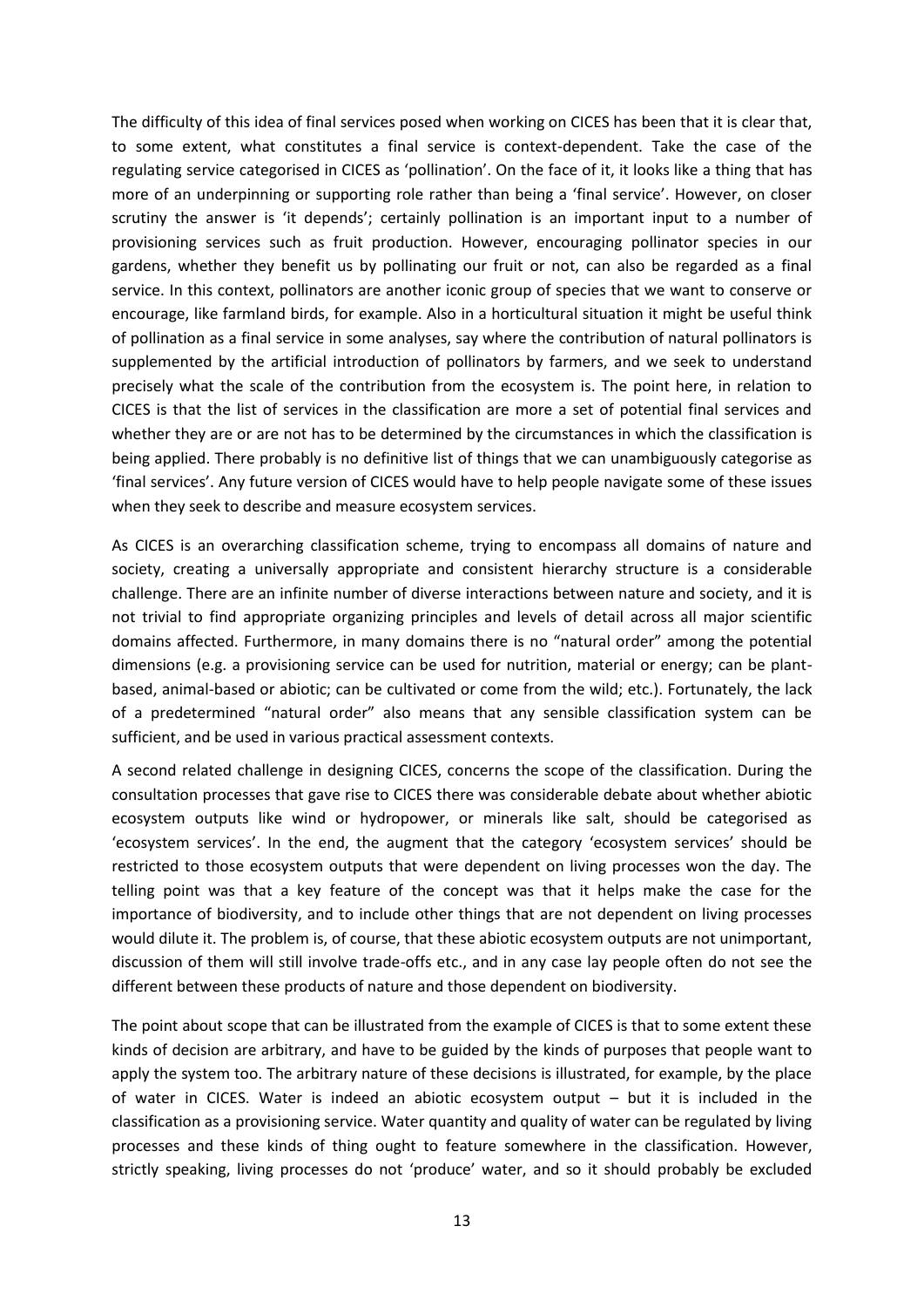from the classification as a provisioning service. However, the people consulted when V4.3 was developed felt it was too important not to be included.

One of the final challenges that we encountered in designing CICES is closely related to the difficulty that people have in distinguishing services and benefits. The distinction is a difficult one to make because it involves deciding where the 'end-product of nature' is transformed into a good, a product or a benefit as a result of human action of some kind. Take the case of crops standing in a field. In CICES V4.3 these would be regarded as a final ecosystem service because they are still connected to the ecological processes associated with the farmed landscape that produced them. That crop can then be turned into a product by harvesting it. While many ecosystem service applications also regard crops in a field as examples of a provisioning service, this is at odds with those developing accounting applications who argue that outputs from ago-ecosystems represent a form of 'coproduction' by people and nature, and that the contribution of nature is already built into the value of the crop. They argue that the final service in this situation is nutrient cycling and the other ecological properties of the system that make copping possible. Thus, according to the concepts underpinning the System of Integrated Environmental and Economic Accounts (SEEA), outputs like crops, plantation timber, and aquaculture, are considered benefits produced as a combination of final ecosystem services and human inputs; according to the way national accounts are constructed only things whose growth is dependent on 'natural processes can be categories as an 'ecosystem service'.

The difficulty that the strict SEEA formulation in the 'Central Framework' seems to pose is that at a time when we are seeking to make sure that the value of nature is fully taken into account, the criterion of reliance on 'natural processes' would seem to exclude much of what goes on across the majority of landscapes not only in Europe but also elsewhere. Agro-ecosystems my not be natural, but they do still depend on ecological processes, and so it is this dependency or connection that perhaps we should emphasise and take account of. The challenge for valuation is to disentangle these two types of input, and to do so, we argue that cultivated crops and reared animals should be fully recorded at least in physical terms so that judgements about the importance and value of different inputs can be made in a transparent way. Given the difficulties of disentangling the contributions of ecosystems and human-derived capital, it is proposed in CICES that we follow the 'harvest approach'<sup>3</sup> described in the SEEA EEA guidelines, which takes the measurement of ecosystem services as equivalent to the amount of the crop that is harvested, irrespective of the extent of management of its growth. The SEA-EEA guidelines suggest that:

*"…..it may be appropriate to apply the harvest approach for cultivated crops and other plants, based on the assumption that the various flows, such as pollination, nutrients from the soil, and water, that constitute inputs into the growth of the mature crop are in fixed proportion to the quantities of harvested product*" (SEEA EEA para 3.30).

The way that the SEEA attempts to categorise ecosystem services is legitimate and rational, given the perspective of the people. The point we want to make is noting the issue that classification systems inevitably depend on the ways the groups involved view the world; the paradigms that they

**.** 

 $3$  As opposed to the second approach recognizes the extent of management of growth by defining some crops as natural and others as cultivated, following the logic underpinning the determination of the SNA production boundary (SEEA-EEA, para 3.25.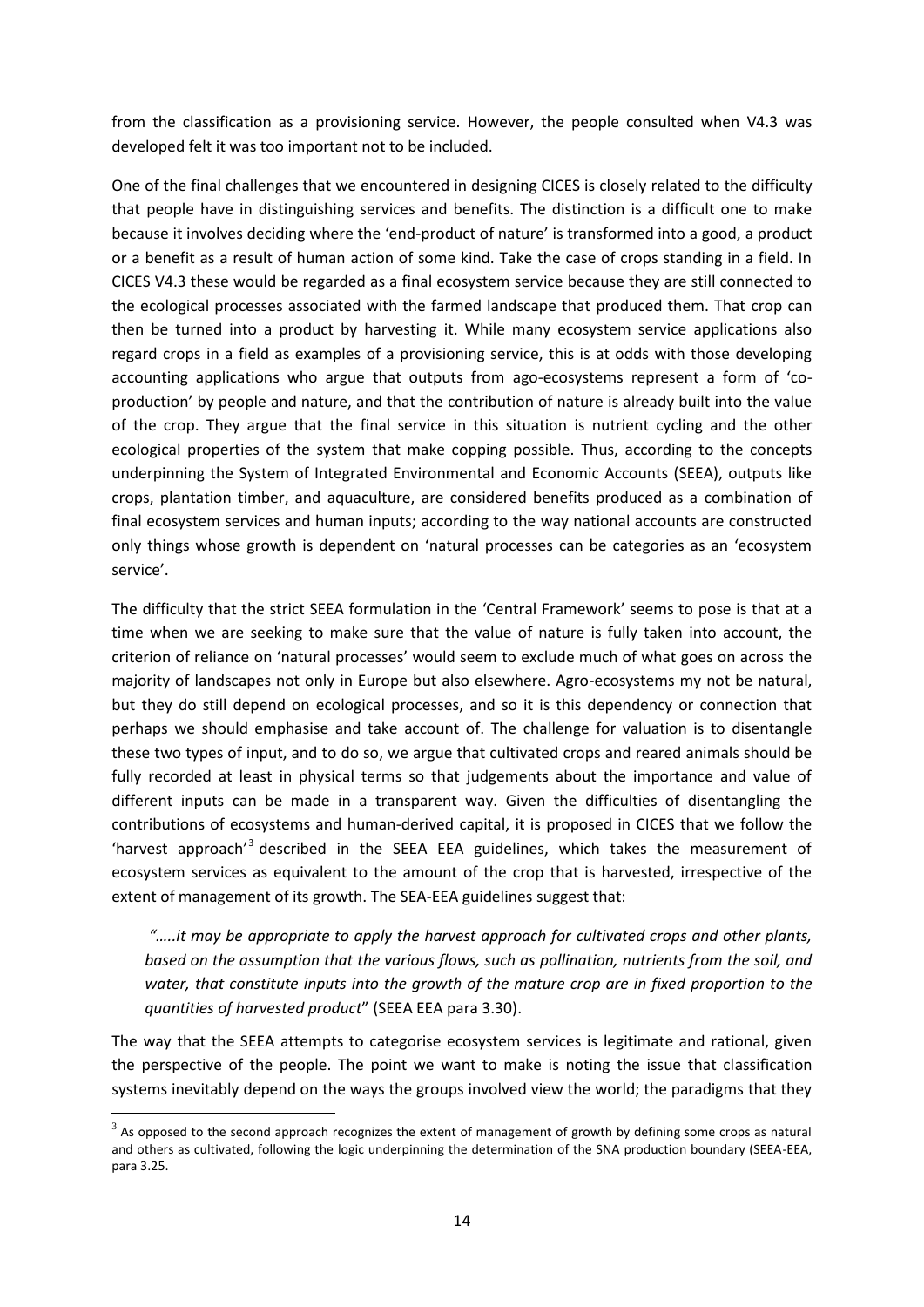inhabit. Reflecting on the design of the current version of CICES we conclude that we need to be much clearer developing a terminology that distinguishes services from the benefits that are associated with them in different situations, and that probably we need a more comprehensive system for categorising benefits as well as services. The example of the 'FEGS' system developed by the US-EPA (Landers et al., 2016) suggests that there may be scope in looking at the way services, benefits and beneficiaries are aligned in different classification systems, so that a more complete picture can be established. Since it is clear that the 'end-products of nature' can give rise to multiple benefits, and that different groups may value in different ways, future categorisation systems probably need to be much more sophisticated in the way they help us to conceptualise these things. These issues will be explored in the final phase of ESMERALDA.

These challenges have provided the backdrop for the specific work being undertaken in ESMERALDA on CICES and how it can support integration of the biophysical, social and monetary dimensions of ecosystem assessments. Much of this has been progressed through workshops that have brought together members of the consortium and others working on these topics. The outcomes are discussed in the next part of the Deliverable report.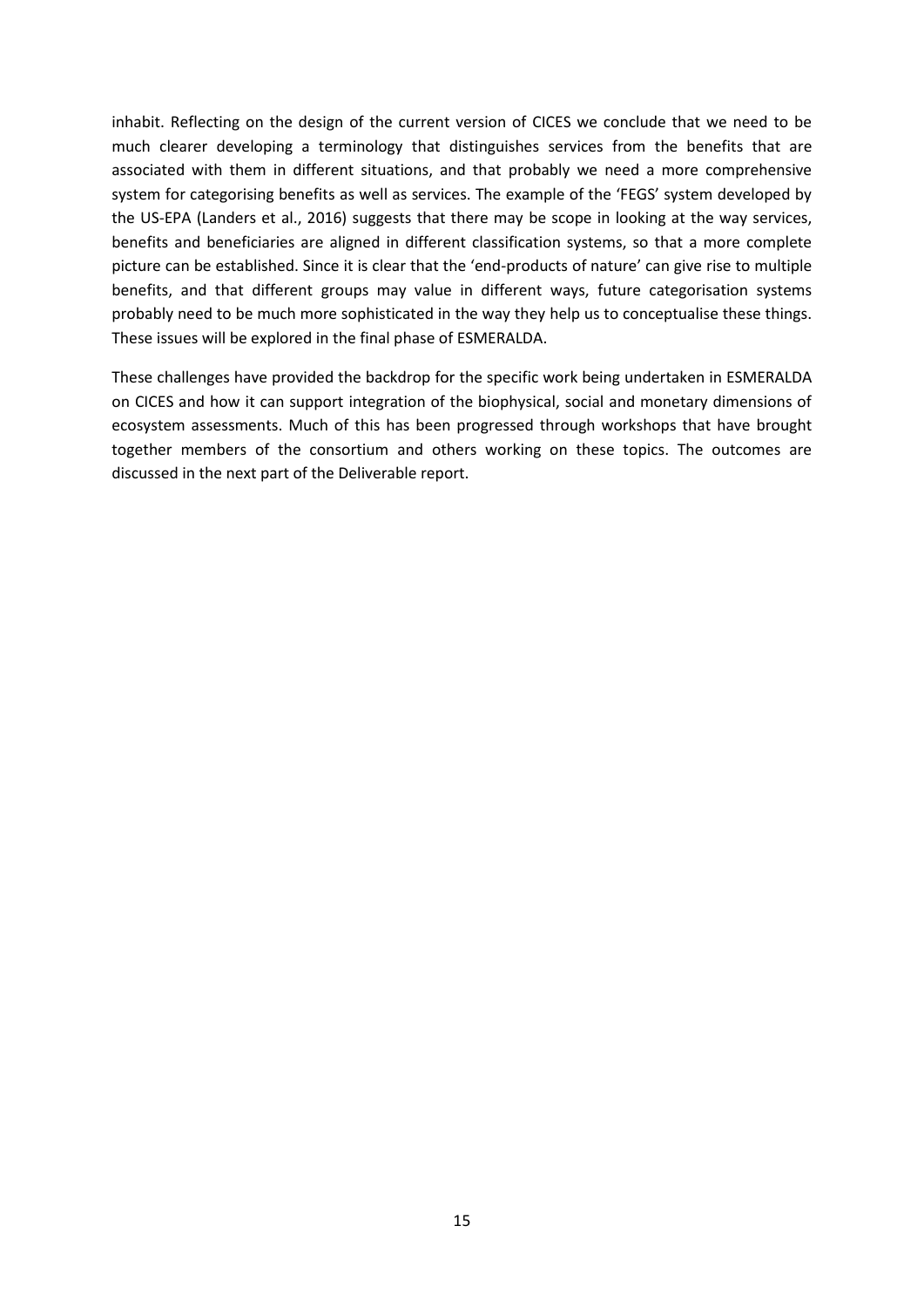## <span id="page-21-0"></span>**3. Characterising the biophysical, social and economic dimensions of ES assessments**

#### <span id="page-21-1"></span>**3.1. Introduction**

As part of the on-going work of ESMERALDA we have held a number of meetings during 2016, with consortium members and others, on the general issue of integrated mapping and assessment in MAES, and on the use of CICES in particular. The work on CICES has partly been undertaken in collaboration with the European Environment Agency (EEA), in conjunction with an on-going initiative to examine the case for revising CICES V4.3. This section of section of the Deliverable describes outcomes of these workshops.

#### <span id="page-21-2"></span>**3.2. Customisation of CICES across Member States**

A workshop on the customisation of CICES was held at European Environment Agency between 25th and 26th February 2016; it formed Milestone 19 of ESMERALDA (see Potschin and Haines-Young, 2016b). The aim of the 'Copenhagen Workshop' was to take stock of the experience gained in using the current version of CICES V4.3 for accounting, mapping and assessment, and to advise on the objectives for any future revision and the development of guidelines to help people apply it effectively within the context of ESMERALDA and the EU MAES process. The workshop drew on interim results from the current consultation on CICES that was due to be completed in April 2016 (see below).

The workshop was organised by University of Nottingham (WP4 leader on Ecosystems Service Assessment Methods) and hosted by the European Environment Agency. Eighteen experts from ten different European countries attended the meeting; they included members of the ESMERALDA consortium as well as members of the wider ecosystem service community; all had experience in using CICES or had worked on classification issues.

The workshop focused on two main areas for discussion. The first sought to draw on the experience of using CICES by those attending the meeting, and to reflect on some interim results from the ongoing survey of CICES applications. The second looked at CICES as an indicator framework and some of the key messages that can be taken forward in developing guidelines for using the current or revised version of the classification in the future.

#### <span id="page-21-3"></span>**3.2.1. Using CICES for mapping and assessment**

The key points that emerged from the discussion around the issues of using CICES for mapping and assessment were that there was a need for better guidance in using CICES both in its current form and especially if there is a revision. It was suggested that any guidance could usefully be provided (for example in the form of a MAES report) and that future work within the ESMERALDA project could inform and test the development of these guidelines.

In terms of *provisioning services* it was noted that in using CICES many people start at the class level rather using the groupings at the higher levels in the hierarchy, and so there should be some attempt to make the descriptors less abstract at an early stage. It was also suggested that it should be recognised that the classification is used in different domains and so there should be some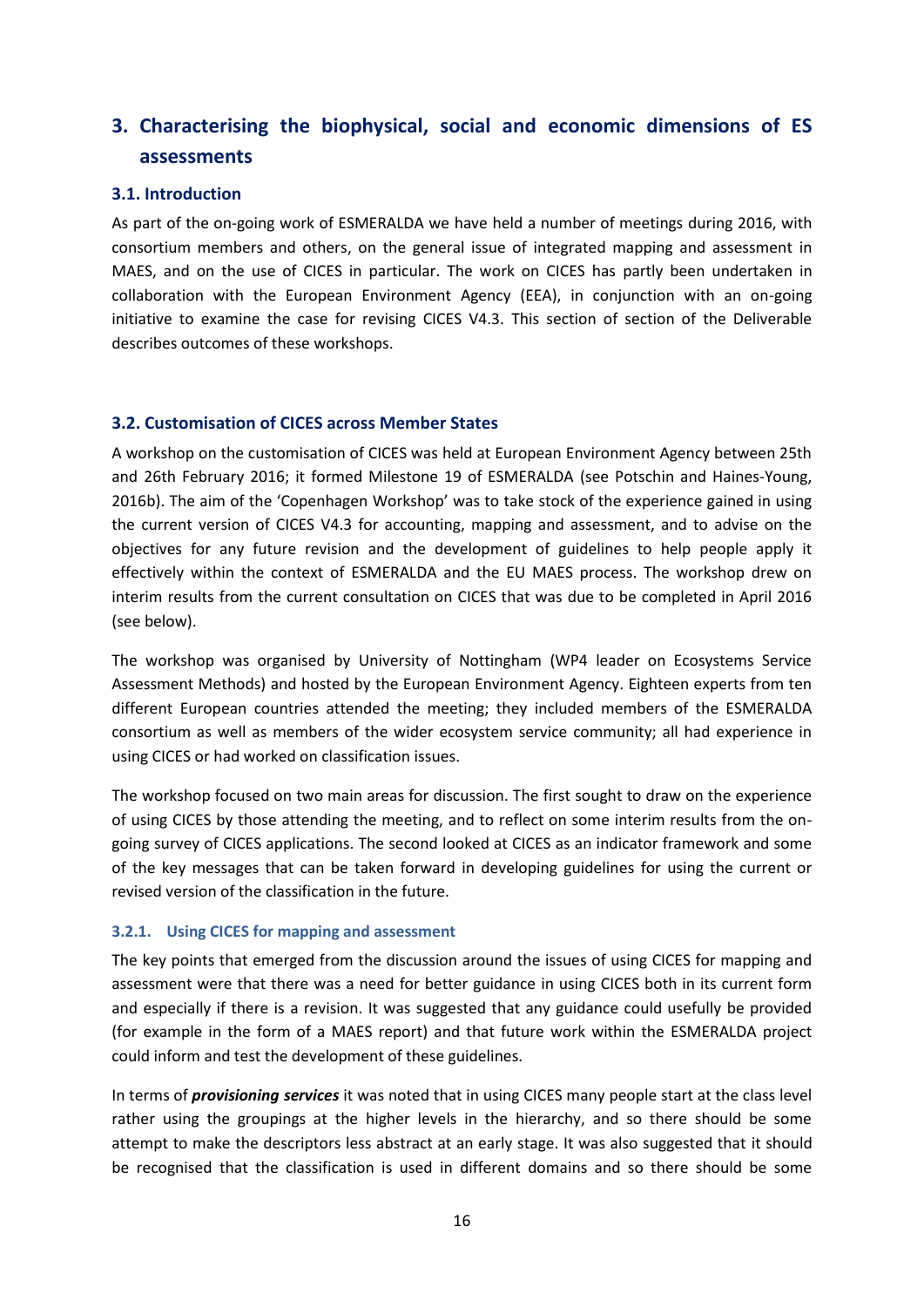attempt to reflect this in potential alternative terminologies; for example there might be scientific descriptors as well and more popular terms as equivalents. A numerical coding for all services in the CICES hierarchy was also recommended as useful.

For *regulation and maintenance services*, it was noted that it might be useful to make guidance context- (biome) specific, by for example, providing guidance for marine applications, or by including examples of services for different biomes. In the context of marine ecosystems it was argued that assessments are often best made at the group level and so better guidance was needed here, especially in relation to the distinction between 'intermediate' and 'final' services. It was concluded, however, that for marine context there should be no attempt to remove services that are potentially 'intermediate' from the CICES class list, even if the goal is to focus on 'final services'. This is needed to ensure comprehensive coverage in all types of application.

In relation to *cultural services*, it was agreed that there was a pressing need to clarify the terminology in relation to the service/benefit distinction. It was also agreed that the cultural dimension of all services needed to be explained as part of clarifying what cultural services actually are. In terms of suggestions for revision people felt that the split between physical and intellectual services at the group level was unclear, and that some other formulation such as 'proximal' and 'remote' interactions might be more helpful; scale might provide another potential approach to differentiating cultural services. In terms of definitions it was suggested that it might be worth stressing that these kinds of service *shape* our cultural environment, and so descriptors might try to capture the more 'active' or 'doing' aspects.

#### <span id="page-22-0"></span>**3.2.2. Using CICES as an indicator framework**

 $\overline{a}$ 

The discussions focussed on reviewing the ways in which CICES has being used to create indicator frameworks or metrics that could be used in mapping and assessment, and indeed accounting, work. The workshop drew on the results of the case study analysis that has been undertaken within ESMERALDA<sup>4</sup> that has looked at around 60 applications. The analysis found that not only did methodologies of mapping and assessment vary across Member States, but also that knowledge of the ecosystem service concept and the way they are classified also differed. However, in terms of the classification system used, CICES was the most frequently applied. Regional scale applications were also the most common. In terms of the focus of the studies, the majority (49%) looked at the biophysical dimension and on the capacity of ecosystems to supply services. Within provisioning services, the top three were cultivated crops, fibres and other materials and ground water. For regulating and maintenance services, the most common were global climate regulation, flood protection and filtration/sequestration. Within the cultural services section, the most frequently assessed were aesthetic, physical use of landscape and seascapes, and heritage. A key conclusion to emerge was that while a range of indicators based on CICES that were identified only few could be used for reporting under Action 5 of the EU Biodiversity Strategy, and that further work was needed to ensure better coverage.

Further background for the discussions on indicators was provided by reviews of studies in Finland and Germany. Subsequent discussions confirmed the earlier conclusion that there was a need for

<sup>4</sup> Santos-Martin F. et al. (2016): Individual consortium interviews to assess the status of their mapping and assessment activities Milestone 15. EU Horizon 2020 ESMERALDA Project, Grant agreement No. 642007.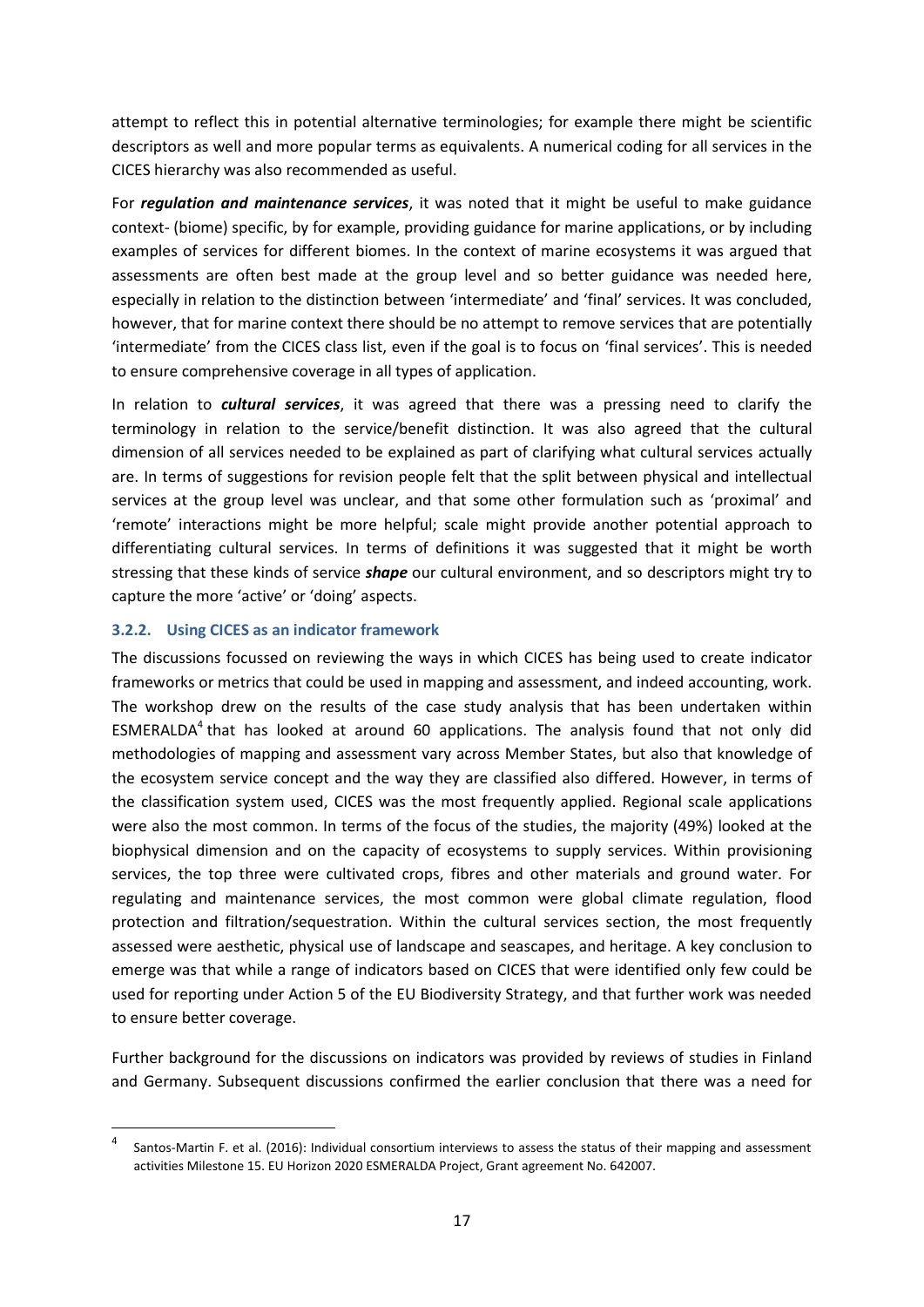revision of the current version of CICES, or at least the clarification of terms etc. so that it can be applied more easily. It was felt however, that the role of CICES as a translator should be maintained and strengthened, and that perhaps it could also help translate between application contexts as well as between ecosystem service classification systems. The idea of 'application masks' was suggested as an option in relation to this. It was recommended that 'CICES masks' that could be applied in different biomes (e.g. marine) as well as different types of application (e.g. accounting, assessment etc.).

In terms of using CICES as an indicator framework, it was generally confirmed that while ecosystem services are the focus, indicators across the range of variables included in the ES cascade, for example, would be needed in different applications and that their relation to the CICES classes could be clarified. Such an approach is illustrated by the work of Mononen et al. (2015). It was felt that there was a particular need to help people to differentiate or to assess ecosystem service supply and demand metrics. However, it was suggested that if indicators are suggested alongside the CICES classes, they should not be used as part of the definition. CICES should not be presented as a 'comprehensive indicator framework'; rather people should be able to apply CICES independently of any suggested metrics.

A key point that emerged from the discussion on indicators was that while CICES can support a variety of different tasks (accounting, assessment, communication, scoping), given that its origins lie in the EU/EEA accounting work and the UN System of Environmental-Economic Accounting Experimental Ecosystem Accounts (SEEA EEA), any revision should ensure that as a minimum those needed are fulfilled. There was some concern that the focus on accounting might make CICES too restrictive and undermine its multi-purpose use. However, it was stressed that accounting is much more than monetary valuation, and that applications linked to biophysical and social measures can be supported, and this could be emphasised in any set of guidelines.

#### <span id="page-23-0"></span>**3.2.3. Conclusions from 'Customisation of CICES'**

Across the whole workshop, a key message to emerge was the need to provide guidelines to users of CICES. In many respects, some of the current problems of application arise from the lack of guidelines for the current version. The strong recommendation from the group was that rather than developing the guidelines *after* the revision process had been completed, the development of guidelines should be seen as *part of* that processes of revision. In this way issues could be identified early on and strategies for overcoming them presented in a more transparent way. It was recommended that the work undertaken by the EEA and ESMERALDA in the short term should provide a 'road-map' for the development of these guidelines. Although the guidelines might eventually be published as a MAES Report, it was felt that web-based support was probably also needed.

#### <span id="page-23-1"></span>**3.3. CICES User Survey 2016**

As part of the wider work surrounding the development of CICES in the context of experimental ecosystem accounting, a survey of people using CICES or concerned with ecosystem service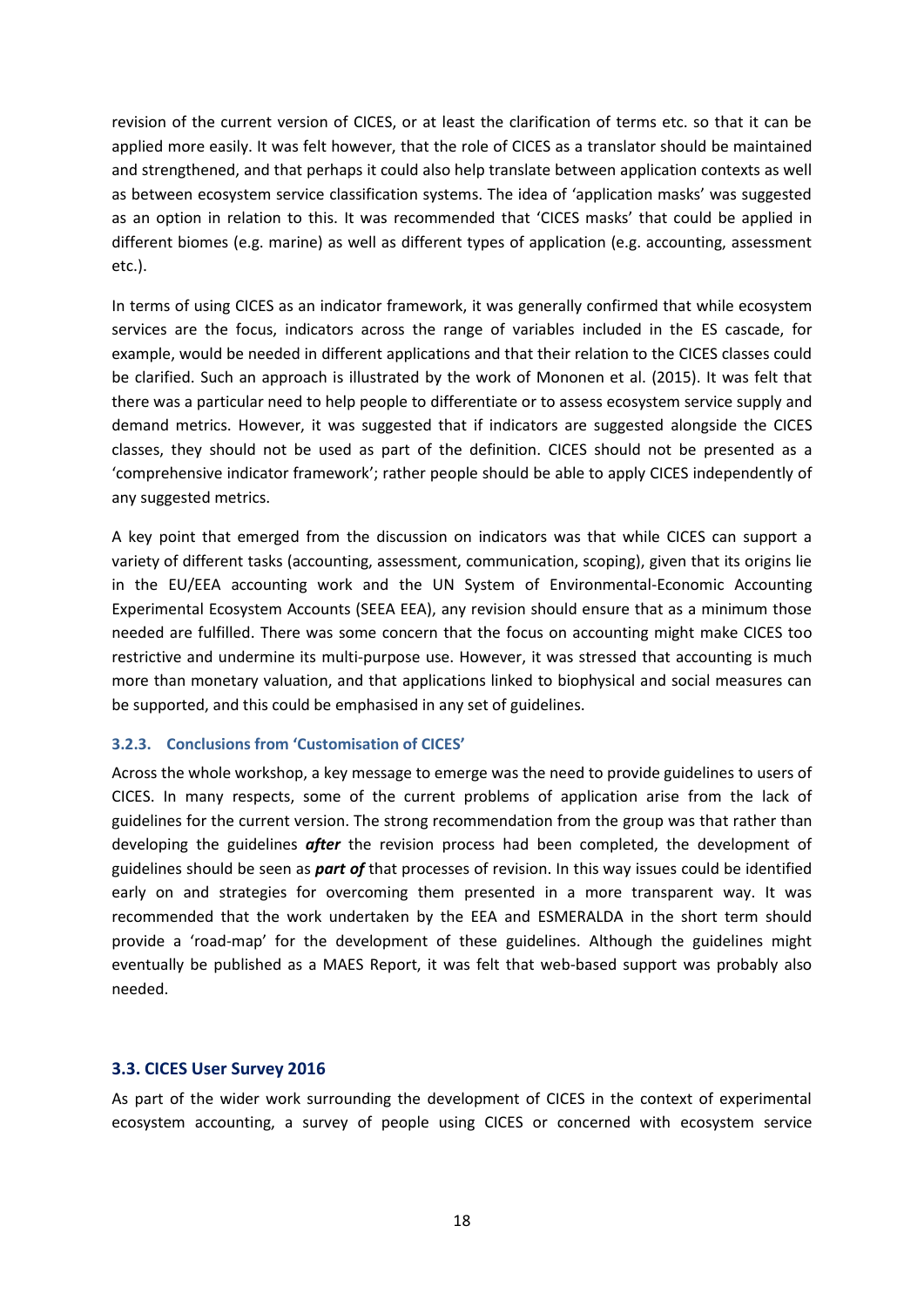classification was undertaken in the first quarter of 2016<sup>5</sup> (Haines-Young, 2016). The aim was to draw on the body of experience that has been built up since the release of V4.3 in 2013, and to identify where its strengths and weaknesses are, and potentially how the structure might be improved. People who had not used CICES but who had used other classification systems were also encouraged to complete the survey. Altogether, 327 people attempted the questionnaire from which there were 222 useable responses, in the sense that they provided answers to some or all of the questions posed in the main body of the survey; 125 (59%) recoded that they were CICES users and 87 (41%) that they were not.

A clear message that emerges from the questionnaire was that there appeared to be an established user-base for CICES; much broader than had, for example, been anticipated in the workshop on customisation (Section 3.2 above). In terms of application area, the majority of users selected 'mapping and ecosystem assessment' (77%), followed by 'valuation' (37%) and 'the development of indicators' (35%); only 19% selected environmental accounting<sup>6</sup>. The responses of people using CICES confirmed that its key advantages were its logic, the flexible hierarchical structure, its comprehensive coverage and the potential that it offered as a standard. While users also identified difficulties in working with the classification, the comments suggest that many of these could potentially be overcome by providing better guidance and examples. The kinds of issue that these examples need to illustrate include the links to underlying structures, processes and functions, and the links to benefits and beneficiaries. It seems apparent that whether or not formal classifications of benefits and beneficiaries are developed in the future, these examples could serve to help users of CICES in the short to medium term. The important analytical issues that need to be considered include the problem of 'double counting' and how to handle it in the classification, and how the classification might support the analysis of 'trade-offs'.

The results of the Survey confirmed the findings of the 'Copenhagen Workshop', namely that the classification of cultural ecosystem services in the current version of CICES is an area of concern. Also echoed were the findings that for the marine sector, that a better explanation of that constituted a final service in different types of environment might be necessary. A conclusion to emerge from the analysis of responses was that to support the wider range of uses that the current version of CICES has, it would be advantageous to have a less technical set of descriptors and service names that could be used with non-experts during, say, a participatory process. While it seems unlikely that a lay version of the classification could replace the more technical one (given the need for better definitions suggested by a number of respondents), the ability to have consistent but customised naming conventions that suit a wider range of applications would seem useful. The approach could also be used to cross-reference service categories that make more sense in the context of specific ecosystem types, such as marine.

In terms of developing CICES further it emerged that there was a major of respondents in favour of better integrating the classification of abiotic ecosystem outputs into the system. Making a link to classifications of benefits and beneficiaries was also strongly emphasised. The process of revising

1

<sup>5</sup> see also www.cices.eu

 $^6$  The survey identified nearly 40 published papers and links to other sources describing work based on CICES; many of these have been used in the literature review presented in Part 2. They also provide a useful starting point for developing a set of examples around which strategies for handling analytical and conceptual issues can be described.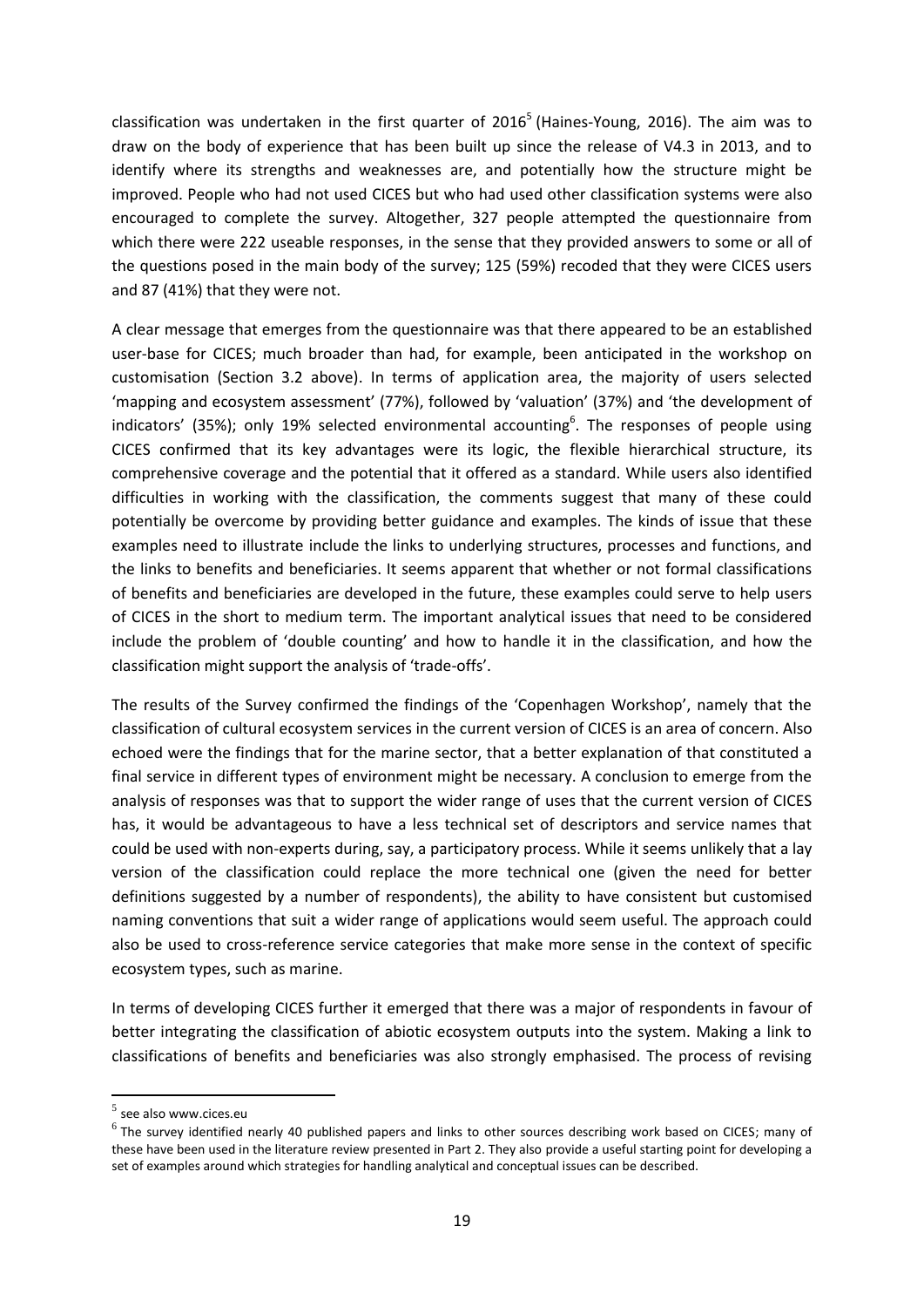CICES V4.3 is, however, on-going and it is not anticipated that final proposals will be made until the end of 2016. Nevertheless, it has been agreed with the EEA that recommendations for modifying the structure of CICES and any draft guidelines can be examined by the ESMERALDA consortium, so that they can be made as operationally robust as possible. This strategy will usefully support the current phase in the ESMERALDA work programme which is testing analytical methods across a range of different case studies.

#### <span id="page-25-0"></span>**3.4. Flexible methods for ecosystem service mapping and assessing**

The ESMERALDA workshop on 'flexible methods' held in Nottingham between  $14^{th}$ - $15^{th}$  April 2016 ('Nottingham Workshop') was designed to address a much wider range of issues than the those relating to CICES (see Potschin et al., 2016c), nevertheless less its outcomes are highly relevant in the context of the current Deliverable and so are discussed here. In the long term, the ambition is to understand how these flexible methods built towards the creation of a suite of integrated assessment tools and concepts that can be used by EU Member States to fulfil the requirements of the MAES Process.

The specific aims of the 'Nottingham Workshop' were to develop a common understanding within ESMERALDA on methods for mapping and assessing ecosystem services, and how these could be assigned to the 'tiered approach'. It was also designed to identify the relationships between ES, ecosystems, scales and specific methods and the potential linkages between methods across the biophysical, social, and economic domains. The extent to which CICES can be used to support and operationalise these various methods was one of the key points in the discussions.



**Figure 3: Template used to collect information on integrated CICES metrics at the workshop**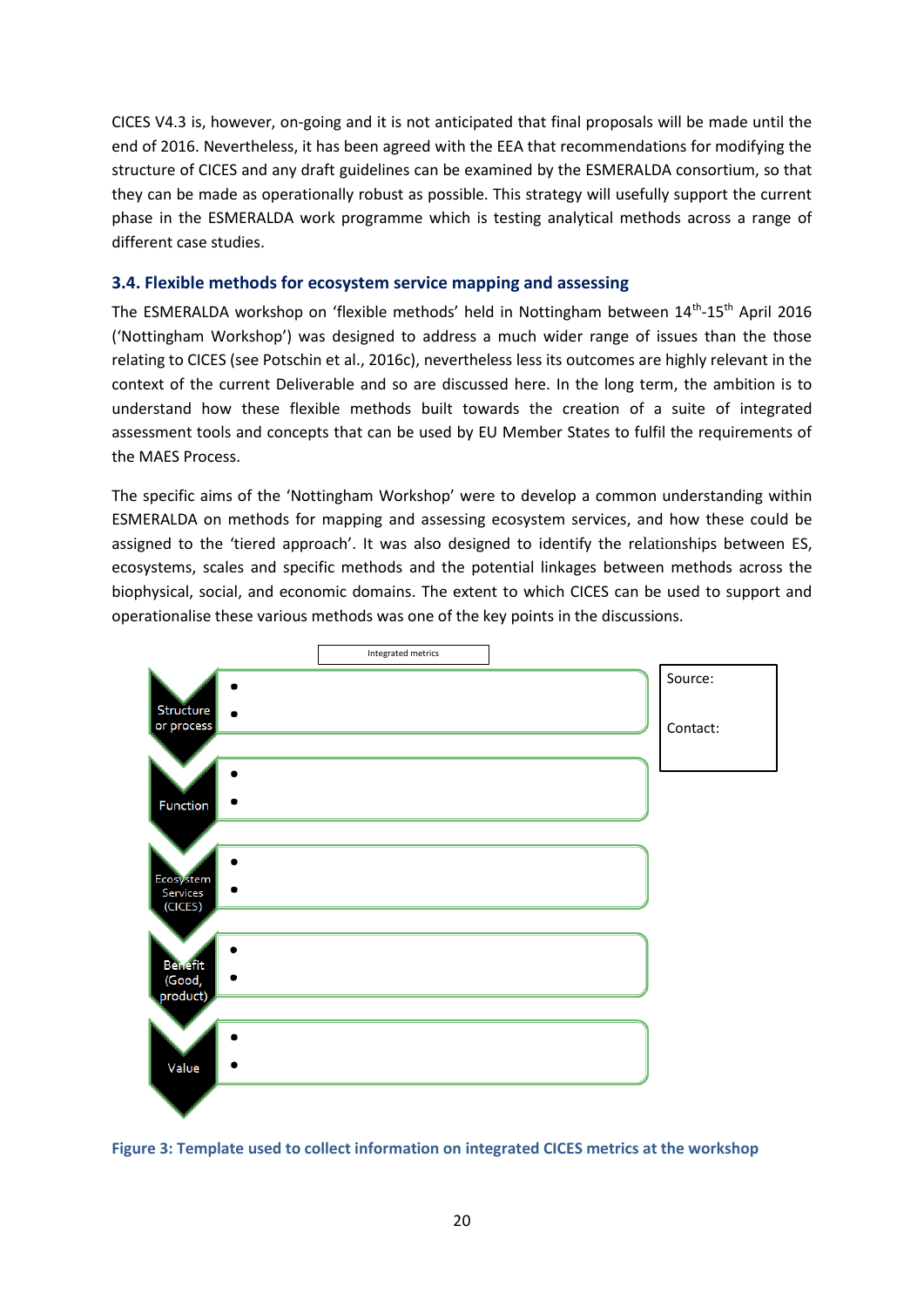#### <span id="page-26-0"></span>**3.4.1. Ecosystem services and their quantification**

The workshop began with an introductory session on ecosystem services and their quantification, and in particular how CICES can be used to help identify what is potentially being measured. The issue is especially important in that experience suggests that often 'ecosystem service flows' cannot be measured directly, but instead characterised by using proxies that give insights into the capacity of ecosystems to supply services, or the demand for, or use of, services by people. The discussions therefore examined the extent to which CICES can provide a framework that can be used to capture different sorts of metrics and how they relate to each other in an 'integrated assessment'.

It was generally agreed that, taken together, the cascade model and CICES provide a framework for 'quantifying' and 'qualifying' ecosystem services. Quantification is clearly a pre-requisite for developing metrics or indicators that can be used both for mapping and ecosystem accounting. The contribution in terms of 'qualification' was emphasised in order to highlight the fact that the cascade and the classification itself provide a set of concepts and descriptors that can be used to engage stakeholders in discussions about ecosystem services. It was noted and accepted that while CICES is not the only 'entry-point' for mapping and assessment, it can provide a way of making comparisons and cross-references.

To help people to use CICES it was suggested that links to 'real indicators' were needed; an exercise undertaken in the break-out session identified a number of examples that could be used in this context. The template used is shown in Figure 3, and the results tabulated in Appendix 2. The aim of the exercise was not so much to identify 'relevant' indicators for the services that were suggested by the participants, but to examine if and how they could be seen as *integrated* measures across all the elements of the ES cascade, in the sense that they all measured different aspects of the *same* service, and hence could be used to triangulate the judgements made about its status and trends. The workshop identified 28 examples that can be followed up in future work.

In reviewing the examples, participants reported that in general it was possible to think of integrated measures across the biophysical, social and economic dimensions of the ES cascade, but that most of the examples were at the class level; in the future is was suggested that it may be useful also provide to illustrations of how metrics and indicators could be constructed at the division and group levels. Such examples could be used to illustrate how these upper levels in the classification can be used to define more aggregated types of metric that can also be used in mapping and assessment work. The need for better guidance and examples was highlighted through an example involving the use of CICES to classify 'purification'. Experience suggests that the category is too complex to be assessed at the class level, and that perhaps mapping needed to be done using more aggregated metrics for representing categories at the group or division level. It was also recognised, however, that for some applications, further flexibility could also be highlighted by showing how sub-classes could be added below the class level to better take account of local issues.

The participants recommended that guidance should be developed to better communicate flexibility for applications, for example by providing a wider range of names for services at the class level so that the classification can be adapted to local needs. CICES might also be translated into other languages, and in this context resources might need to be found to harmonise the translated names and descriptors. The need to tailor CICES so that it can better be used to assess the variety of ES associated with both terrestrial and marine ecosystems was also considered. It was suggested, for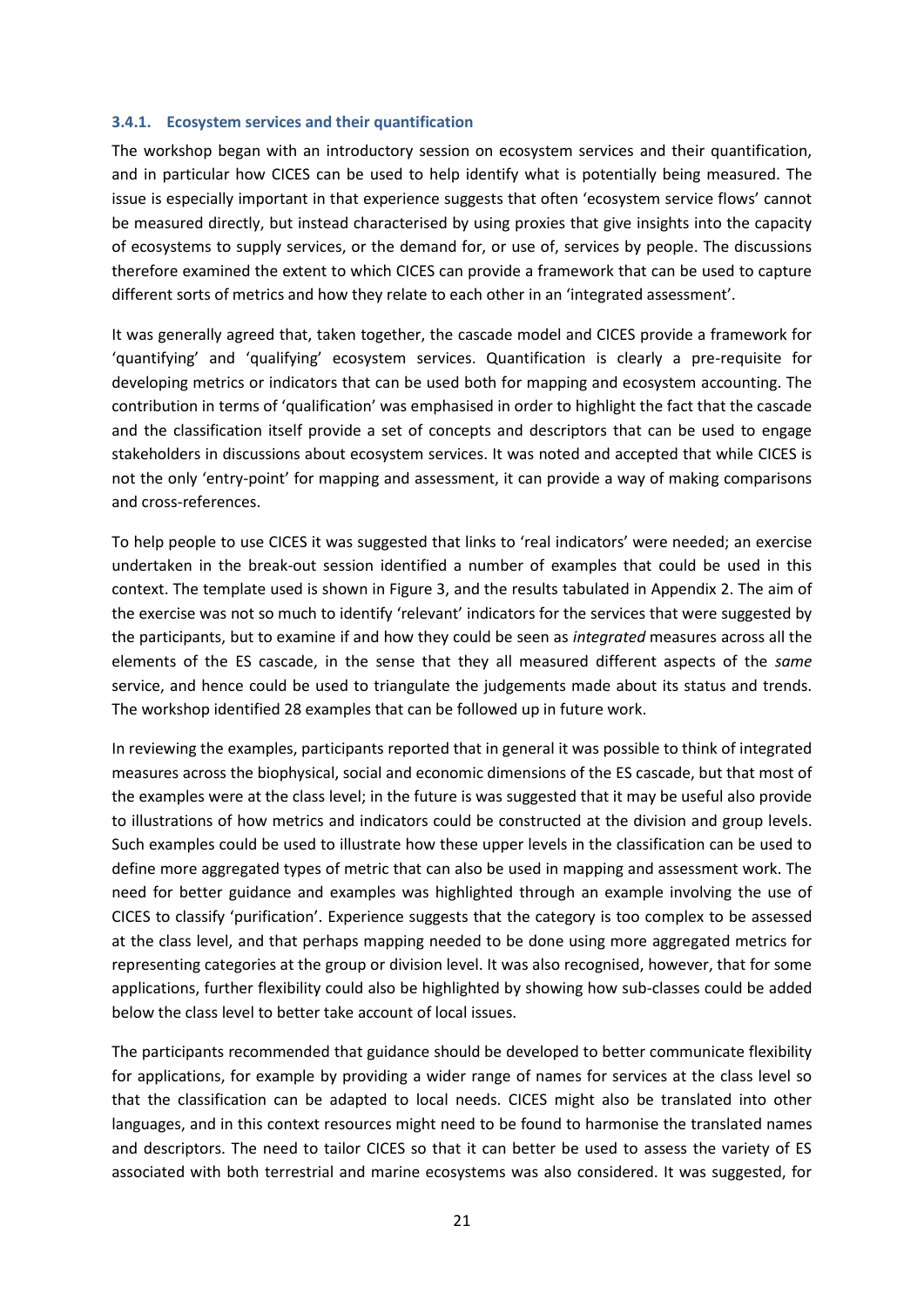example, that customised versions could be developed for specific habitats/ecosystems (e.g. urban) or more general set of 'biophysical classes'.

While it was acknowledged that CICES can help users simplify the complexity around defining and measuring ecosystem services, it was also pointed out that understanding the supply and demand side is not always 'linear', and can become complex when you have to incorporate all the ES cascade components into the assessment. In terms of helping people pursue 'an ecosystem approach' it was argued that this might limit its use if we really are aiming to provide information for decision making; a particular issue identified was to ensure that there was consistency between legal and administrative requirements and measures at different levels of the ES cascade.

Further complexity in the application of CICES was noted because some felt that certain CICES categories were "inherently inseparable", such as 'timber' and 'fuelwood', or mediation at the 'species' and 'ecosystem' level. Other difficulties were identified around those services that are simply 'closely related' such as 'honey' and 'pollination', or where one service was provided by a number of species (i.e. multiple ecological 'structures', in terms of the ES cascade model). The extent to which the issue of the level of 'human input' needed to be considered when defining an ecosystem service was also discussed using the example of where ecological pest control was used, but based on an introduced species.

Participants felt that either better guidance on how to handle these issues was needed or the structure of the classification might need to be modified. Other complexities that also needed to be considered were those relating to how to handle temporal fluctuations in ES, related say to timber provision and flood control at different levels of the ES cascade; it was suggested that some of these difficulties might be resolved by clarifying how the capacity to supply a service and the actual provision relate to each other, and what these two characteristics mean in terms of developing metrics for assessment purposes.

The discussion noted a number of other issues that might be addressed in providing guidance for those using CICES in the context of ESMERALDA. The difficulties of classifying cultural ecosystem services at the division, group and class levels were suggested as especially problematic. Help where proxies (such as species abundance) are used as indicator for ES (or habitat quality) might also be needed so that people have sufficient ecological information to be able to apply or to interpret metrics appropriately.

The extent to which the need to assess ecosystem services as bundles posed particular problems for CICES was considered, and some felt that the 'cross linkages' between some of the services in CICES were not covered particularly well. The example given was the cultural dimension of some provisioning services such as hunting or collecting wild plant food. These kinds of situation, it was pointed out, open up the danger of 'double counting' especially where the distinction between services and benefits is not sufficiently well taken into account. This was illustrated by reference to the case of marine ecosystems that provide nursery habitats, a regulating service, but also food as a provisioning service through fish stocks. A further example was that of mapping ecosystems services associated with forests, where there was an overlap between timber provisioning and the regulation of climate through carbon sequestration.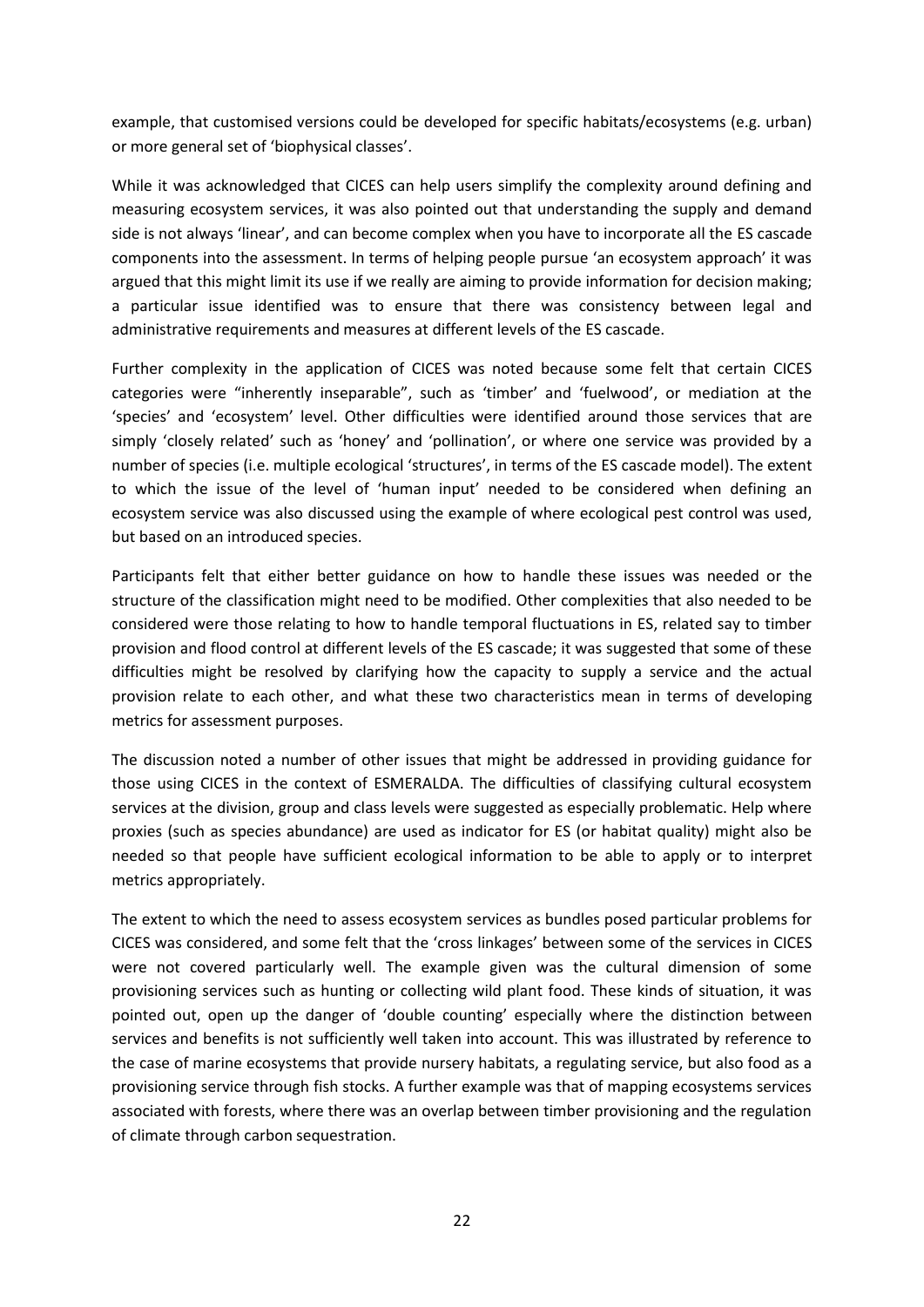The breakout sessions generated a number of examples that can be used in any future guidance to illustrate how metrics can be used to characterise the different cascade elements. The examples can show how proxy measures at the function or structure and process level relate to a service, or how a suite of measures that can be used to make a more robust assessment of status and trends. This material will be used both as an input into the guidelines being developed for CICES and as an input into the development of the more comprehensive 'library of CICES-consistent indicators' that is also being developed as part of ESMERALDA Milestone 20. The outcomes of all this work will be reported when this Deliverable is finalised in July 2018.

#### <span id="page-28-0"></span>**3.4.2. Biophysical, social and monetary measurement methods**

After the initial session, the Nottingham Workshop focussed more generally on the identification of a suite of 'flexible methods' that could be '*applied in all EU members states, including the outermost regions, marine areas and specific biomes'* (ESMERALDA Objective 5, DoA, p. 8). Despite such a broad methodological focus, the outcomes are nevertheless relevant to this discussion on CICES in a number of ways. On the one hand, they allow guidance to be extended to identify what methods have or can be used for the measurement of specific indicators. On the other, they allow us to look critically at what the different methods are *measuring* in terms of a particular service.

The Nottingham Workshop attempted to gain an overview of what methods, models and tools are currently being applied in case study work by ESMERALDA partners. The aim was to identify what the advantages, disadvantages and problems were with different methods, and what the reach of the different applications was. To do this, a series of matrices were defined that could be used to record the information provided by participants. The information recorded in the methods matrix is shown in Table 2. In the current context, the important thing to note is that all examples are crossreferenced to CICES classes, and the links between these classes, ecosystem types, methods and metrics can be traced.

|                | <b>Field</b>                       |
|----------------|------------------------------------|
| 1              | Example application                |
| $\overline{2}$ | Name of reporter                   |
| 3              | Location                           |
| 4              | Ecosystem Type(s)                  |
| 5              | Ecosystem Service(s) (CICES class) |
| 6              | Scale (local, national, )          |
| 7              | Method(s)                          |
| 8              | Variable (used to measure ES)      |
| 9              | Strength of method                 |
| 10             | Weakness of method                 |
| 11             | <b>Tier 1-3</b>                    |
| 12             | Links to biophysical methods       |
| 13             | Links to social methods            |
| 14             | Links to economic methods          |
| 15             | Comments                           |

#### **Table 2: Fields used to define 'methods matrix'**

Using this matrix, breakout sessions spanning biophysical, social and economic methods were organised, and this enabled 150 examples to be documented. The material was further refined after the workshop and checked by the participants who provided it.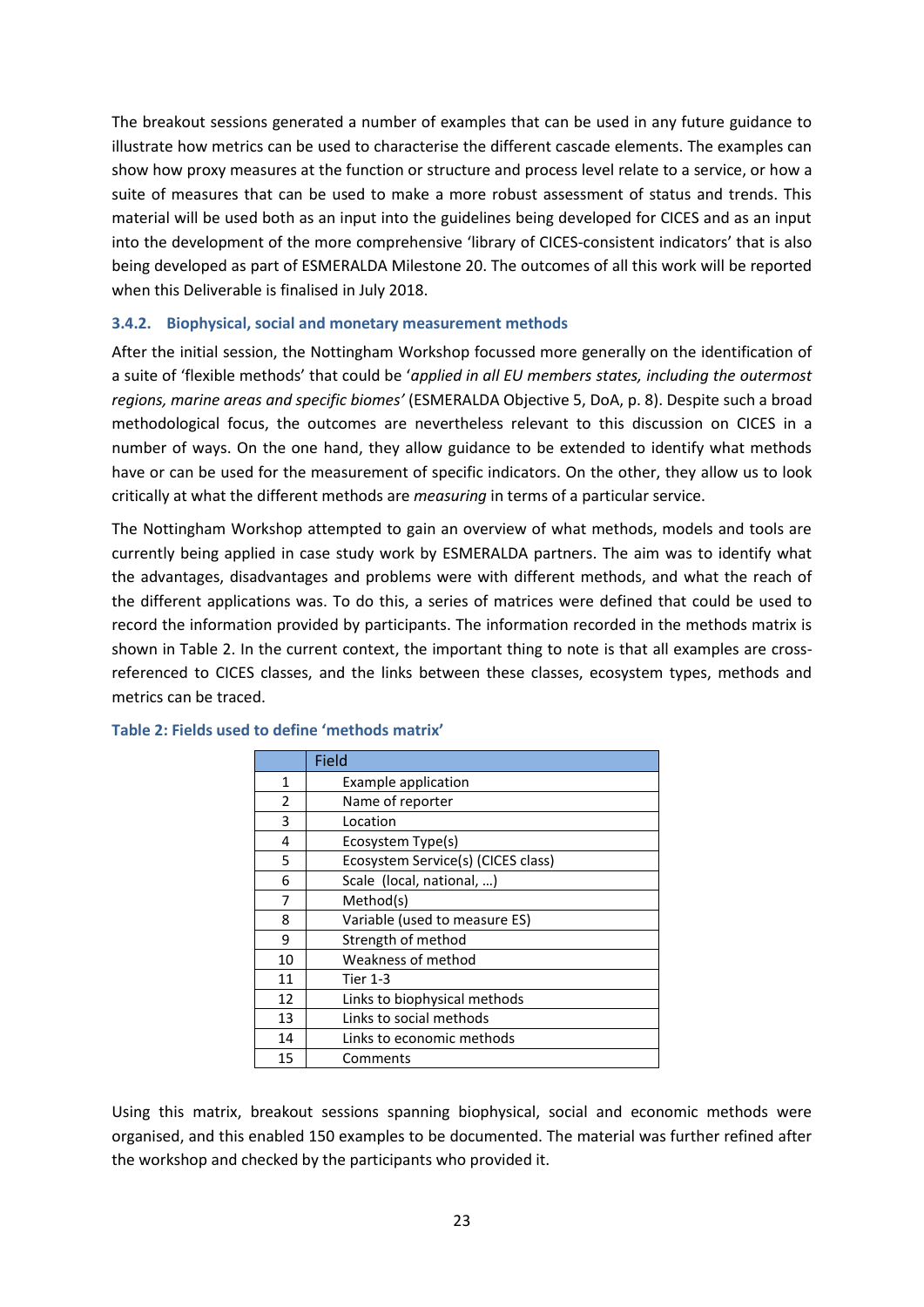In order to identify the expertise available within the consortium, a further matrix was created, this time cross tabulating the CICES classes with the 'mapping tiers' that have been used to characterise the work in ESMERALDA. This matrix has also undergone further elaboration since the workshop and will be reported as part of WP3.

The documentation and guidance on methods that can be developed from these materials will be presented as part of WP3, and the final stages of the WP4 programme will consider how these fit together to enable an integrated assessment to be made. At this preliminary stage, however, a number of initial conclusions can be drawn in relation to CICES.

First, that participants found it relatively easy to cross reference their work to the different categories in CICES, even though they may not have used the classification initially for their work. The value of CICES as conceptual framework for making comparisons and standardising results therefore appears to be supported. Second, that there is a significant body of case study information that can be drawn upon to develop future guidance that covers a range of biophysical, social and economic applications. Moreover, there appears to be good coverage of the major ecosystem or habitat types found in Europe. Third, there is a prospect that the on-going work on CICES-consistent indicators and metrics can be underpinned by guidance on what methods are available for quantification. A particular area where it was agreed that further work was needed was on the links between methods, especially between those dealing with the biophysical and economic aspects of mapping and assessment. It was acknowledged that, while the linkages between socio-cultural and economic assessment also need to be explored, preliminary results suggest that this appears to be less challenging. The workshop confirmed, however, that in all areas operational progress continues to be limited by data availability and data quality issues.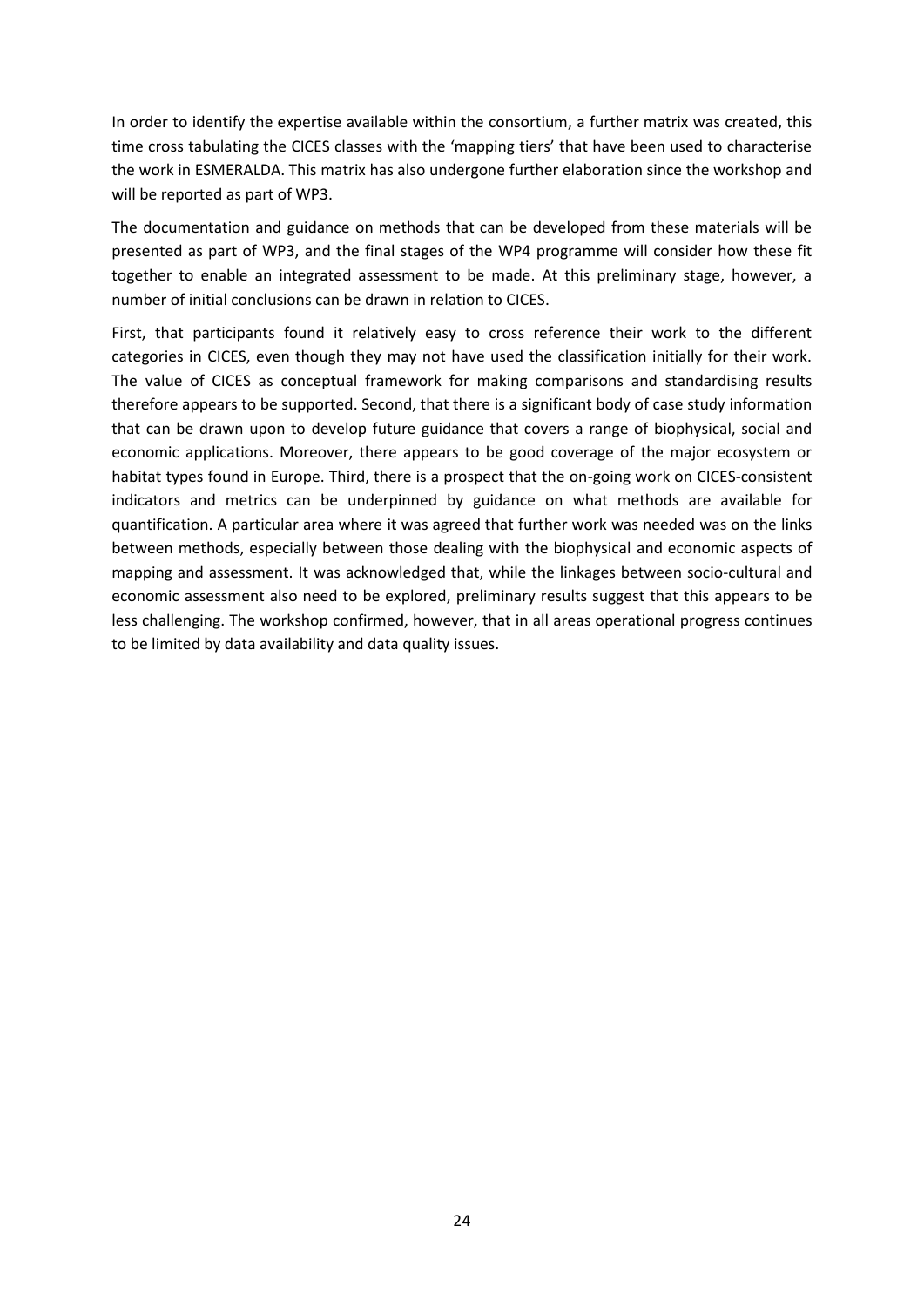## <span id="page-30-0"></span>**4. CICES: Understanding the practitioners' perspective**

As part of the ESMERALDA work Programme, a systematic review on ecosystem service indicators is being undertaken and will be presented as Milestone 20 (MS20, CICES consistent library of indicators for biophysical, social and economic dimensions). Since much of this work is relevant to this discussion on the role and structure of CICES, we draw on the preliminary findings of this work so that a more complete picture can be developed. The systematic review provides insights on many of the design issues discussed here, such as consistency and the optimal level of detail. Critically, however, it does so from a practical perspective. The broad aim of the systematic review is to examine the extent to which CICES 4.3 conforms to the current practice, or more specifically to determine whether there are:

- any CICES classes that are indistinguishable from a practical assessment perspective, and hence to determine whether the classes are too narrow;
- any CICES classes that where the practice distinguishes subtypes, and hence to determine whether the classes are too broad; and,
- any ecosystem services identified in the assessment literature that are not covered by CICES, and hence better understand its claim to be 'comprehensive'.

This pragmatic and systematic analysis therefore complements the more participatory approaches discussed in Part 3.

#### <span id="page-30-1"></span>**4.1. The systematic review approach**

It can be expected that papers in the peer-reviewed ecosystem service research literature provide examples of work that is both practically effective and scientifically sound, and to represent the pool of available methods and common forms of assessment. Published ES studies therefore represent an important resource for developing a comprehensive overview of the current 'state of the art'. In this Deliverable report we present the most CICES-relevant findings from the systematic review described and discussed more in detail in the ESMERALDA Milestone report MS20 ("CICES consistent library of indicators for biophysical, social and economic dimensions").

In the work for the MS20 Report, the review focussed on the individual ecosystem service metrics (indicators) used in the papers, and constructed a database describing their use. Thus, each paper included in the review was represented by multiple lines in the resulting database. To extract information from the papers used in the study, reviewers were asked to read the definitions of the indicators and the underlying ecosystem service provided in the paper, and link them to the classes in CICES v 4.3, taking care to follow the original logic and intentions of the authors. All CICES 4.3 classes that matched or partially matched the definition or interpretation of the indicator used by the authors were noted. Thus in the case of a specific paper, a single service (CICES class) could be assessed by several indicators, and a single indicator could represent several CICES classes at the same time (i.e. there could be 'many to many' relationships).

Altogether the systematic review has analysed 85 papers, 21% of which involved ecosystem service mapping, 48% involved assessments, while the remainder were mainly concerned with indicator development papers. From these papers 439 ES indicators were identified. None of the studies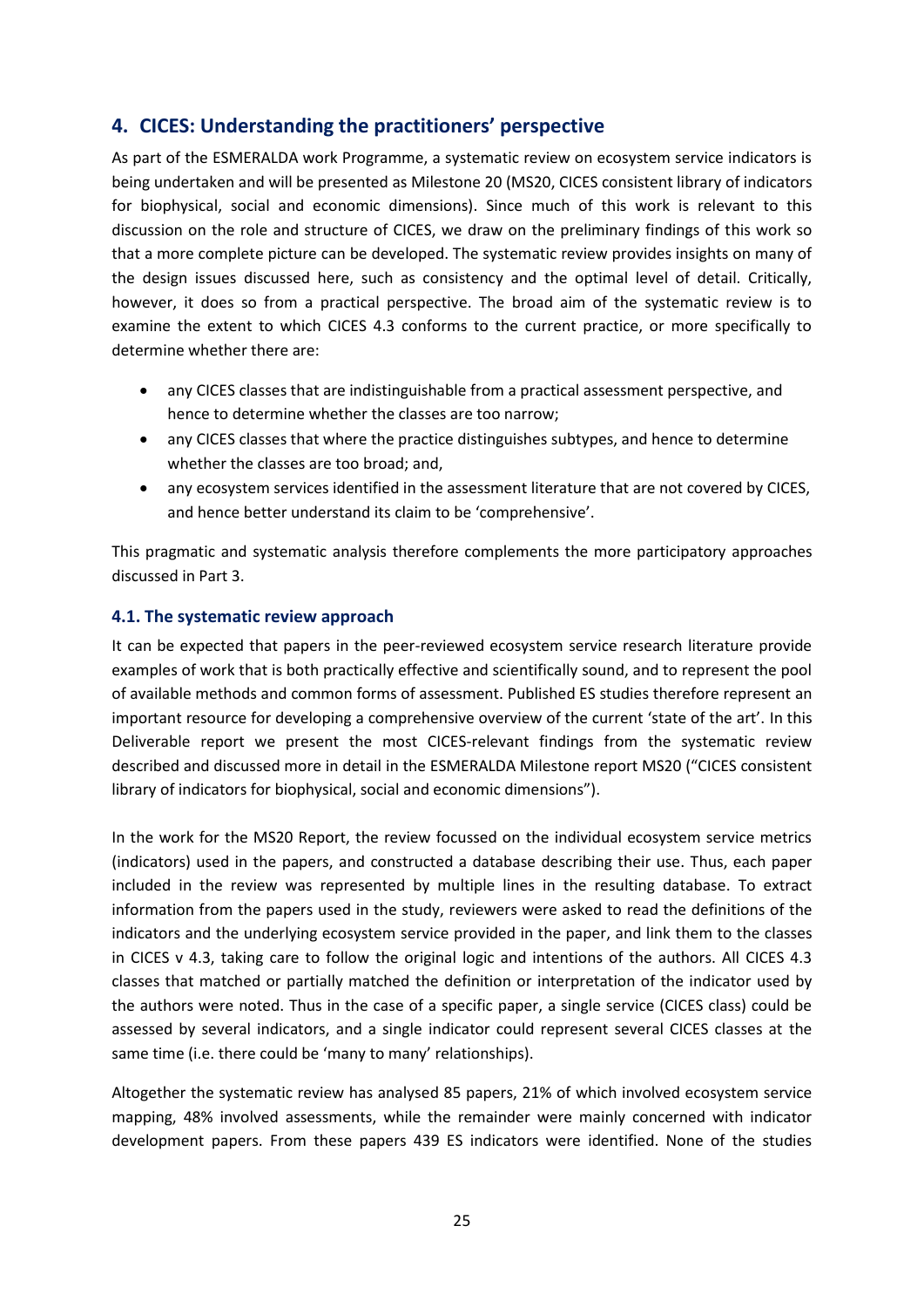reviewed referred to CICES explicitly, so all the links between CICES classes and the indicators assessed were to be established by the reviewers.

#### <span id="page-31-0"></span>**4.2. Results**

#### <span id="page-31-1"></span>**4.2.1. Similarities between CICES classes**

To study the similarities and overlaps between CICES 4.3 classes we first assigned a simple similarity metric (Jaccard, 1912), which measures the proportion of "shared indicators" among all indicators for either CICES class to all pairs of CICES classes. The similarity values indicate the degree to which any pair of CICES classes is handled jointly; a very high similarity scores is a sign that the pair in question is effectively indistinguishable. To visualize and analyse the similarity patterns, we applied simple hierarchical clustering (single link) and forced network graphs in R (hclust & forceNetwork in package networkD3, Gandrud et al., 2016).The results are shown in Figures 4 and 5. Only those 39 CICES classes that were covered by at least 5 different papers were included in the analysis. To simplify the discussion of the results, we make use of the four-digit CICES class notation, which is introduced in Table 1 and Appendix 1. As Figures 3-4. demonstrate, there are a several clusters of CICES classes that are strongly interlinked:

- *Bio-remediation and water quality maintenance services* (2.1.1.1, 2.1.1.2, 2.1.2.1, 2.1.2.2, 2.3.4.1<sup>7</sup>): are frequently assessed together under different names (e.g. nutrient retention: Grossmann et al., 2012; Boerema et al., 2014, potential risk of pesticide residues: Bjorklund et al. 1999, waste treatment and water purification: Calvet-Mir et al., 2012; Trepel, 2010). This link is perhaps not surprising because most of these indicators try to capture the ecosystem's ability to buffer the harms that intensive agriculture poses to surface and ground water. Since bioremediation is meant to denote the processing of waste the implication of this finding is perhaps that guidance is required on how to separate this class from those relating to water quality regulation.
- *Pest and disease control services* (2.3.2.1, 2.3.2.2): these services are also frequently assessed jointly, because the ecological factors that support them (e.g. diverse and healthy ecosystems) are broadly similar, especially in the context of agricultural pests and human (or animal) diseases (Plieninger et al., 2012). Thus this distinction between pests and diseases may be seen as somewhat arbitrary, even though in cases when an assessment focusses on a single pest/ disease species of high socio-economic relevance, this distinction might be justified.
- *Maintenance of soil fertility* (2.3.3.1, 2.3.3.2): from a practical perspective it appears to be difficult to separate the physical (inorganic) and biological (organic) components of soil formation processes, and so some reorganisation of the classes may seem necessary here given that few published studies distinguish them.
- *Recreational (experiential and physical) use of land-/seascapes in different environmental settings* (3.1.1.1, 3.1.1.2): It seems that most of the studies do not appear to distinguish the experiential from the physical use of settings in the context of recreation.

**.** 

 $7$  For coding on CICES classes see appendix 1.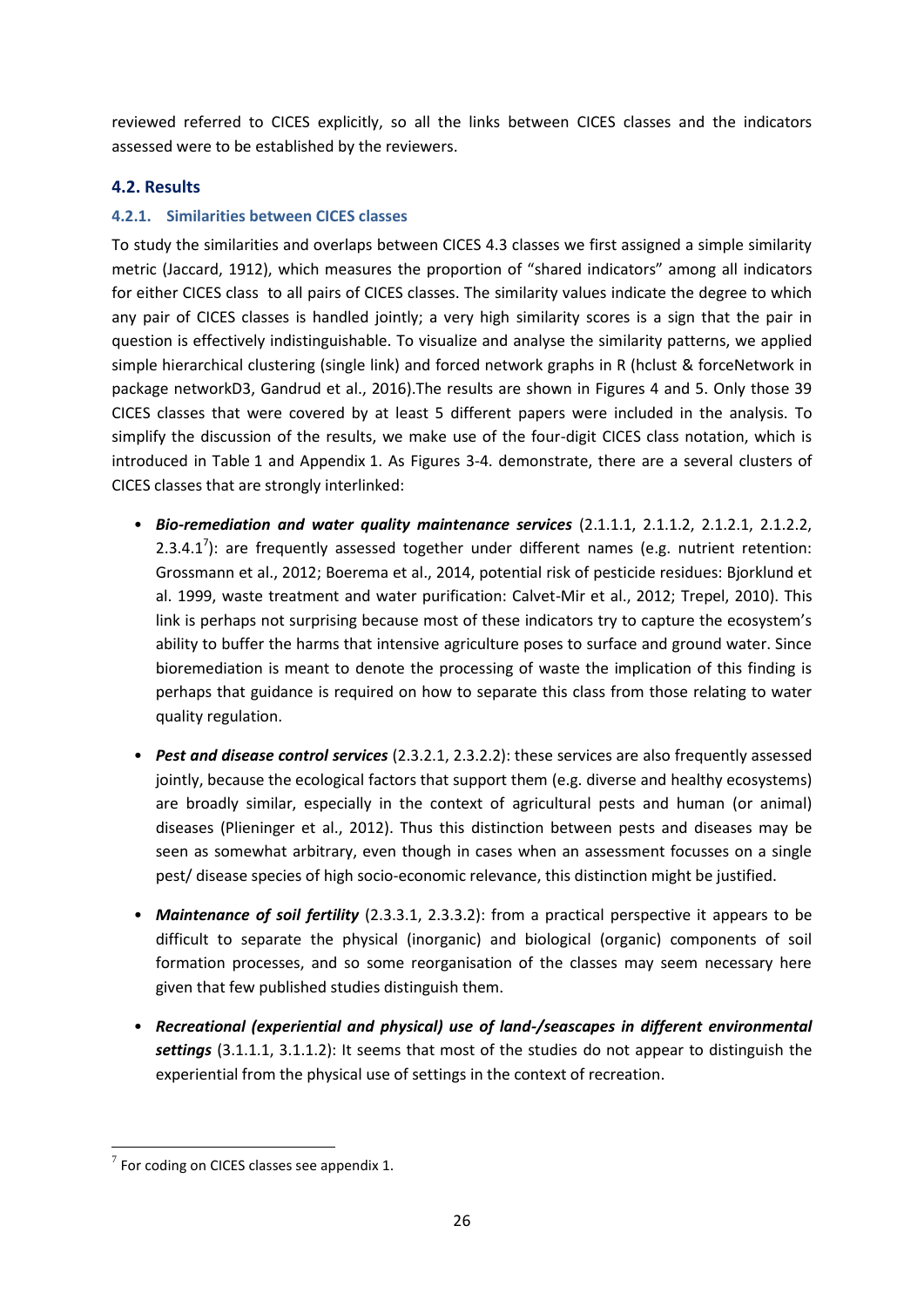• *Intellectual representational interactions with nature* (3.1.2.1, 3.1.2.2, 3.1.2.3, 3.1.2.4, 3.1.6): This group encompasses all scientific, educational and historical aspects of nature being our information host and heritage-keeper. This group does not include aesthetic beauty (3.1.2.5) which was one of the most "popular" cultural ES in assessments, typically addressed on its own, thus being well-separated from all the other cultural services. On the other hand the group also includes one of the experimental abiotic CICES classes (3.1.6: physical use of caves) which was also assessed frequently enough to be included into this analysis.







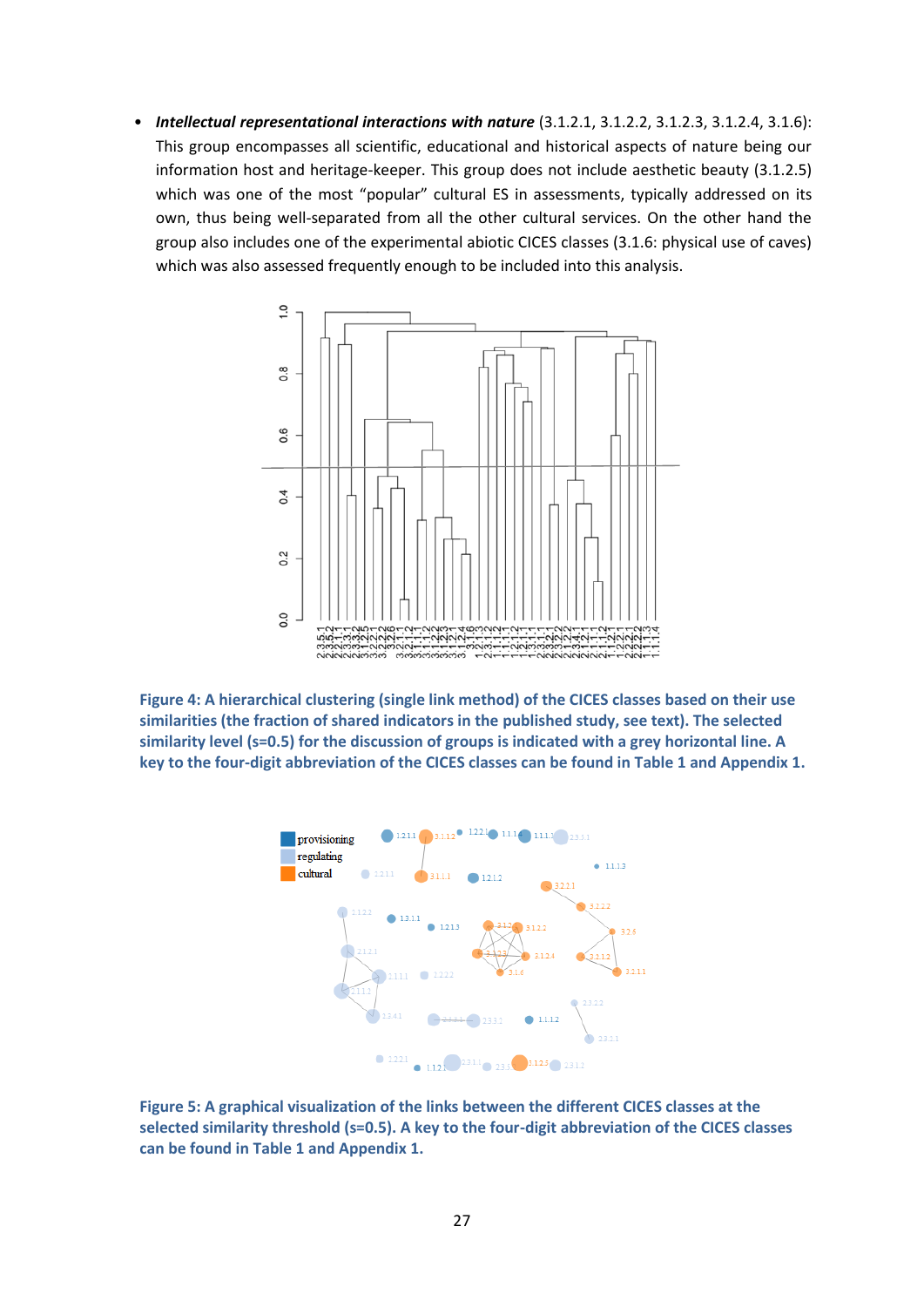• *Spiritual, symbolic and inherent values of nature* (3.2.1.1, 3.2.1.2, 3.2.2.1, 3.2.2.2, 3.2.6): All non-use values seem to be grouped here. As abiotic elements of the natural environment may also have very similar spiritual or symbolic significance (sacred rocks, mountains, historical places), there is the case, perhaps for a similar abiotic CICES class covering this theme.

There seem to be other groups of services which show some level of overlap (e.g. 1.1.2.1 & 1.2.2.1: water for nutrition and agriculture; 1.2.1.1, 1.3.1.1: wood for fibre/timber and fuel), which suggests that the current hierarchy levels for provisioning in CICES may not match the way people think. The perception that the "intended use" (nutrition, material, energy) comes too high in the hierarchy has already emerged several times during the CICES discussions, and these results seem to support these points.

#### <span id="page-33-0"></span>**4.2.2. Potential gaps in CICES**

During the systematic review, three indicators were encountered that could be considered as ecosystem services but which were hard to fit into the categories of CICES 4.3. These included:

- *Maintenance of traditional ecological knowledge* (Calvet-Mir et al., 2012)**:** According to Calvet-Mir et al. (and partly to Derak and Cortina, 2014) the capacity of a traditional landscape that it can contribute to the preservation of endangered knowledge forms can be considered as an ecosystem service. With some flexibility this ecosystem service can be considered to be included into 3.1.2.3 (cultural heritage), just the examples provided need to be a bit broader to exceed the role of ecosystems as a physical container. An alternative strategy is that scientific knowledge category is expanded to also include traditional forms of knowledge.
- *Creation and maintenance of social relations* (Calvet-Mir et al., 2012, Plieninger et al., 2013): Some ecosystems, like parks or community gardens are places for creating and enhancing social networks. This non-material contribution of ecosystems to human well-being can be important in some contexts like urban assessments. Whether it can be accommodated into an existing class, or regarded more as an aggregate measure of benefits (contribution to wellbeing) of other cultural ES needs to be considered in any revision.
- *Fire protection* (Scholz and Uzomah, 2013): This regulating service, is actually the antagonist of a disservice (fire), which can be exerted by ecosystem components that can help to reduce fire risks (e.g. by reducing the build-up of litter). Even though this regulating service can be extremely important in some arid regions, we did not manage to find a place for it in CICES, and so this might be considered in any future revision or guidance.

#### <span id="page-33-1"></span>**4.2.3. Resolution at the class-type level**

During the systematic review, the reviewers were also asked to note where they found that the indicator clearly corresponded to a specific class-type within CICES; these class-types were intended to be flexible in the sense that they could be specified by the user as the needs of their study dictated. Any finding that published papers used a finer grain resolution than the CICES class does not necessarily imply the need to modify the classification but it does provide an insight into where guidance and examples may be useful to help people apply the system. The findings are shown in Table 3.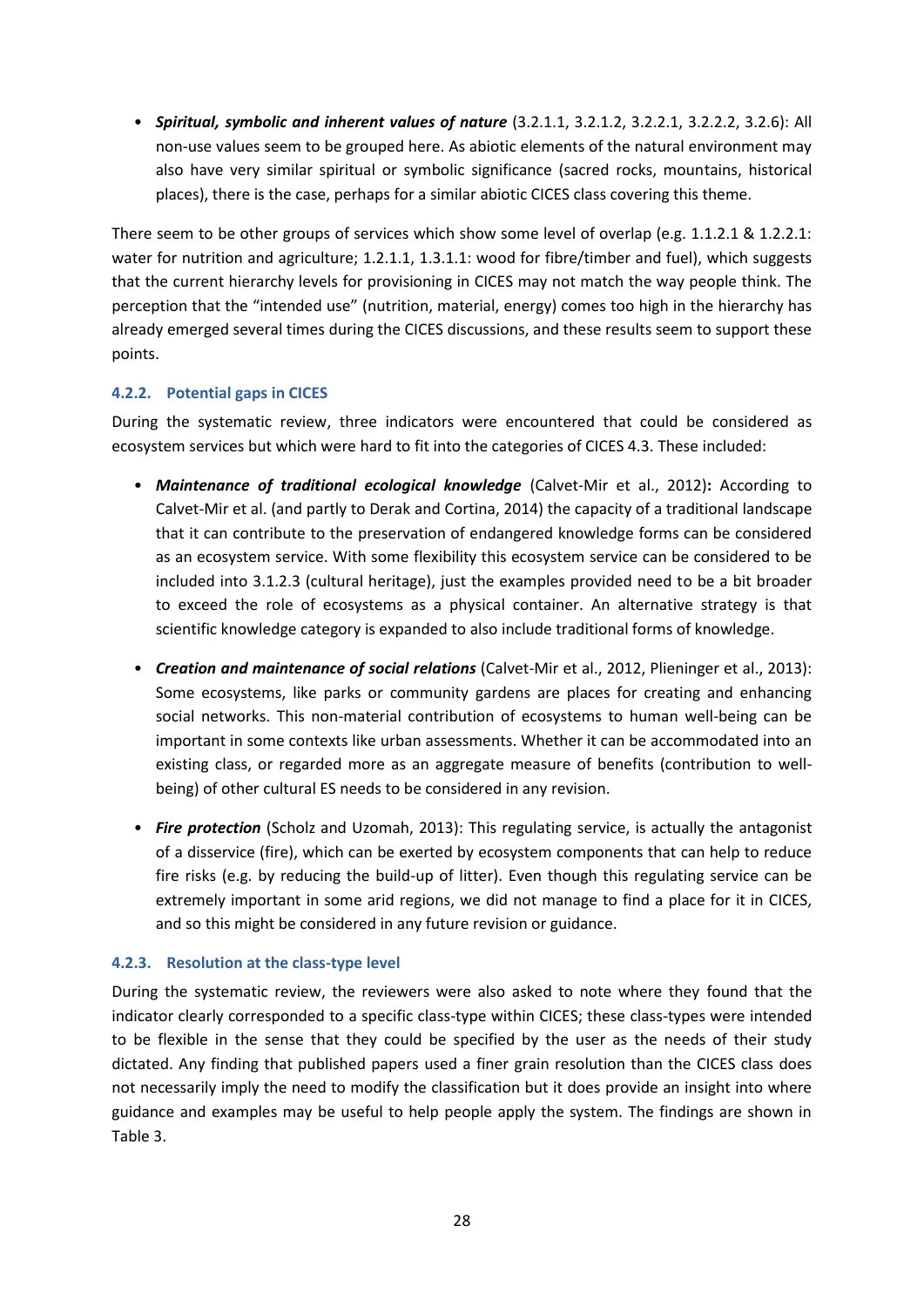Table 3: CICES Classes where assessment practice sees general 'sub-types' (i.e. the indicators in the published studies only partly cover the "scope" of the CICES class, and so might be regarded as Classtypes)

| <b>CICES class</b> |                                                               | <b>Proposed subtypes</b>    |  |  |
|--------------------|---------------------------------------------------------------|-----------------------------|--|--|
| 1.1.1.4            | Wild animals and their outputs                                | fish, game, shellfish       |  |  |
| 1.2.1.1            | Fibres and other materials from plants, algae and animals for | cultivated, wild            |  |  |
|                    | direct use or processing                                      |                             |  |  |
| 1.2.1.2            | Materials from plants, algae and animals for agricultural use | cultivated, wild            |  |  |
| 1.2.1.3            | Genetic materials from all biota                              | medicinal                   |  |  |
| 2.1.2.3            | Mediation of smell/noise/visual impacts                       | noise mediation             |  |  |
| 2.2.2.2            | Flood protection                                              | coastal protection          |  |  |
| 2.3.1.1            | Pollination and seed dispersal                                | pollination, seed dispersal |  |  |
| 2.3.5.2            | Micro and regional climate regulation                         | air quality, microclimate   |  |  |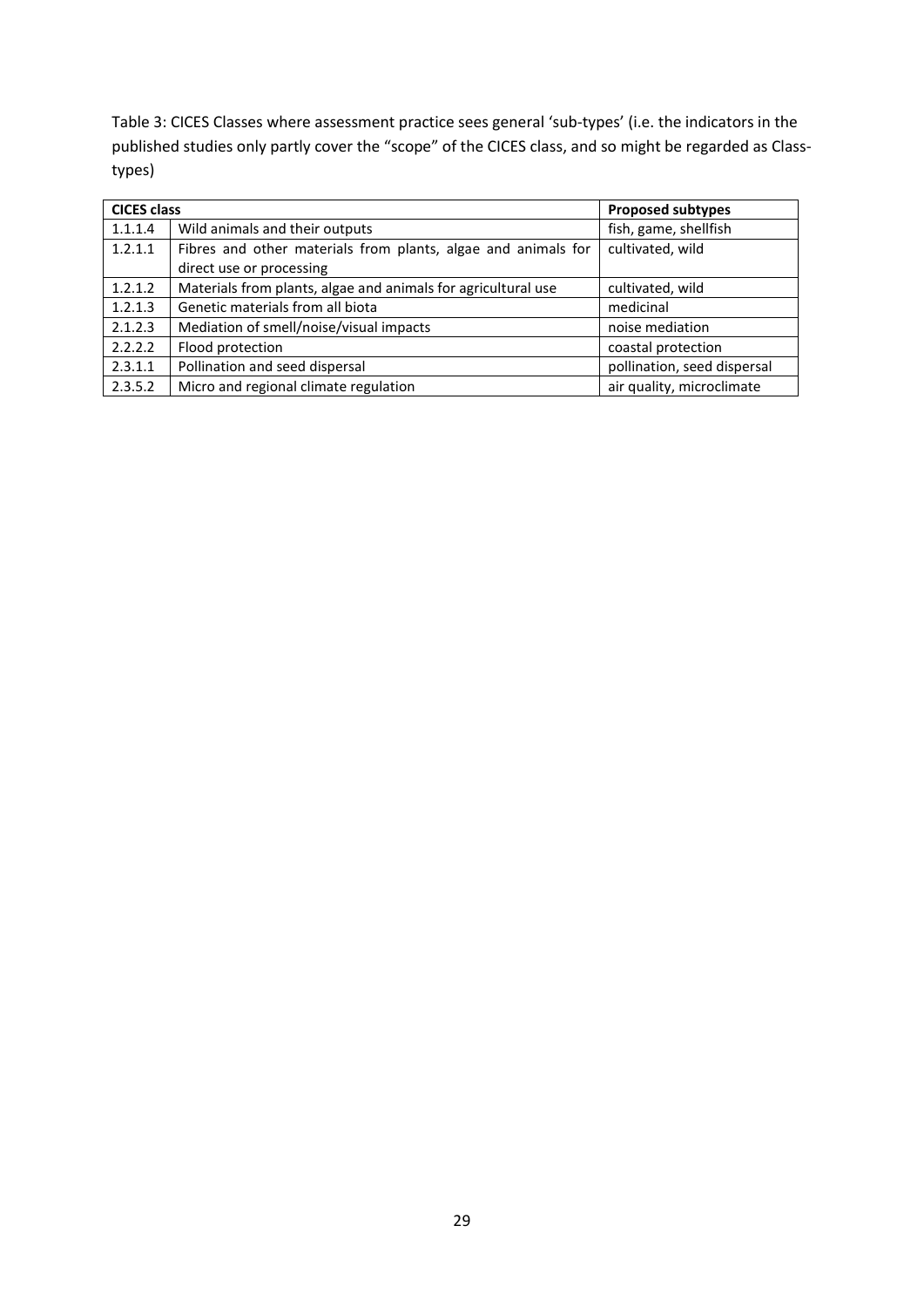## <span id="page-35-0"></span>**5. Designing integrated assessment frameworks and the role of CICES**

The aim of this draft Deliverable has been to draw on the experience gained in developing and applying CICES. The goal has been to use this experience to reflect on the extent to which it provides a classification system that is simple and transparent, but which also fulfils the needs of an integrated assessment. As we have discussed, integrated assessments are those which, as a very minimum, both address cross-scale issues and link up analyses across the biophysical, social and economic (monetary) domains. During the work reported here, however, it has become clear that the notion of what constitutes an integrated assessment has a number of interpretations, and that these need to be explored in order to better understand the context in which the use of frameworks such as CICES, and indeed measurements methods in general, are set.

The preparations for and discussions arising from the Nottingham Workshop that was described in Part 3 of this Report, identified a number of characteristics of assessments and what the notion of integration might mean. As a preliminary framework for discussion in ESMERALDA it was agreed that that assessments should be seen as a 'social' or 'transdisciplinary' process which involves the analysis and review of information derived from research. The purpose of such assessment is to help people in a position of responsibility to evaluate possible actions or think about a problem; for MAES this clearly relates to the EU Biodiversity strategy for 2020. Thus assessment is taken to mean assembling, summarising, organising, interpreting, and possibly reconciling pieces of existing knowledge so as to communicate them in ways that are relevant and helpful to an intelligent but inexpert decision-maker.

Fundamentally, in any assessment of ecosystem services, scientific evidence must be translated into information that is understandable for policy and decision making, e.g. through maps, indicators, narratives and graphs. However, for such assessments to be *integrated*, they must additionally link data and information on biophysical and socio-economic components of a socio-economic system not just with each other, but also with the societal and policy contexts in which the socio-ecological system is embedded. Ultimately the assessment must enable decision makes to examine changes in



**Figure 6: Preliminary framework for integrated assessments in ESMERALDA** (original B. Burkhard)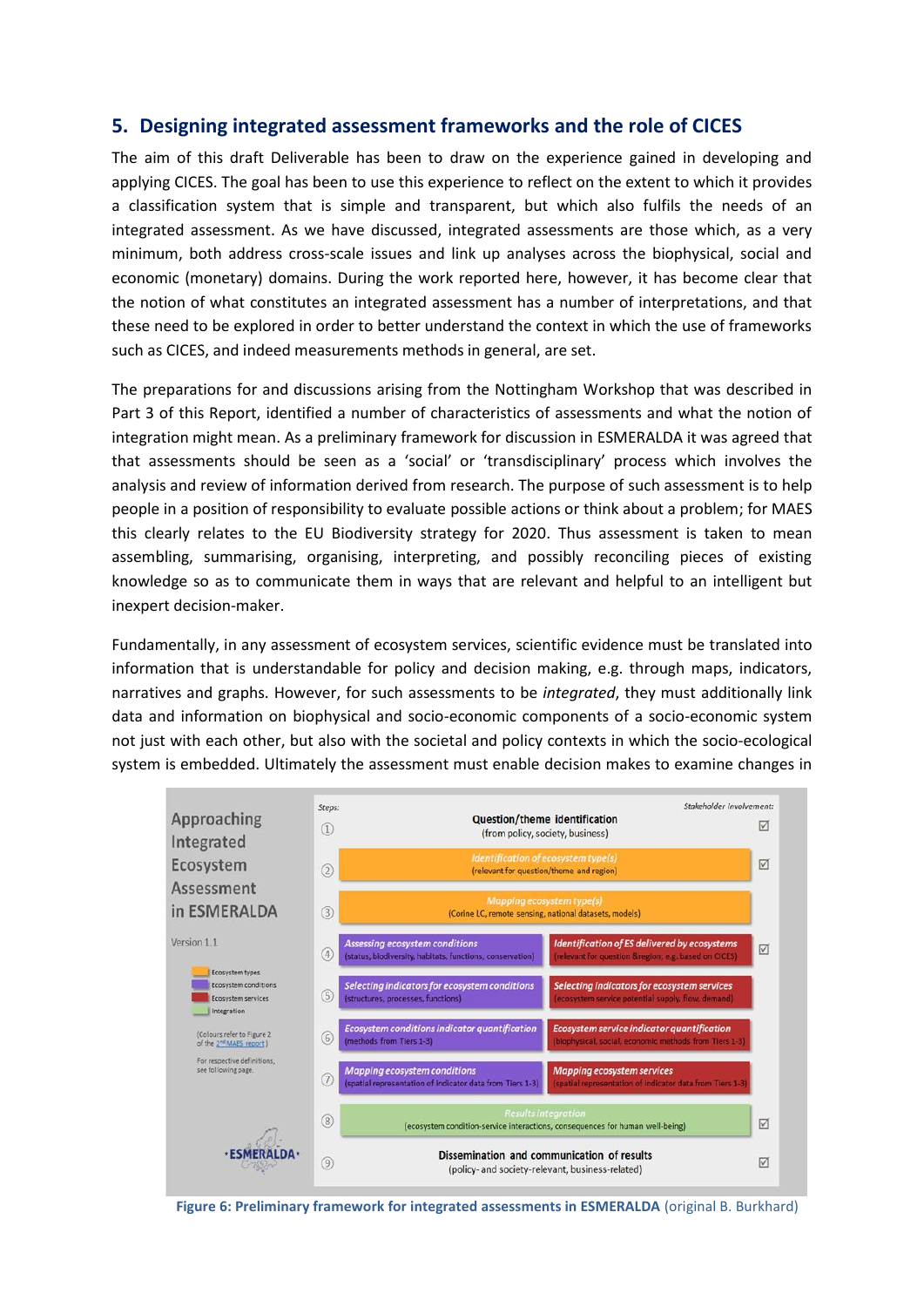biodiversity and ecosystem services against specific and measurable policy goals. The framework shown in Figure 6 was proposed as initial picture of what might be envisaged within ESMERALDA.

It is not appropriate at this stage to discuss the framework suggested in Figure 6 in detail, since this is the focus of WP4 as a whole. However, it is valuable to consider how and where tools such as CICES fit into this kind of approach, because it can give pointers to the ways in which guidance needs to be drawn up or any revisions developed.

As Figure 6 suggests, stakeholder engagement is essential throughout the whole assessment process. Assessments of the kind that concern ESMERALDA are fundamentally deliberative in character, and may involve a number of iterative cycles in order the perspective, data and analysis are fully integrated. Thus while the framework shown in Figure 6 may seem as rather linear, the key point it emphasises is that all parties need to 'talk about the same thing'. This is where CICES can clearly make a significant contribution. While the findings of this study suggest that it is already relatively successful in fulfilling this role, there is scope for improving the guidance associated with so that it can be applied more effectively to create a framework for discussion. The integration of the different perspectives of stakeholders is often an essential task in any assessment, and the ability of CICES to provide some kind of translation mechanism would be valuable in this context.

CICES has already been used as the framework for translating between different classification systems within the context of OpenNESS<sup>8</sup>. The development of this kind of web-based tools in relation to the extended guidance that we have identified as necessary in this study would seem an essential next step for the ESMERALDA community.

A second feature that emerges from a review of the framework shown in Figure 6 is that for a classification system such as CICES to be successful it must be capable of being integrated with other types of classification. It must, for example, be capable of being used alongside the classification systems used for identifying and mapping different types of ecosystem (stages 2 & 3, Figure 6). The investigation of the performance of CICES that has been reported here found no evidence that could not be used in this way. Thus, information and examples of how this integration can be achieved would seem to be a useful addition to any future guidance document. There has also already been some experimental work on linking habitat classifications to CICES classes using the same approach as the CICES translator<sup>9</sup>. Such tools could be employed to help users identify the evidence that others have assembled for similar ecosystems and the strength of the association between habitats and services that might be expected.

While guidance on the links between CICES and systems for classifying ecosystems is essential, as the framework shown in Figure 6 suggests, it is also necessary that users are helped to characterise ecosystem condition, in terms of the functional status of ecosystems and their underlying ecological structures and dynamics. If integration is to be achieved in the framework shown in Figure 6 (stage 8) there must be effort to bring information together from across the biophysical, social and monetary domains. As the work described in Part 3 has shown, in addition better linking to condition measures, there is also a desire from users to link CICES to classifications of benefits and

**.** 

<sup>8</sup> See: http://openness.hugin.com/example/cices

 $^{9}$  See: http://openness.hugin.com/example/habitat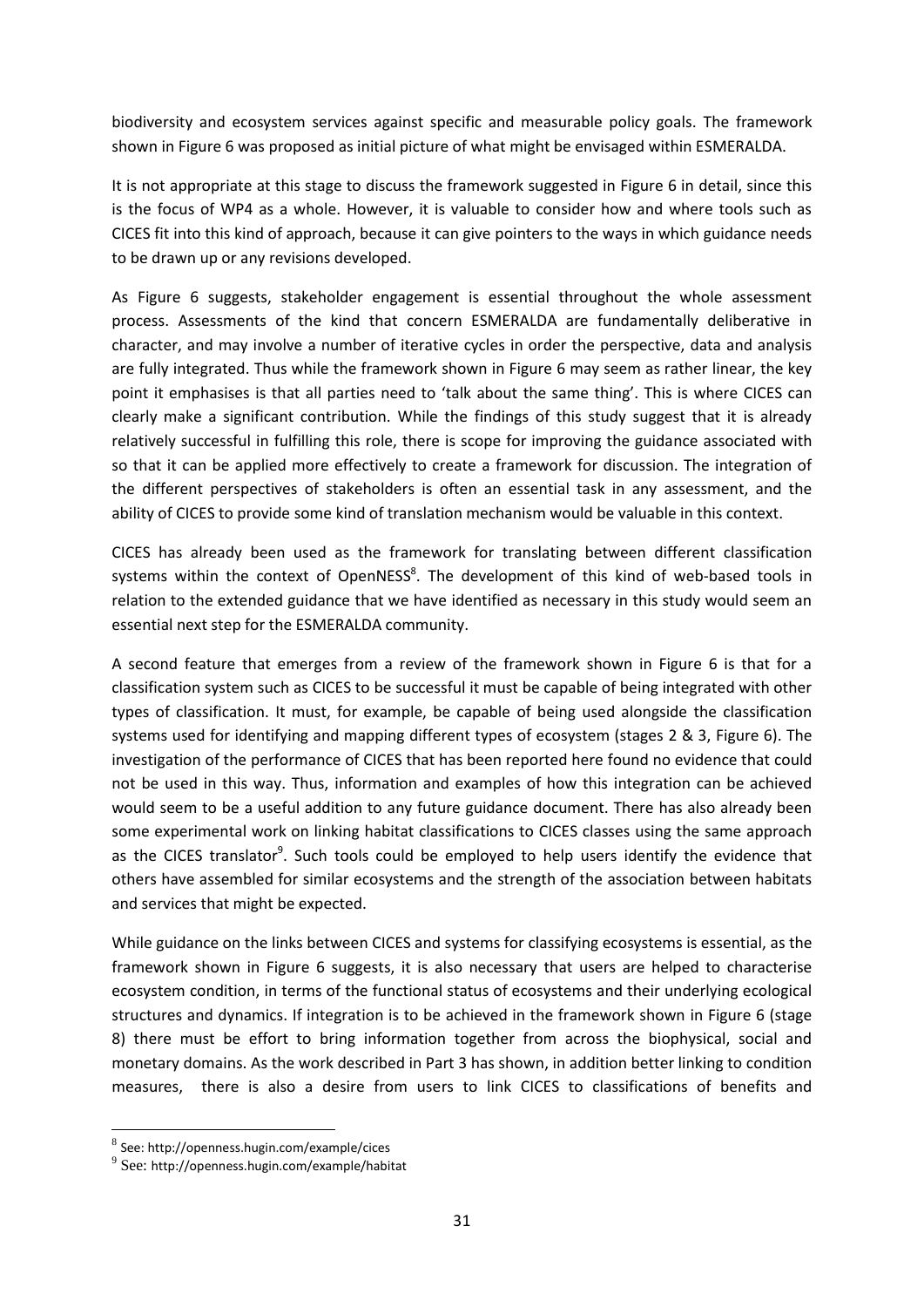beneficiaries. We have noted in this Report the possibility of developing guidance on how CICES might be used in conjunction with classifications of benefits and beneficiaries, as a result of on-going work with the EEA and the UNSD; ESMERALDA can clearly contribute to such discussions, and test the outcomes of the work, and so we recommend a watching brief on these important areas of concern.

An important overarching message that arises from this work is however, that as it stands CICES can be used as an effective indicator framework, and so provide a key 'entry point' for the process of integration in any assessment process. Future guidance on the use of CICES must be clear about the way in which service are defined, so that everyone 'talks about the same thing'. It must also help ensure that clarity is brought to the process of measurement. Thus the further development of the library of 'CICES-consistent indicators' is an essential part of future work in ESMERALDA.

In developing such an indicator library there is no intention to dictate which metrics are to be used for which service, rather to provide examples of how people have quantified the services so that the experience can be shared with others and comparisons made. While the focus must be on the services themselves, the work presented here suggests that it would be most useful to also crossreference the library to metrics for all of the elements of the cascade, as had been done by Mononen et al. (2014). The approach is useful in the sense that it helps users understand where and how proxy measures can be used in an ecosystem assessment. Integration of indicators across the ecosystem service cascade is also a way of more fully understanding issues relating to supply and demand, and hence the overall status of the service in the context of questions about sustainability.

The findings of this study will be used to shape on-going discussions in ESMERALDA that will be taking place in the context of the next series of three workshops being organised by WP5 during 2016-17. The objective of these meetings will be to testing the first version of the methodology for ES mapping and assessment. This will enable the methods to be refined and the development of guidelines that can support the application of these methods in the context of Action 5 of the EU Biodiversity Strategy. Close engagement with this work will ensure that specific guidelines required for CICES are fully integrated into the wider outcomes of ESMERALDA, and that the experience gained in defining and measuring services and their proxies by the different methods is effectively shared with the ecosystem service community.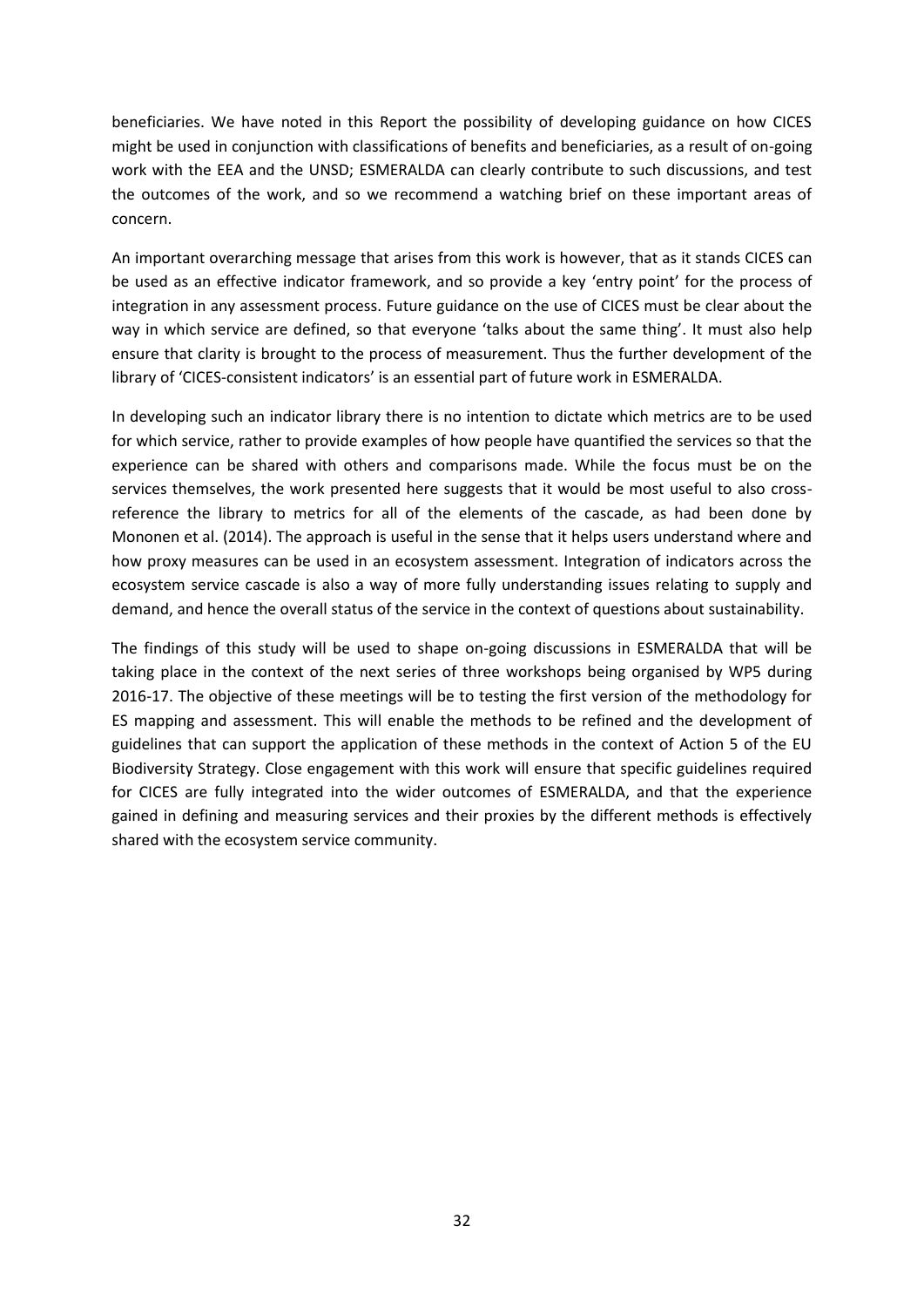#### <span id="page-38-0"></span>**6. References**

- Abson, D. J., von Wehrden, H., Baumgärtner, S., et al. (11 authors) (2014): Ecosystem services as a boundary object for sustainability. *Ecological Economics*, vol 103, pp. 29-37.
- Arovuori, K. & Saastamoinen O. (2013): Classification of agricultural ecosystem goods and services in Finland. PTT Working Papers 155,23pp. http://docplayer.fi/12241942-Classification-ofagricultural-ecosystem-goods-and-services-in-finland.html
- Alahuhta, J., Joensuu, I., Matero, J., Vuori, K-M. & Saastamoinen, O. 2013. Freshwater ecosystem services in Finland. Reports of the Finnish Environment Institute 16/2013. 35 p. Available at: http://hdl.handle.net/10138/39076
- Albert, C.; Neßhöver, C.; Wittmer, H.; Hinzmann, M. and C. Görg (2014): Sondierungsstudie für ein Nationales Assessment von Ökosystemen und ihren Leistungen für Wirtschaft und Gesellschaft in Deutschland. Helmholtz-Zentrum für Umweltforschung – UFZ, unter Mitarbeit von K. Grunewald und O. Bastian (IÖR), Leipzig.
- Armstrong, C. W., Foley, N. S., Tinch, R., & van den Hove, S. (2012): Services from the deep: Steps towards valuation of deep sea goods and services. *Ecosystem Services*, vol 2, pp. 2-13.
- Björklund, J., Limburg, K. E., & Rydberg, T. (1999): Impact of production intensity on the ability of the agricultural landscape to generate ecosystem services: an example from Sweden. *Ecological Economics* **29(2)**: 269–291.
- Boerema, A., Schoelynck, J., Bal, K., Vrebos, D., Jacobs, S., Staes, J., & Meire, P. (2014): Economic valuation of ecosystem services, a case study for aquatic vegetation removal in the Nete catchment (Belgium). *Ecosystem Services* **7**: 46–56.
- Boyd, J., & Banzhaf, S. (2007): What are ecosystem services? The need for standardized environmental accounting units. *Ecological Economics*, vol 63, no 2, pp. 616-626
- Bürgi, M., Silbernagel, J., Wu, J., and Kienast, F. (2015): Linking ecosystem services with landscape history. *Landscape Ecology* **30(1)**: pp. 11-20.
- Calvet-Mir, L., Gómez-Baggethun, E., & Reyes-García, V. (2012). Beyond food production: Ecosystem services provided by home gardens. A case study in Vall Fosca, Catalan Pyrenees, Northeastern Spain. *Ecological Economics*, *74*, 153–160.
- Castro, A. J., Verburg, P. H., Martín-López, B., et al. (7 authors) (2014): Ecosystem service trade-offs from supply to social demand: A landscape-scale spatial analysis. *Landscape and Urban Planning*, vol 132, pp. 102-110.
- De Groot, R. D., Fisher, B., Christie, M., Aronson, J., Braat, L., Haines-Young, R., ... & Ring, I. (2010): Integrating the ecological and economic dimensions in biodiversity and ecosystem service valuation. In: Kumar, P. (Ed.): *The Economics of Ecosystems and Biodiversity* (TEEB): Ecological and Economic Foundations. London, Washington: Earthscan, 10-40.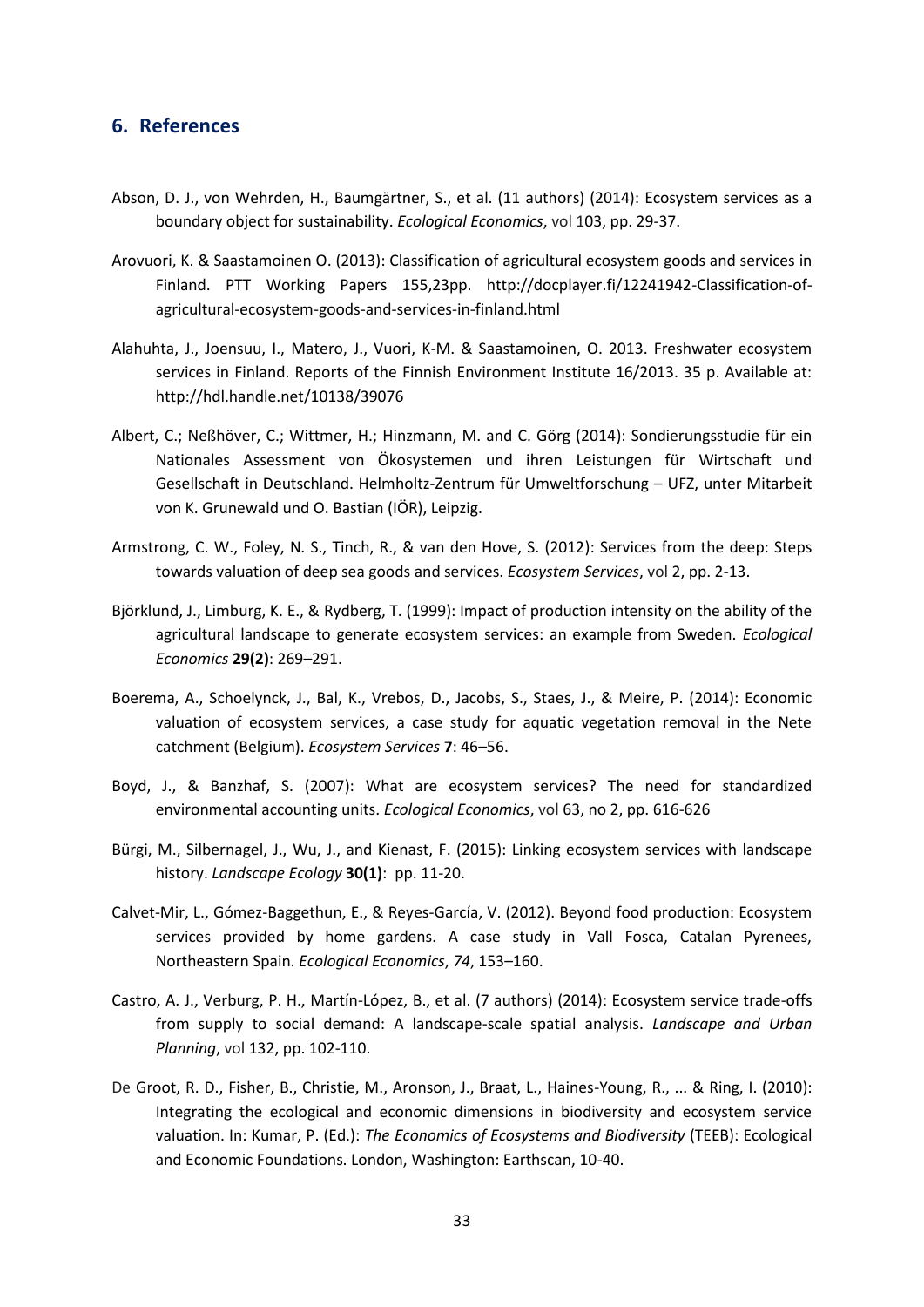- Derak, M. and J. Cortina (2014): Multi-criteria participative evaluation of Pinus halepensis plantations in a semiarid area of southeast Spain. *Ecological Indicators* **43**: 56–68.
- Gandrud C, Allaire J.J. & Russell K (2016). networkD3: D3 JavaScript Network Graphs from R. R package version 0.2.12, https://CRAN.R-project.org/package=networkD3.
- Grizzetti, B., Lanzanova, D., Liquete, C., Reynaud, A. (2015): Cook-book for water ecosystem service assessment and valuation. JRC report EUR 27141 EN. Luxembourg, Publications Office of the European Union. doi:10.2788/67661
- Grossmann, M. (2012): Economic value of the nutrient retention function of restored floodplain wetlands in the Elbe River basin. *Ecological Economics* **83**: 108–117.
- Haines-Young, R. (2016) Report of Results of a Survey to Assess the Use of CICES, 2016 (Deliverable 2). Support to EEA tasks under the EU MAES process. Negotiated procedure No EEA/NSS/16/002
- Haines-Young R, Potschin M (2013): Common International Classification of Ecosystem Services (CICES). Report to the European Environment Agency EEA/BSS/07/007 (download: [www.cices.eu\)](http://www.cices.eu/).
- Haines-Young, R., Potschin , M., Kienast, F., 2012: Indicators of ecosystem service potential at European scales: mapping marginal changes and trade-offs. Ecol. Indicators 21: 39-53.
- Helfenstein, J., Kienast, F., (2014): Ecosystem service state and trends at the regional to national level: a rapid assessment. Ecological Indicators 36: 11-18.
- Jaccard, P. (1912): The distribution of the flora in the alpine zone. *New Phytologist* **11**: 37–50.
- Kulczyk, S., Wozniak, E., Kowalczyk, M. and Derek, M., (2014): Ecosystem services in tourism and recreation. Revisiting the classification problem. Ekonomia i Środowisko, (4 [51]):
- Kosenius, A. K., Haltia, E., Horne, P., Kniivilä, M., and Saastamoinen, O. (2013): *Value of ecosystem services? Examples and experiences on forests, peatlands, agricultural lands, and freshwaters in Finland*. PTT Working Papers 244. Pellervo Economic Research, Helsinki.
- Landers, D., Nahil, M and C. R. Rhodes (2016): The beneficiary perspective benefits and beyond. In Potschin, M., Haines-Young, R., Fish, R. and Turner, R.K. (eds) Routledge Handbook of Ecosystem Services. Routledge, London and New York, pp.74-88.
- Lee, H., and Lautenbach, S. (2016): A quantitative review of relationships between ecosystem services. Ecological Indicators, 66, 340-351.
- Liquete, C., Cid, N., Lanzanova, D., Grizzetti, B., Reynaud, A. (2016): Perspectives on the link between ecosystem services and biodiversity: The assessment of the nursery function. Ecological Indicators 63: 249–257.
- Liquete, C., Kleeschulte, S., Dige, G., Maes, J., Grizzetti, B., Olah, B., Zulian, G. (2015): Mapping green infrastructure based on ecosystem services and ecological networks: A Pan-European case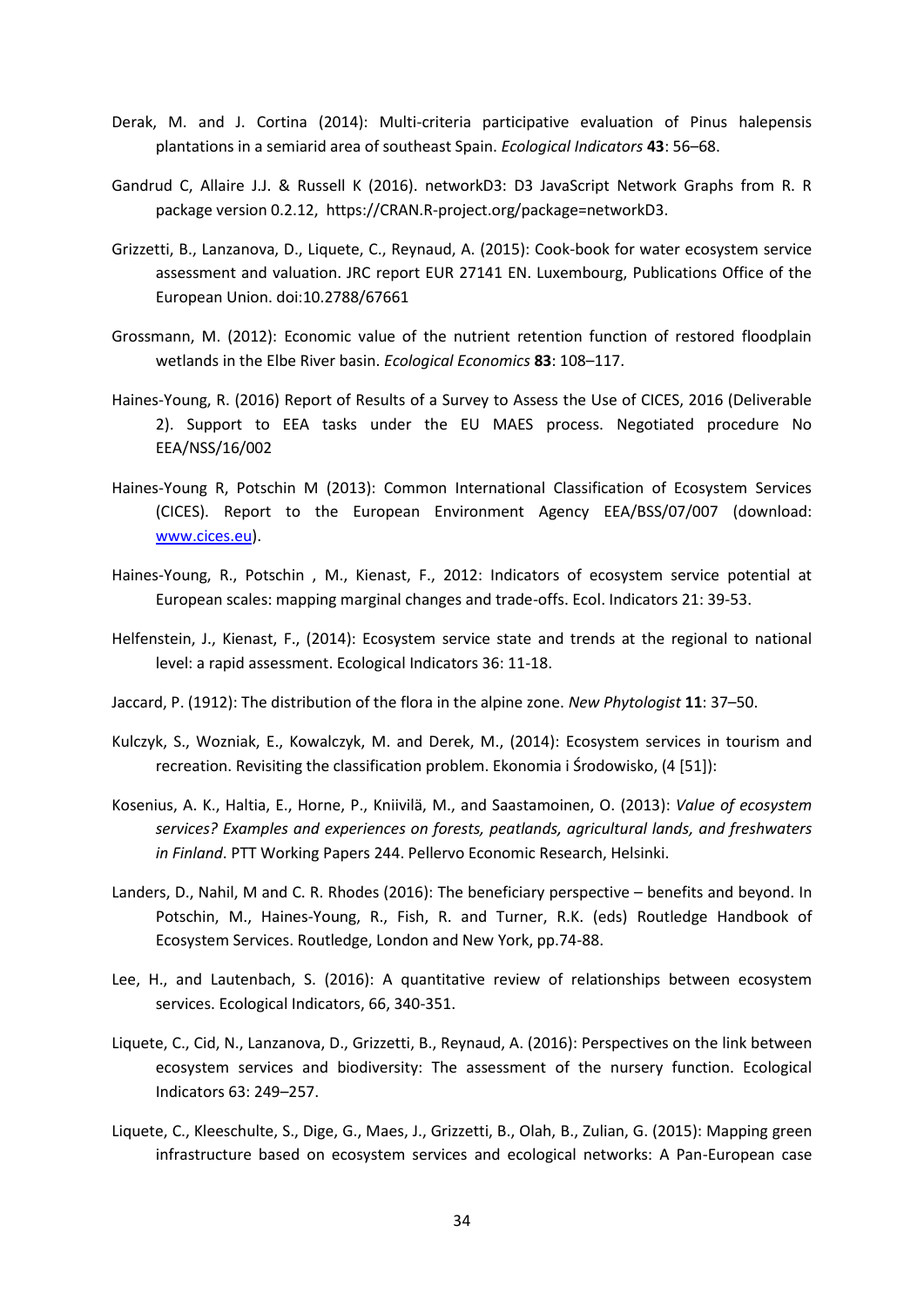study. Environmental Science & Policy 54: 268– 280.http://dx.doi.org/10.1016/j.envsci.2015.07.009

- Liquete, C., Piroddi, C., Drakou, E. G., et al. (7 authors) (2013): Current status and future prospects for the assessment of marine and coastal ecosystem services: a systematic review. *PLoS One*, vol 8, no 7, e67737.
- Mace, G.; Bateman, I.; Albon, S.; et al. (11 authors) (2011): Conceptual Framework and Methodology. In: The UK National Ecosystem Assessment Technical Report. UK National Ecosystem Assessment, UNEP-WCMC, Cambridge, 11-26.
- Mace, G. M., Norris, K., & Fitter, A. H. (2012): Biodiversity and ecosystem services: a multilayered relationship. Trends in Ecology & Evolution, vol 27, no 1, pp. 19-26.
- MAES (2014): Indicators for ecosystem assessments under Action 5 of the EU Biodiversity Strategy to 2020. [http://catalogue.biodiversity.europa.eu/uploads/document/file/1230/2ndMAESWorkingPape](http://catalogue.biodiversity.europa.eu/uploads/document/file/1230/2ndMAESWorkingPaper.pdf) [r.pdf](http://catalogue.biodiversity.europa.eu/uploads/document/file/1230/2ndMAESWorkingPaper.pdf)
- Maes, J., Egoh, B., Willemen, L., Liquete, C., Vihervaara, P., Schägner, J.P., Grizzetti, B., Drakou, E.G., La Notte, A., Zulian, G., Bouraoui, F., Paracchini, M.L., Braat, L., Bidoglio, G. (2012): Mapping ecosystem services for policy support and decision making in the European Union. Ecosystem Services, 1 (1): 31–39. http://dx.doi.org/10.1016/j.ecoser.2012.06.004.
- Maes J., Liquete, C. et al. (2016): An indicator framework for assessing ecosystem services in support of the EU Biodiversity Strategy to 2020. Ecosystem Services 17: 14–23. http://dx.doi.org/10.1016/j.ecoser.2015.10.023
- Medcalf, K, et al. (2016): *National Ecosystem and Ecosystem services Map for a Suite of Prioritised Services. Final report* commissioned by National Parks and Wildlife Service of the Department of Arts, Heritage and the Gaeltacht, Ireland.
- Mizgajski A., Stępniewska M., (2012): Ecosystem services assessment for Poland challenges and possible solutions. Ekonomia i Środowisko 2(42): 54-73, available in English on-line: http://www.fe.org.pl/uploads/ngrey/eis42.pdf
- Mononen, L., Auvinen, A.P., Ahokumpu, A.L., Rönkä, M., Aarras, N., Tolvanen, H., Kamppinen, M., Viirret, E., Kumpula, T. and Vihervaara, P., (2015): National ecosystem service indicators: Measures of social–ecological sustainability. Ecological Indicators.
- Naturkapital Deutschland TEEB DE (2014): Naturkapital und Klimapolitik Synergien and Konflikte. Langfassung. Technische Universität Berlin, Helmholtz-Zentrum für Umweltforschung – UFZ, Leipzig. Download: [www.naturkapital-teeb.de.](http://www.naturkapital-teeb.de/)
- Plieninger, T., Dijks, S., Oteros-Rozas, E. and C. Bieling (2013): Assessing, mapping, and quantifying cultural ecosystem services at community level. *Land Use Policy* **33**: 118–129.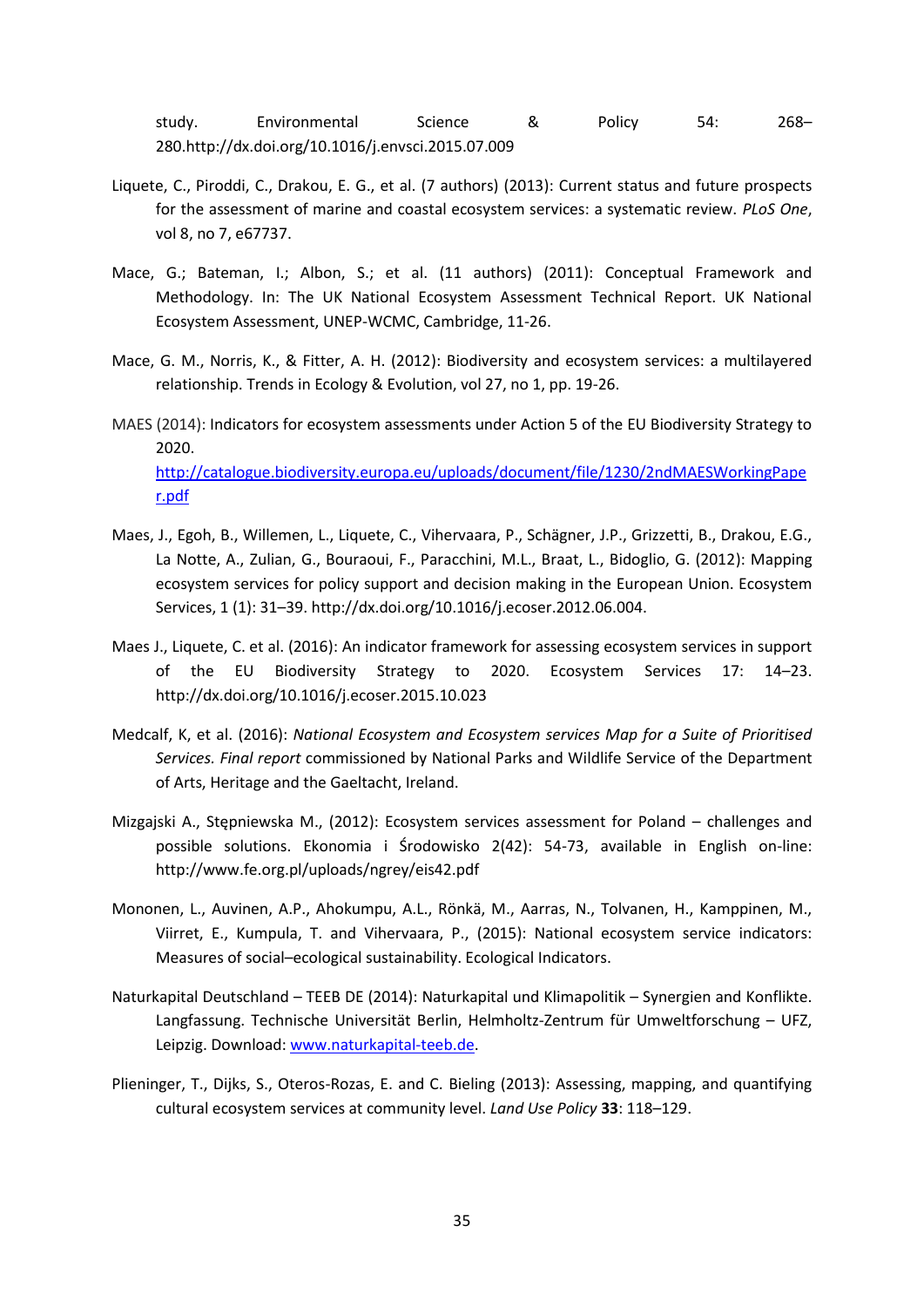- Plieninger, T., Schleyer, C., Mantel, M. and P. Hostert (2012): Is there a forest transition outside forests? Trajectories of farm trees and effects on ecosystem services in an agricultural landscape in Eastern Germany. *Land Use Policy* **29(1)**: 233–243.
- Potschin, M. and R. Haines-Young (2016a): Defining and measuring ecosystem services. In: Potschin, M., Haines-Young, R., Fish, R. and Turner, R.K. (eds) Routledge Handbook of Ecosystem Services. Routledge, London and ä New York, pp 25-44.
- Potschin, M. and R. Haines-Young (2016b): Customisation of CICES across member states: workshop report. ESMERALDA Milestone 19, 13 pp plus appendices. EU Horizon 2020 ESMERALDA Project, Grant Agreement No. 642007.
- Potschin, M.; Brander, L.; Burkhard, B.; Geneletti, D.; Haines-Young, R.; Santos Martín, F. and P. Vihervaara (2016c): Flexible methods for ecosystem service mapping and assessing (1st version): Workshop Report. ESMERALDA Milestone 21, 50 pp. EU Horizon 2020 ESMERALDA Project, Grant Agreement No. 642007.
- Saastamoinen, O., 2014, December. Observations on CICES-based classification of ecosystem services in Finland. In Scandinavian Forest Economics: Proceedings of the Biennial Meeting of the Scandinavian Society of Forest Economics (No. 45): Scandinavian Society of Forest Economics.
- Saastamoinen, O., Matero, J., Horne, P. et al. (7 authors) (2014): Classification of boreal forest ecosystem goods and services in Finland. Publications of the University of Eastern Finland. Reports and Studies in Forestry and Natural Sciences Number 11, University of Eastern Finland, Faculty of Science and Forestry, School of Forest Sciences
- Scholz, M., & Uzomah, V. C. (2013). Rapid decision support tool based on novel ecosystem service variables for retrofitting of permeable pavement systems in the presence of trees. Science of the total environment, 458, 486-498.
- Schröter, M., Barton, D. N., Remme, R. P., and Hein, L. (2014): Accounting for capacity and flow of ecosystem services: A conceptual model and a case study for Telemark, Norway. *Ecological Indicators*, vol 36, pp. 539-551.
- Stępniewska, M. (2014): Resources of the Polish official statistics for valuation of provisioning ecosystem services. Ekonomia i Środowisko 4(51): 102-110, available in English on-line: http://www.fe.org.pl/uploads/ngrey/!%20eis51.pdf
- Tenerelli, P., Demšar, U., and Luque, S. (2016): Crowdsourcing indicators for cultural ecosystem services: A geographically weighted approach for mountain landscapes. Ecological Indicators, 64, 237-248.
- Trepel, M. (2010): Assessing the cost-effectiveness of the water purification function of wetlands for environmental planning. *Ecological Complexity* **7(3)**: 320–326.
- Turkelboom, F., Raquez, P., Dufrêne, M., et al. (19 authors) (2013): CICES going local: Ecosystem services classification adapted for a highly populated country. In Jacobs, S., Dendoonker, N., and Keune, H. (eds) Ecosystem Services. Chicago, pp. 223-247.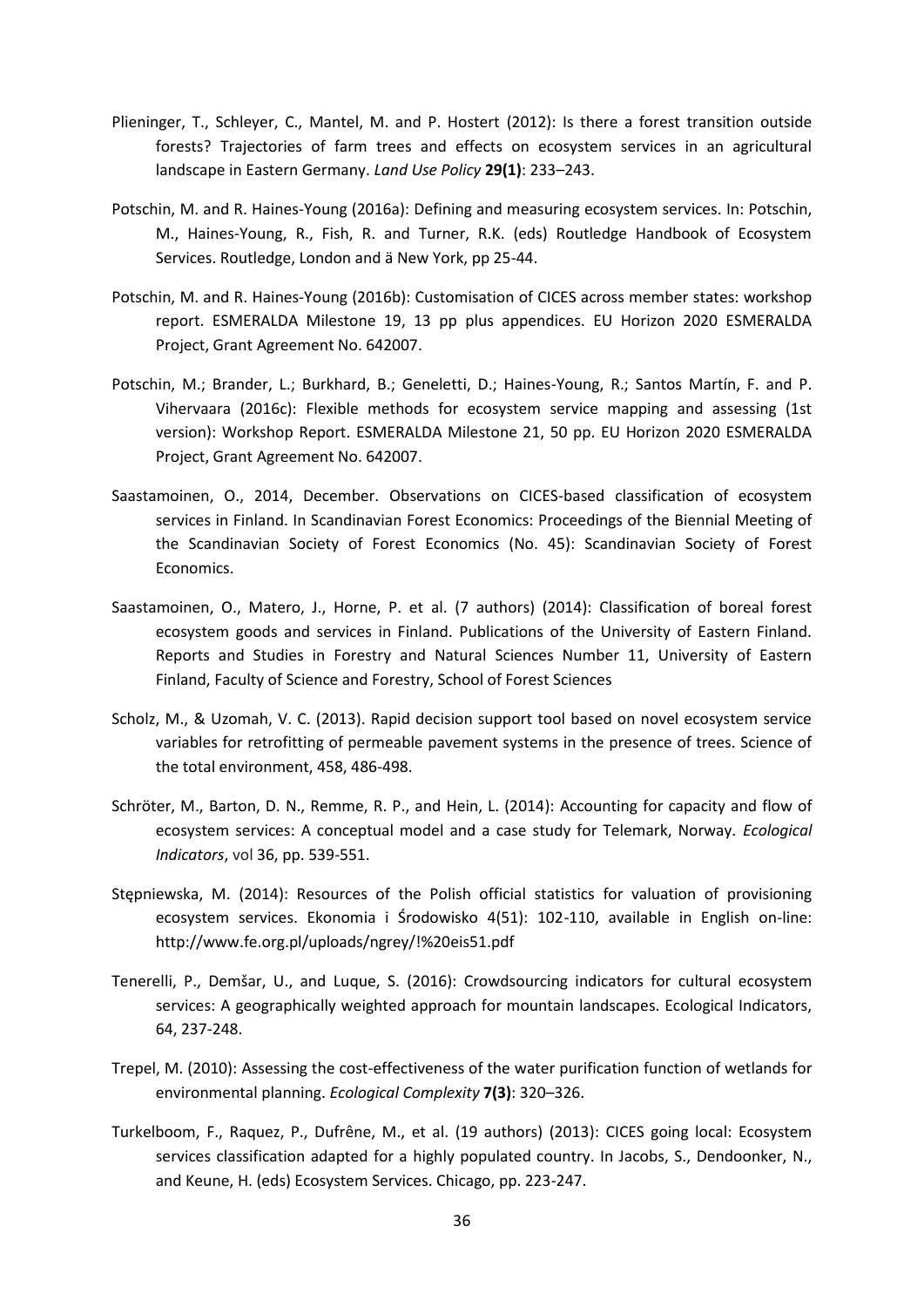- Vidal-Abarca MR, Suarez-Alonso ML, Santos-Martín F, Martín-López B, Benayas J, Montes C. (2014) Understanding complex links between fluvial ecosystems and society: an ecosystem services approach. Ecological Complexity 20:1-10. (IF: 2.34) DOI: 10.1016/j.ecocom.2014.07.0
- von Haaren, C., Albert, C., Barkmann, J., de Groot, R. S., Spangenberg, J. H., Schröter-Schlaack, C., & Hansjürgens, B. (2014): From explanation to application: introducing a practice-oriented ecosystem services evaluation (PRESET) model adapted to the context of landscape planning and management. *Landscape ecology*, vol *29, no* 8, pp. 1335-1346.
- Winkler, K.J. and Nicholas, K.A. (2016): More than wine cultural ecosystem services in vineyard landscapes in England and California. Ecological Economics 124, 86-98. authors link: http://authors.elsevier.com/a/1SciO3Hb~0AtMh doi: 10.1016/j.ecolecon.2016.01.013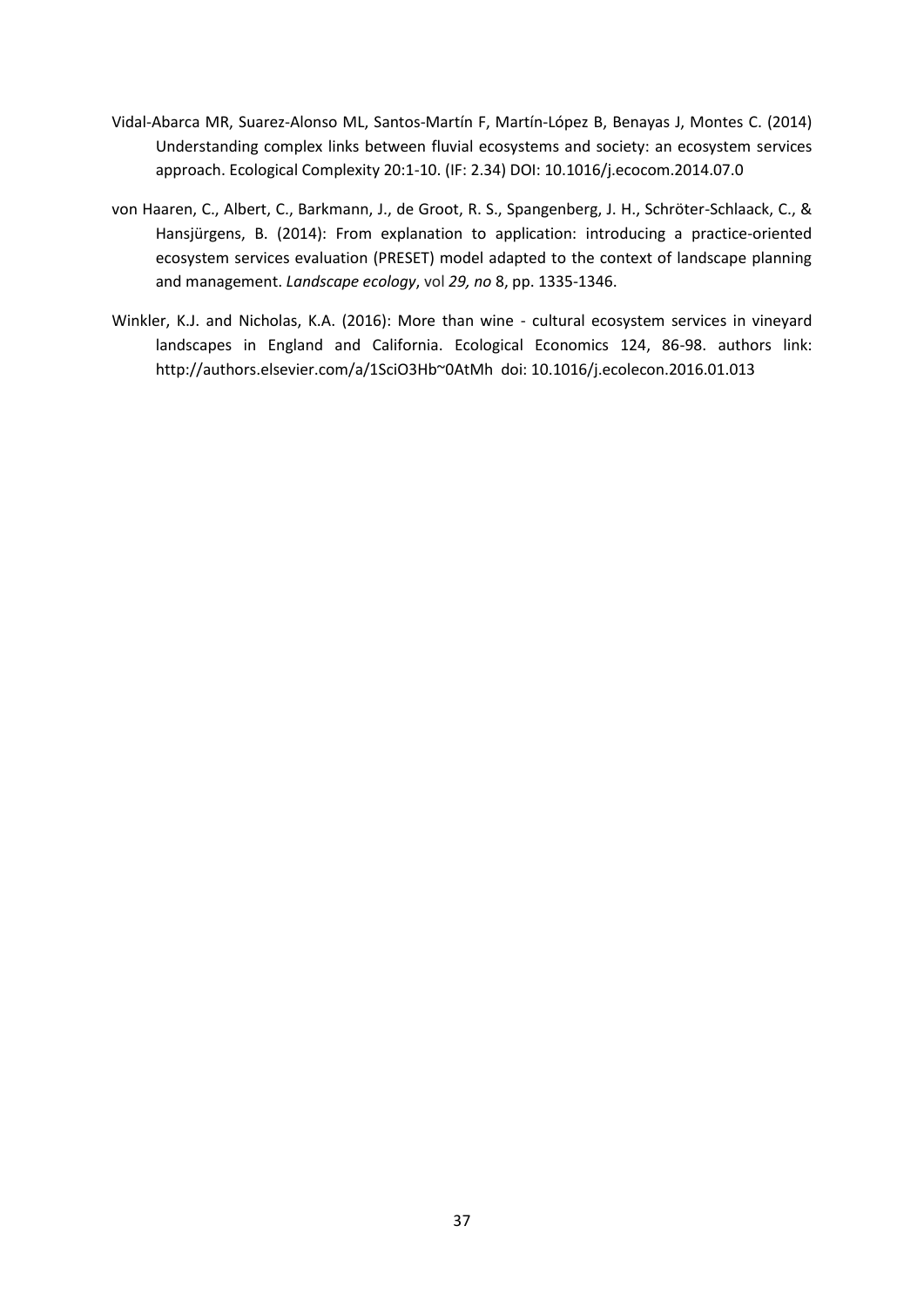## **Appendix 1: CICES Coding**

| CICES V4.3                     |                                                                         |                                                                     |                                                                                                     |         |  |  |
|--------------------------------|-------------------------------------------------------------------------|---------------------------------------------------------------------|-----------------------------------------------------------------------------------------------------|---------|--|--|
| Section                        | Division                                                                | Group                                                               | Class                                                                                               | Code    |  |  |
| 1. Provisioning                | 1. Nutrition                                                            | 1. Biomass                                                          | 1. Cultivated crops                                                                                 | 1.1.1.1 |  |  |
|                                |                                                                         |                                                                     | 2. Reared animals and their outputs                                                                 | 1.1.1.2 |  |  |
|                                |                                                                         |                                                                     | 3. Wild plants, algae and their outputs                                                             | 1.1.1.3 |  |  |
|                                |                                                                         |                                                                     | 4. Wild animals and their outputs                                                                   | 1.1.1.4 |  |  |
|                                |                                                                         |                                                                     | 5. Plants and algae from in-situ aquaculture                                                        | 1.1.1.5 |  |  |
|                                |                                                                         |                                                                     | 6. Animals from in-situ aquaculture                                                                 | 1.1.1.6 |  |  |
|                                |                                                                         | 2. Water                                                            | 1. Surface water for drinking                                                                       | 1.1.2.1 |  |  |
|                                |                                                                         |                                                                     | 2. Ground water for drinking                                                                        | 1.1.2.2 |  |  |
|                                | 2. Materials                                                            | 1. Biomass                                                          | 1. Fibres and other materials from plants, algae and animals for<br>direct use or processing        | 1.2.1.1 |  |  |
|                                |                                                                         |                                                                     | 2. Materials from plants, algae and animals for agricultural use                                    | 1.2.1.2 |  |  |
|                                |                                                                         |                                                                     | 3. Genetic materials from all biota                                                                 | 1.2.1.3 |  |  |
|                                | 2. Water<br>1. Surface water for non-drinking purposes                  |                                                                     |                                                                                                     |         |  |  |
|                                |                                                                         |                                                                     | 2. Ground water for non-drinking purposes                                                           | 1.2.2.2 |  |  |
|                                | 3. Energy                                                               |                                                                     | 1. Biomass-based 1. Plant-based resources                                                           |         |  |  |
|                                |                                                                         | energy sources                                                      |                                                                                                     | 1.3.1.1 |  |  |
|                                |                                                                         |                                                                     | 2. Animal-based resources                                                                           | 1.3.1.2 |  |  |
|                                |                                                                         | 2. Mechanical<br>energy                                             | 1. Animal-based energy                                                                              | 1.3.2.1 |  |  |
| 2. Regulation &<br>Maintenance | 1. Mediation of<br>waste, toxics and<br>other nuisances                 | 1. Mediation by<br>biota                                            | 1. Bio-remediation by micro-organisms, algae, plants, and animals                                   | 2.1.1.1 |  |  |
|                                |                                                                         |                                                                     | 2. Filtration/sequestration/storage/accumulation by micro-<br>organisms, algae, plants, and animals | 2.1.1.2 |  |  |
|                                |                                                                         | 2. Mediation by<br>ecosystems                                       | 1. Filtration/sequestration/storage/accumulation by ecosystems                                      | 2.1.2.1 |  |  |
|                                |                                                                         |                                                                     | 2. Dilution by atmosphere, freshwater and marine ecosystems                                         | 2.1.2.2 |  |  |
|                                |                                                                         |                                                                     | 3. Mediation of smell/noise/visual impacts                                                          | 2.1.2.3 |  |  |
|                                | 2. Mediation of<br>flows                                                | 1. Mass flows                                                       | 1. Mass stabilisation and control of erosion rates                                                  | 2.2.1.1 |  |  |
|                                |                                                                         |                                                                     | 2. Buffering and attenuation of mass flows                                                          | 2.2.1.2 |  |  |
|                                |                                                                         | 2. Liquid flows                                                     | 1. Hydrological cycle and water flow maintenance                                                    | 2.2.2.1 |  |  |
|                                |                                                                         |                                                                     | 2. Flood protection                                                                                 | 2.2.2.2 |  |  |
|                                |                                                                         | 3. Gaseous / air<br>flows                                           | 1. Storm protection                                                                                 | 2.2.3.1 |  |  |
|                                |                                                                         |                                                                     | 2. Ventilation and transpiration                                                                    | 2.2.3.2 |  |  |
|                                | 3. Maintenance<br>of physical,<br>chemical,<br>biological<br>conditions | 1. Lifecycle<br>maintenance,<br>habitat and gene<br>pool protection | 1. Pollination and seed dispersal                                                                   | 2.3.1.1 |  |  |
|                                |                                                                         |                                                                     | 2. Maintaining nursery populations and habitats                                                     | 2.3.1.2 |  |  |
|                                |                                                                         | 2. Pest and<br>disease control                                      | 1. Pest control                                                                                     | 2.3.2.1 |  |  |
|                                |                                                                         |                                                                     | 2. Disease control                                                                                  | 2.3.2.2 |  |  |
|                                |                                                                         | 3. Soil formation<br>and composition                                | 1. Weathering processes                                                                             | 2.3.3.1 |  |  |
|                                |                                                                         |                                                                     | 2. Decomposition and fixing processes                                                               | 2.3.3.2 |  |  |
|                                |                                                                         | 4. Water<br>conditions                                              | 1. Chemical condition of freshwaters                                                                | 2.3.4.1 |  |  |
|                                |                                                                         |                                                                     | 2. Chemical condition of salt waters                                                                | 2.3.4.2 |  |  |
|                                |                                                                         | 5. Atmospheric<br>composition and<br>climate<br>regulation          | 1. Global climate regulation by reduction of greenhouse gas<br>concentrations                       | 2.3.5.1 |  |  |
|                                |                                                                         |                                                                     | 2. Micro and regional climate regulation                                                            | 2.3.5.2 |  |  |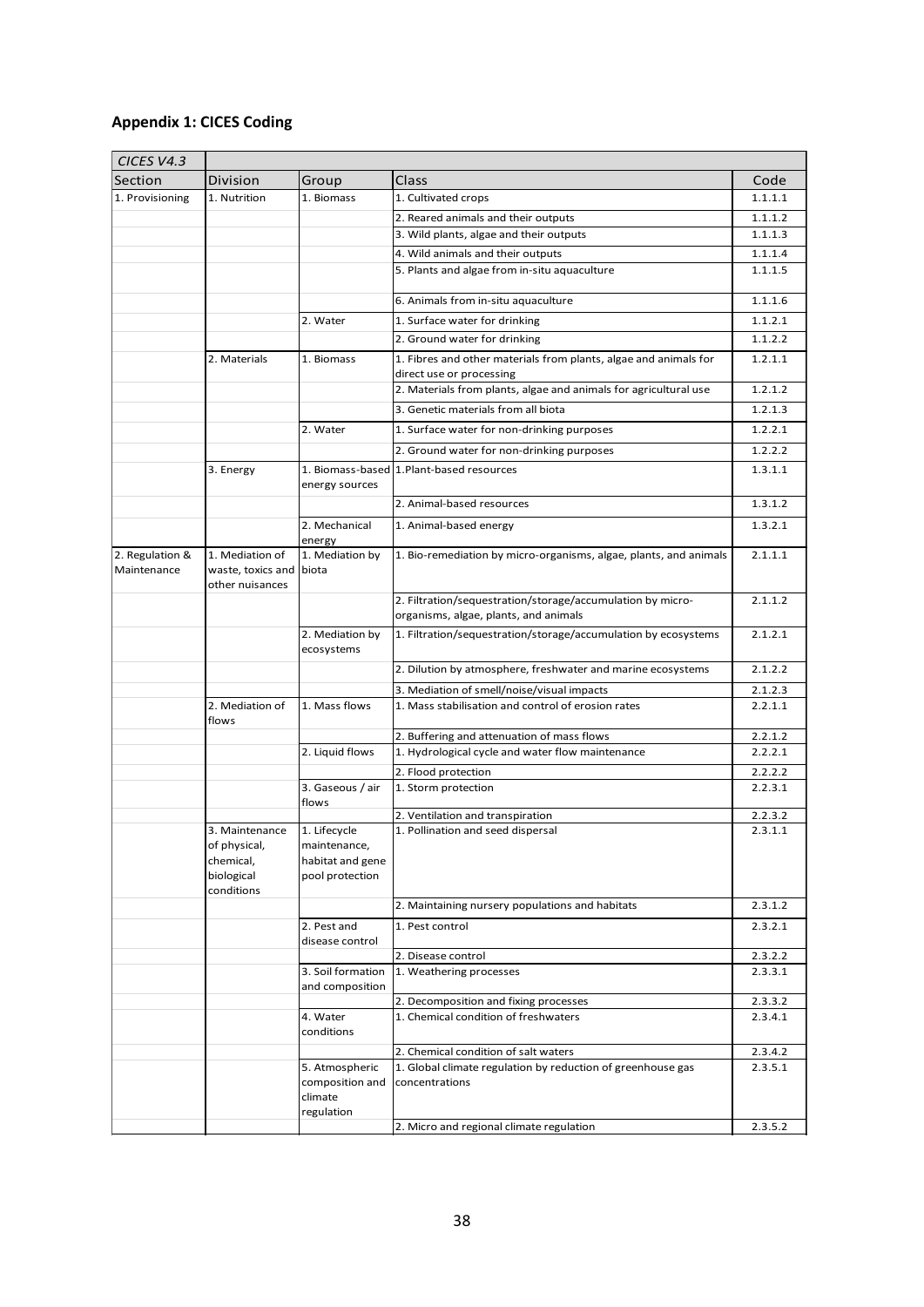## **Coding system for CICES classes, cont.**

| CICES V4.3  |                                                                                                                                            |                                                                    |                                                                                                   |                    |
|-------------|--------------------------------------------------------------------------------------------------------------------------------------------|--------------------------------------------------------------------|---------------------------------------------------------------------------------------------------|--------------------|
| Section     | Division                                                                                                                                   | Group                                                              | Class                                                                                             | Code               |
| 3. Cultural | 1. Physical and<br>intellectual<br>interactions with<br>biota,<br>ecosystems, and<br>land-/seascapes<br>[environmental<br>settings]        | 1. Physical and<br>experiential<br>interactions                    | 1. Experiential use of plants, animals and land-/seascapes in<br>different environmental settings | 3.1.1.1            |
|             |                                                                                                                                            |                                                                    | 2. Physical use of land-/seascapes in different environmental<br>settings                         | 3.1.1.2            |
|             |                                                                                                                                            | 2 Intellectual and 1. Scientific<br>representative<br>interactions |                                                                                                   | 3.1.2.1            |
|             |                                                                                                                                            |                                                                    | 2. Educational                                                                                    | 3.1.2.2            |
|             |                                                                                                                                            |                                                                    | 3. Heritage, cultural                                                                             | 3.1.2.3            |
|             |                                                                                                                                            |                                                                    | 4. Entertainment                                                                                  | 3.1.2.4            |
|             |                                                                                                                                            |                                                                    | 5. Aesthetic                                                                                      | 3.1.2.5            |
|             | 2. Spiritual,<br>symbolic and<br>other<br>interactions with<br>biota,<br>ecosystems, and<br>land-/seascapes<br>[environmental<br>settings] | 3. Spiritual<br>and/or<br>emblematic                               | 1. Symbolic<br>2. Sacred and/or religious                                                         | 3.2.3.1<br>3.2.3.2 |
|             |                                                                                                                                            | 4. Other cultural                                                  | 1. Existence                                                                                      | 3.2.4.1            |
|             |                                                                                                                                            | outputs                                                            |                                                                                                   |                    |
|             |                                                                                                                                            |                                                                    | 2. Bequest                                                                                        | 3.2.4.2            |

A complementary coding system for the CICES groups in the experimental "Accompanying classification of abiotic outputs from natural systems" in CICES v4.3

| Abiotic mineral nutrition (e.g. salt)                                                                                                                                   | 1.1.6 |
|-------------------------------------------------------------------------------------------------------------------------------------------------------------------------|-------|
| Abiotic non-mineral nutrition (e.g. sunlight)                                                                                                                           | 1.1.7 |
| Abiotic metallic materials (e.g. metal ores)                                                                                                                            | 1.2.6 |
| Abiotic non-metallic materials (e.g. minerals, aggregates, pigments, building materials                                                                                 | 1.2.7 |
| (mud/clay))                                                                                                                                                             |       |
| Abiotic renewable energy (e.g. wind, waves, hydropower)                                                                                                                 | 1.3.6 |
| Abiotic non-renewable energy (e.g. coal, oil, gas)                                                                                                                      | 1.3.7 |
| Abiotic mediation of waste (e.g. atmospheric dispersion and dilution; adsorption and<br>sequestration of waters in sediments; screening by natural physical structures) | 2.1.6 |
| Abiotic mediation of flows (e.g. protection by sand and mud flats; topographic control of                                                                               | 2.2.6 |
| wind erosion)                                                                                                                                                           |       |
| Abiotic maintenance of conditions (e.g. land and sea breezes; snow)                                                                                                     | 2.3.6 |
| Abiotic cultural: physical & intellectual interactions (e.g. caves)                                                                                                     | 3.1.6 |
| Abiotic cultural: spiritual & emblematic interactions (e.g. sacred rocks or spaces)                                                                                     | 3.2.6 |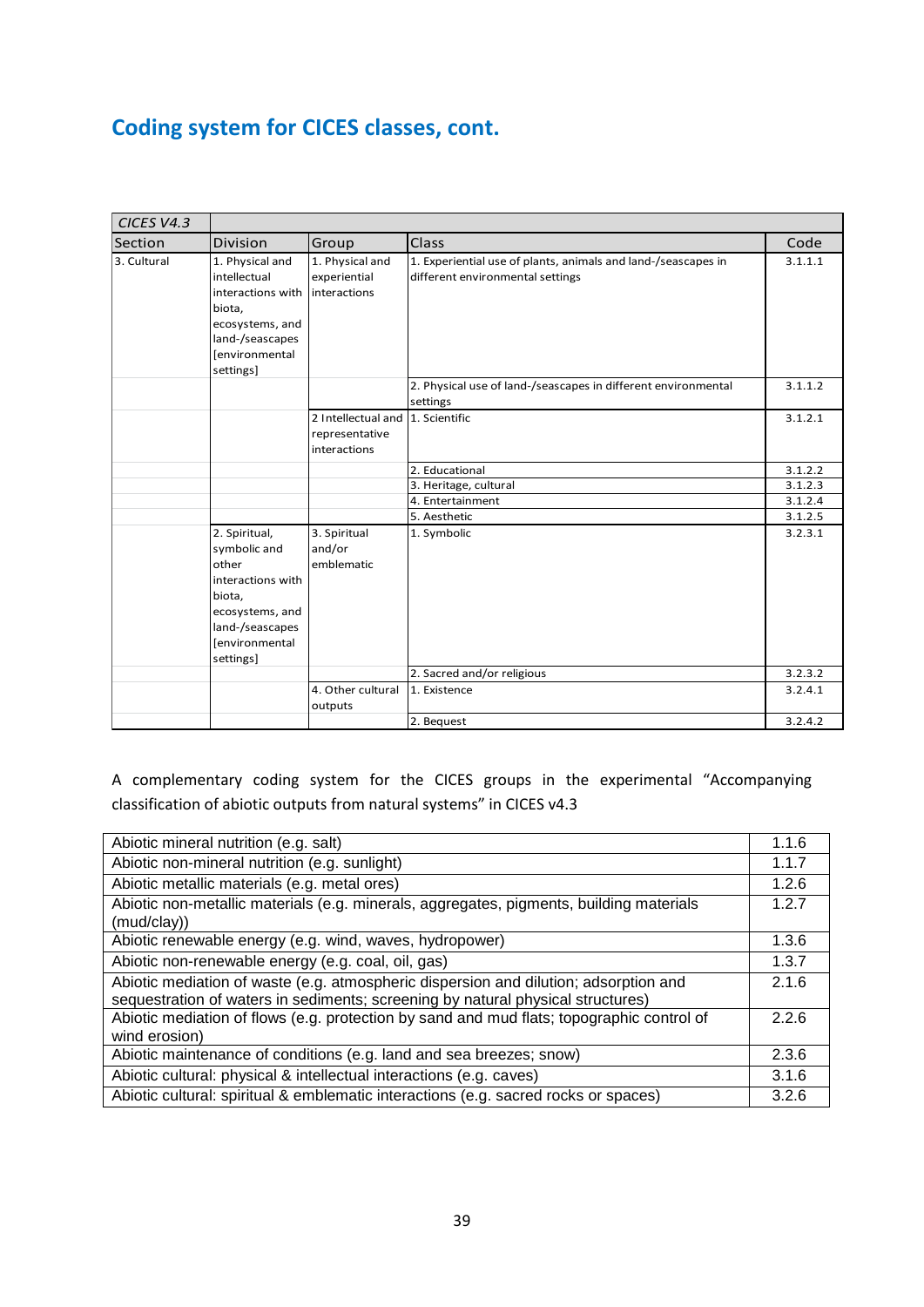| No.            | Source                                                                                           | Contact        | <b>CICES Code</b>          | Structure/Process                                                            | Function                                                                               | Service                                                                                                                            | Good/Benefit                                                                                  | Value                                                                                        | Comment                                                                                                                                                                    |
|----------------|--------------------------------------------------------------------------------------------------|----------------|----------------------------|------------------------------------------------------------------------------|----------------------------------------------------------------------------------------|------------------------------------------------------------------------------------------------------------------------------------|-----------------------------------------------------------------------------------------------|----------------------------------------------------------------------------------------------|----------------------------------------------------------------------------------------------------------------------------------------------------------------------------|
| $\mathbf{1}$   |                                                                                                  | Mihai Adamescu | 1.1.2.1.<br>and<br>2.3.4.1 | * Water<br>Cycle/Eutrophicati<br>on                                          | *Water<br>purification/water<br>* N-concentration/<br>N/P ration                       | * chemical<br>condition of<br>(regulating and<br>Maintanance and<br>provisioning service<br>(1.1.2.1)<br>* Freshwater<br>(2.3.4.1) | <b>Drinking</b><br>Water                                                                      | Water costs                                                                                  | * how to<br>estimate the<br>costs?<br>* who has to<br>pay                                                                                                                  |
| $\overline{2}$ | Nedkov (2012)                                                                                    | Stoyan Nedkov  | 2.2.2.2.                   | Water cycle                                                                  | Water distribution<br>function of the<br>different<br>ecosystems in the<br>river basin | flood protection                                                                                                                   | mitigation of<br>the flood by<br>reducing the<br>water quantity<br>during peak<br>flow events | avoided costs<br>of potential<br>damages<br>caused by<br>floods                              | Mapping of<br>flood regulation<br>ES                                                                                                                                       |
| 3              | Papiz in<br>preparation                                                                          | Stoyan Nedkov  | 2.1.2.1                    | water cycle                                                                  | dilution od<br>pollutants in river<br>water and the soils<br>in the floodplain         | filtration of<br>freshwater/water<br>purification                                                                                  | clean<br>water/drinking<br>water                                                              |                                                                                              |                                                                                                                                                                            |
| 4              | Mapping<br>ecosystem<br>services at Eu<br>scale (published<br>in ecosystem<br>services, issue 1) | Joachim Maes   | 2.1.2.1                    | * river network<br>(Map) * nitrogen<br>uptake,<br>denitrification,<br>burial | Nitrogen removal<br>(ton N/ha/year)<br>(assuming<br>sustainability)                    | Nitrogen removed<br>(ton N/km/years) (<br>actual removal)                                                                          | increased<br>water quality<br>(%<br>improvement)                                              | avoided<br>replacement<br>$cost$ (€) of<br>Nitrogen<br>removal by<br>constructed<br>wetlands | filtration/storag<br>e/accumulation<br>if ecosystems --<br>> water<br>purification<br>(self purifying<br>capacity of<br>water bodies) --<br>> use Nitrogen<br>as indicator |

Appendix 2: Outcome summary of CICES break out groups at 'Nottingham Workshop'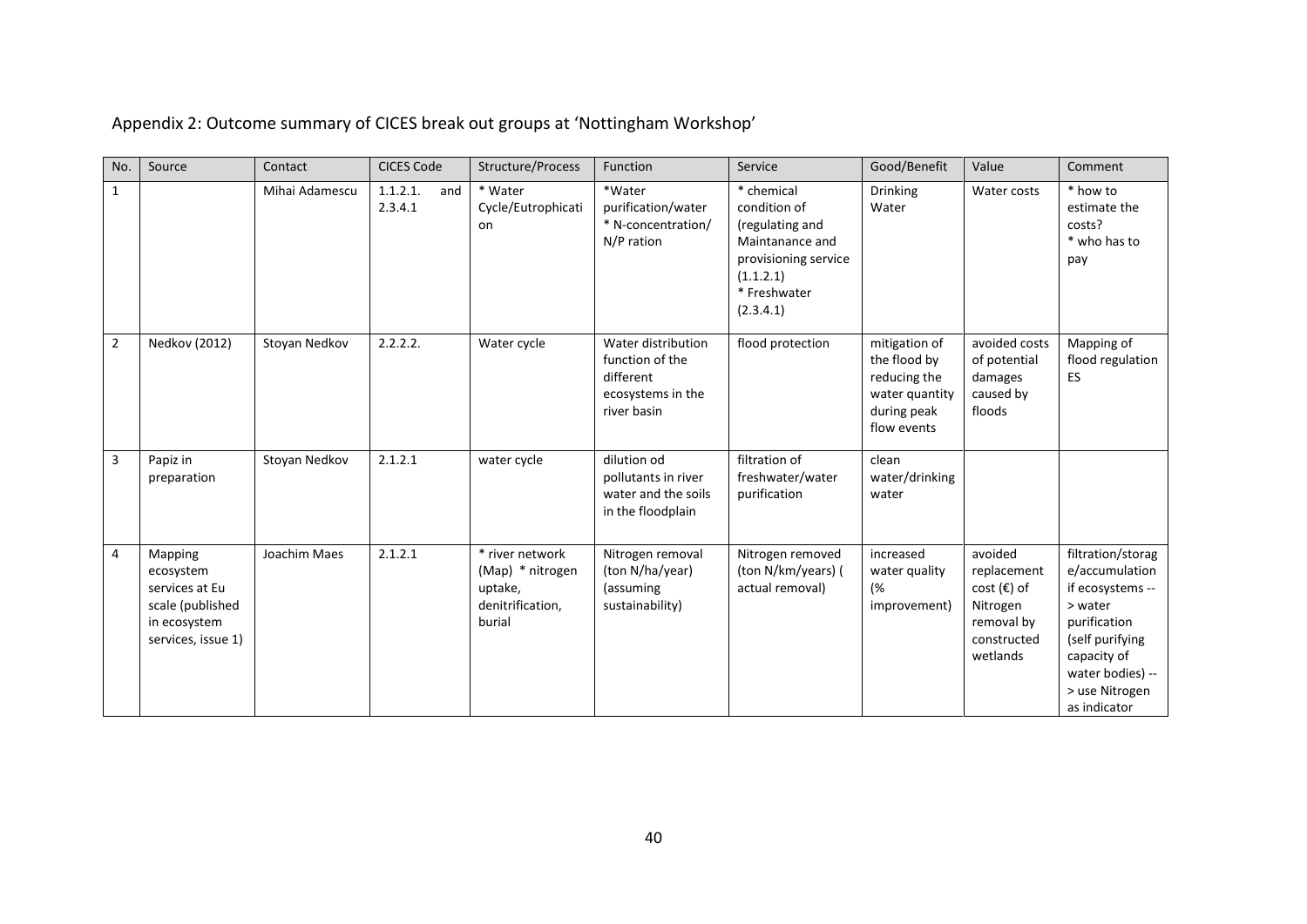| 5              | Zulian et al. in<br>Land | Joachim Maes  |         | * species<br>distribution<br>$(maps)$ *<br>presence, absence<br>visitation rate and<br>flight distance | pollination potential<br>(dimensionless<br>between 0-1)                                 |                                                                      | % crop deficit<br>(% of yield<br>that would be<br>foregone if no<br>wild<br>pollinators are<br>present) | value of<br>crops due to<br>pollination                                                                                                                       |  |
|----------------|--------------------------|---------------|---------|--------------------------------------------------------------------------------------------------------|-----------------------------------------------------------------------------------------|----------------------------------------------------------------------|---------------------------------------------------------------------------------------------------------|---------------------------------------------------------------------------------------------------------------------------------------------------------------|--|
| 6              | ??                       | David Vackar  | 3.2.4.1 | Biodiversity                                                                                           | trophic chains<br>(flows)                                                               | Existence                                                            | existence<br>value                                                                                      | existence<br>value (based<br>e.g. on choice<br>experiment<br>mobility etc.)                                                                                   |  |
| $\overline{7}$ | Vagious                  | David Vackar  | 2.3.5.1 | photosynthesis                                                                                         | net primary<br>production (WDU,<br>measurements -<br>ORUL datasets                      | global climate<br>regulation by<br>reduction of GHG<br>concentration | carbon<br>storage in<br>ecosystems                                                                      | marginal<br>abatement<br>cost (MAC)<br>(contribution<br>of<br>ecosystems<br>to Co <sub>2</sub><br>reduction<br>and<br>reduction of<br>climate<br>change cost) |  |
| 8              | <b>VITO</b>              | Steven Broekx | 3.1.1.2 | * available green<br>area nearby * time<br>distribution                                                | * time distribution<br>activities/attractions<br>*spent time in area,<br>walking/biking | * physical use of<br>landscape                                       | * well-being *<br>health                                                                                | *avoided<br>heath costs<br>$\ast$<br>expenditures<br>local<br>restaurants *<br>willingness to<br>pay * travel<br>costs                                        |  |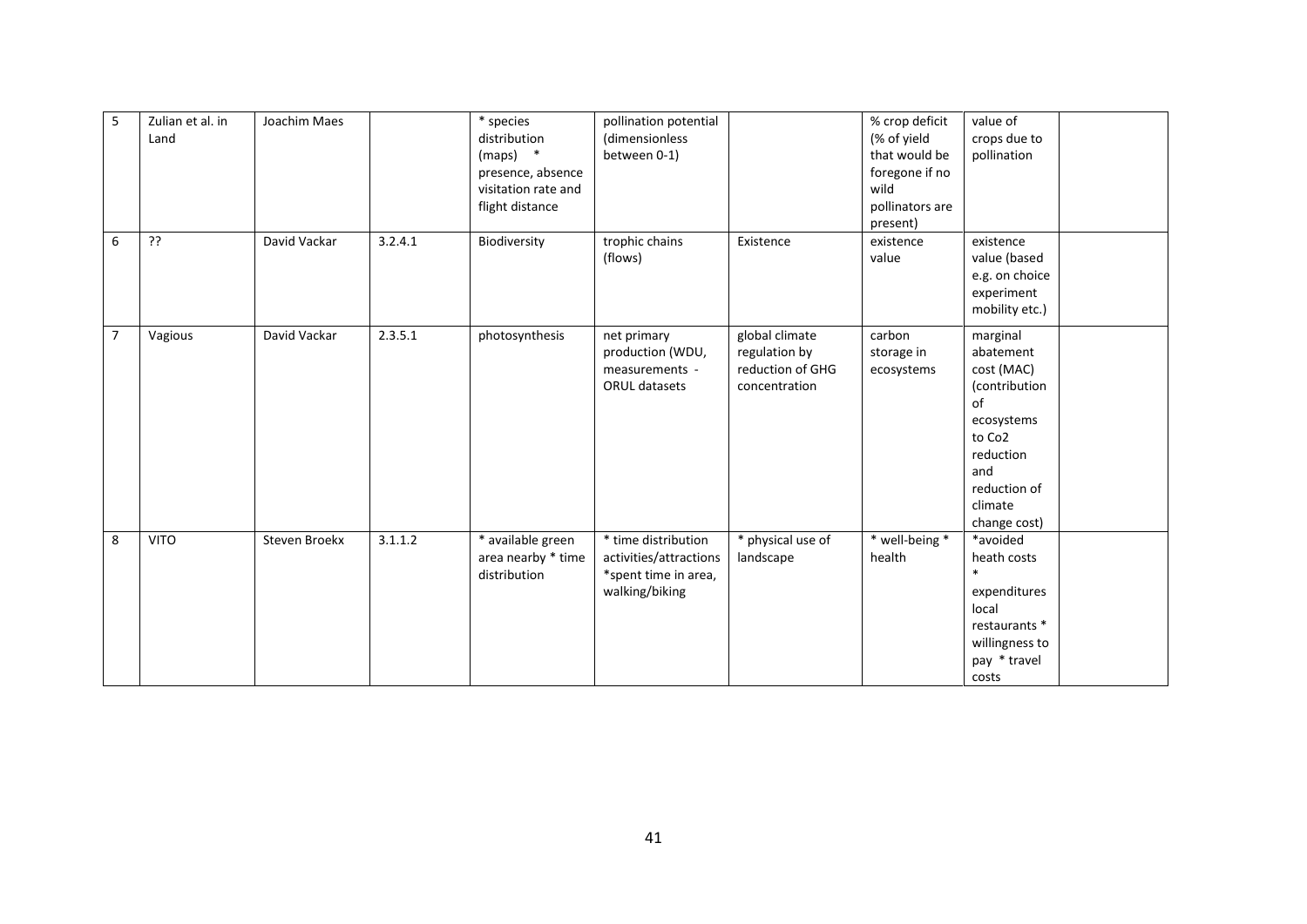| 9  | <b>VITO</b>                             | Steven Broekx         | 2.2.1.1         | rainfall intensity *<br>elevation                                                                                                          | * soil run-off *<br>sedimentation | coastal erosion                                                                     | * fertile soil,<br>soil<br>maintenance *<br>sediment<br>transport (?) | * avoided<br>dredging *<br>agricultural<br>productivity<br>* avoided<br>damage<br>flooding mid<br>streams |                                                                                                                  |
|----|-----------------------------------------|-----------------------|-----------------|--------------------------------------------------------------------------------------------------------------------------------------------|-----------------------------------|-------------------------------------------------------------------------------------|-----------------------------------------------------------------------|-----------------------------------------------------------------------------------------------------------|------------------------------------------------------------------------------------------------------------------|
| 10 | SONNAR                                  | Katie Medcalf         | 1.1.1.4/2.3.1.1 | flowering plants<br>which support<br>pollination                                                                                           | pollination                       | * Wild animals and<br>their outputs * Wild<br>animals and their<br>outputs          | honey                                                                 | food                                                                                                      |                                                                                                                  |
| 11 | <b>Ireland Project</b>                  | Katie Medcalf         | 2.3.5.1         | peat with active<br>sphagnum layer                                                                                                         | carbon<br>sequestration           | Global climate<br>regulation by<br>reduction of<br>greenhouse gas<br>concentrations | climate<br>stability                                                  | carbon<br>accounting                                                                                      |                                                                                                                  |
| 12 | <b>BEF-LV</b>                           | Kristina<br>Veidemane | 3.1.1.1         |                                                                                                                                            |                                   | cultural services,<br>bird monitoring                                               | recreation<br>potential                                               | visitor xxx? *<br><b>WTP</b>                                                                              |                                                                                                                  |
| 13 | BEF-LV                                  | Kristina<br>Veidemane | 2.2.1.1         | accumulation and<br>erosion of the<br>material/sediment<br>flow along the<br>coastal process,<br>formation of<br>dunes                     |                                   | mass stabilization<br>and control of<br>erosion rates                               | stable coastal<br>areas, no loss<br>of land                           | potential loss<br>of property,<br>loss of beach                                                           | coastal<br>ecosystems --><br>dunes, metrices<br>= accumulated<br>volume of<br>sediments<br>m3/m2 of dune<br>area |
| 14 | OpenNESS<br>Hungarian CS<br>"Kiskunsag" | <b>Balint Czucz</b>   |                 | The following<br>properties of the<br>ecosystem: * floral<br>abundance * floral<br>diversity *<br>temporal<br>continuity if<br>flowering * | nectar provision                  | honey harvest<br>(locations of hives) -<br>-> number of<br>families/m2              | honey                                                                 |                                                                                                           |                                                                                                                  |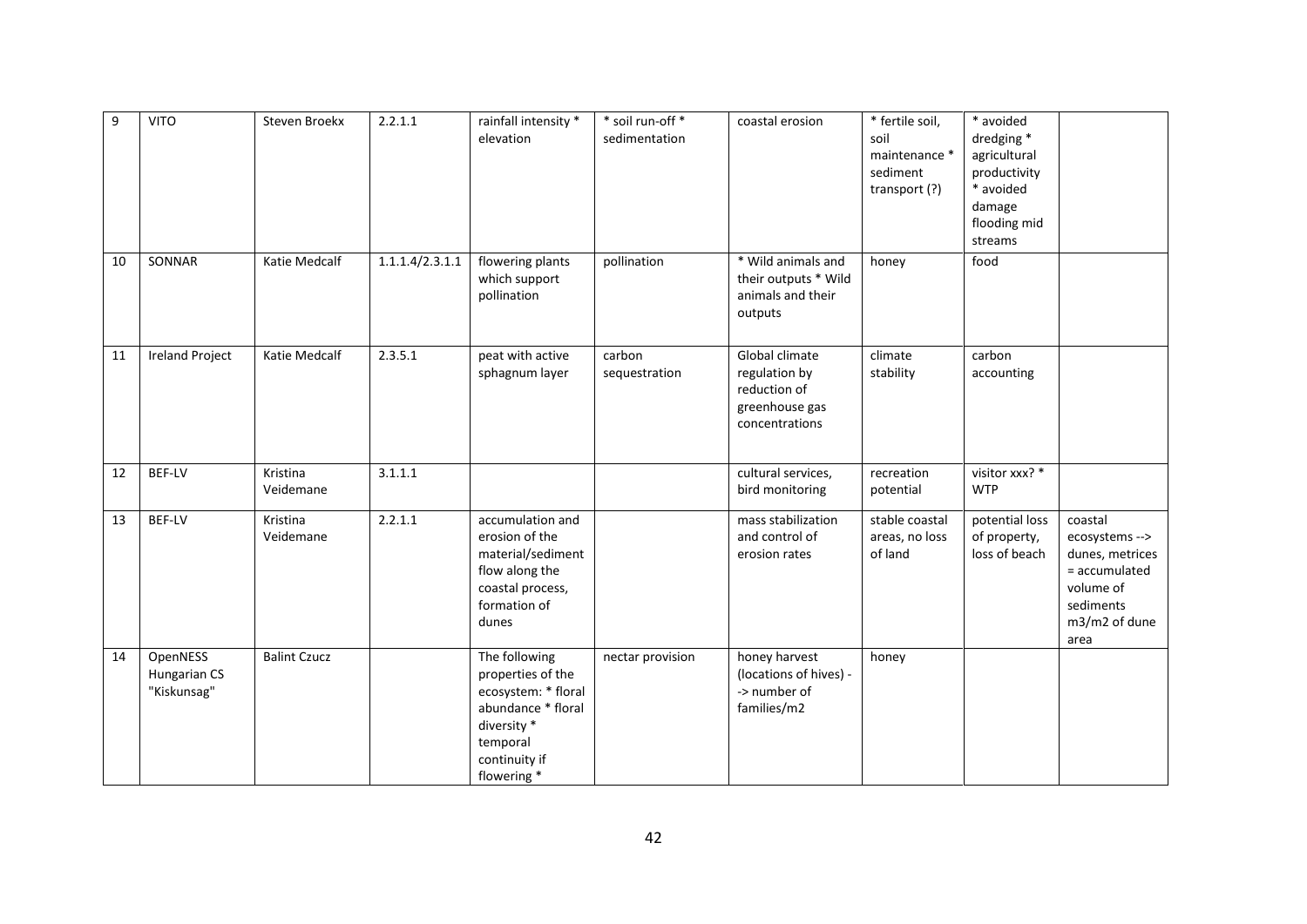| 15 | Niraj-MAES                        | <b>Balint Czucz</b>               | 1.1.1.3,<br>$1.2.1.1.$ (wild) | *different<br>ecosystems<br>(natural, semi-<br>natural) w<br>collected species *<br>biodiversity<br>(species),<br>ecosystem state<br>(degradation/natu<br>ralness) | * the growth of<br>collected species<br>(capacity, pot<br>supply)         | *Wild plants, algae<br>and their outputs<br>*Fibres and other<br>materials from<br>plants, algae and<br>animals for direct<br>use or processing | local products                                                                                                                            | * income *<br>health<br>(medical<br>plants) *<br>sustenance<br>of traditional<br>knowledge |                       |
|----|-----------------------------------|-----------------------------------|-------------------------------|--------------------------------------------------------------------------------------------------------------------------------------------------------------------|---------------------------------------------------------------------------|-------------------------------------------------------------------------------------------------------------------------------------------------|-------------------------------------------------------------------------------------------------------------------------------------------|--------------------------------------------------------------------------------------------|-----------------------|
| 16 | ESP 2015                          | Philip Roche                      | 2.2.1.1                       | * De??? --><br>storage, shape<br>length *<br>vegetation cover *<br>rainfall                                                                                        | * stabilisation of soil<br>* reduction of<br>kinetic rain drops<br>energy | Erosion control                                                                                                                                 | * preservation<br>of soils *<br>reduction of<br>rivers<br>sediments *<br>risk reduction                                                   |                                                                                            | use of RUSLE<br>model |
| 17 | <b>TRENTO Urban</b><br>case study | Chiara Cortinovis                 |                               | soil cover (type of<br>vegetation) and<br>canopy coverage<br>(vegetation height,<br>etc.)                                                                          | shading and<br>evapotranspiration                                         | microclimate<br>regulation (cooling)<br>[+ other regulating<br>ES as provided by<br>urban ecosystems]                                           | number of<br>people (and<br>vulnerable<br>people) in<br>each class of<br>cooling effect -<br>-> metric used<br>to compare<br>alternatives |                                                                                            |                       |
| 18 | <b>VITO</b>                       | Inge Liekens                      |                               | *different<br>;landscapes/ecosy<br>stems * land use                                                                                                                | *naturalness *<br>diversity                                               | attractiveness of<br>the landscape                                                                                                              | number of<br>visitors (based<br>on attraction,<br>facilities, )                                                                           | WTP/Visit                                                                                  | recreational<br>value |
| 19 | Studies in USVI<br>Bonaire ?      | Pieter<br>van<br><b>Beukering</b> |                               | corals reefs<br>providing hard 3 D<br>structure in<br>coastal waters                                                                                               | energy buffer<br>function for waves                                       | coastal protection<br>in coastal zones                                                                                                          | avoided<br>damage from<br>flooding to<br>houses and<br>infrastructure                                                                     | number of<br>properties x<br>real estate<br>values x<br>probability of<br>flood events     |                       |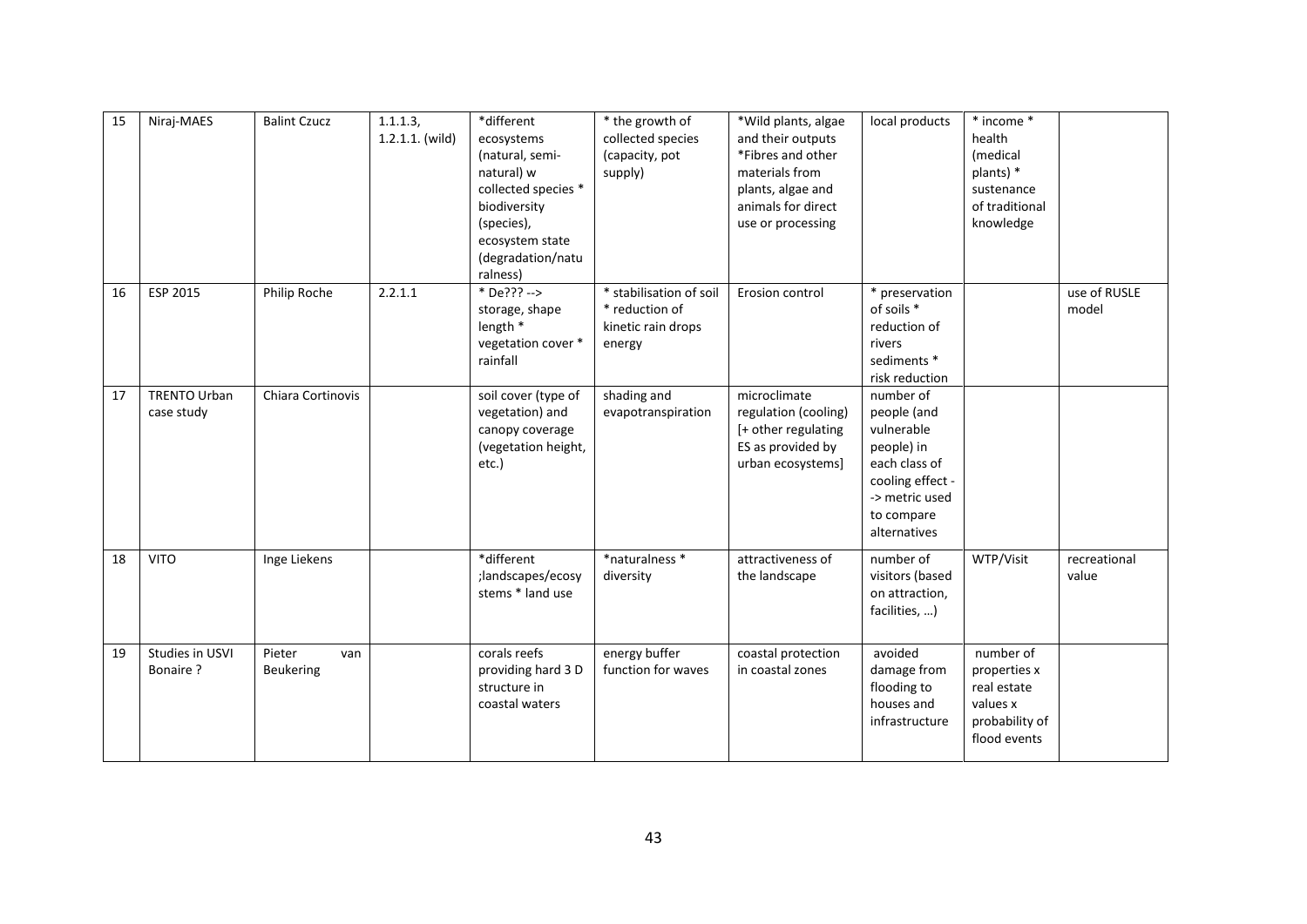| 20 | Campagne, C.S.<br>et al. (2015) The<br>sea grass<br>Posidania<br>oceanica:<br>Ecosystem<br>services<br>identification an<br>economic<br>evaluation od<br>goods and<br>benefit. Marine<br>Pollution Bulletin | Sylvie Campagne            |         |                                  |                                                                                    | * coastline erosion<br>protection<br>*decrease of wave<br>power and current<br>* stabilization<br>/consolidation of<br>seabeds by<br>sediment<br>deposition | protection<br>from coastal<br>erosion                                     | economic<br>value in<br>€/ha/year                                                                                             | $*$ it is a<br>particular<br>example --><br>more details<br>see                                                 |
|----|-------------------------------------------------------------------------------------------------------------------------------------------------------------------------------------------------------------|----------------------------|---------|----------------------------------|------------------------------------------------------------------------------------|-------------------------------------------------------------------------------------------------------------------------------------------------------------|---------------------------------------------------------------------------|-------------------------------------------------------------------------------------------------------------------------------|-----------------------------------------------------------------------------------------------------------------|
| 21 |                                                                                                                                                                                                             | Paulo Borges               |         |                                  | regulating and<br>Maintenance                                                      | * maintaining<br>nursery populations<br>and habitats<br>* flood control<br>* water<br>regulation/provision                                                  | * safety *<br>water * gene<br>pool                                        | funds given<br>to remove<br>invasive<br>plants                                                                                | Island example,<br>indicator of<br>naturalness<br>(based in spatial<br>distribution of<br>eudemonic<br>species) |
| 22 | PhD thesis<br>research                                                                                                                                                                                      | Zbig Szkop                 |         | urban forest<br>(urban trees)    | absorption of<br>pollutant                                                         | * regulating services<br>* improving air<br>quality                                                                                                         | * cleaner air<br>(better air<br>quality) *<br>micro climate<br>regulation | * money<br>spent on<br>medical care<br>(healing<br>people form<br>lung<br>problems) --<br>> 20€ per<br>tree*<br>avoided costs |                                                                                                                 |
| 23 | TEEB-DE                                                                                                                                                                                                     | Sven-Erik<br>Rabe<br>(ETH) | 1.1.1.1 | area of agricultural<br>cropland | indicator - agr-<br>environmental yield<br>potential * natural<br>yield capability | Cultivated crops<br>(indicator yield<br>index)                                                                                                              |                                                                           |                                                                                                                               |                                                                                                                 |